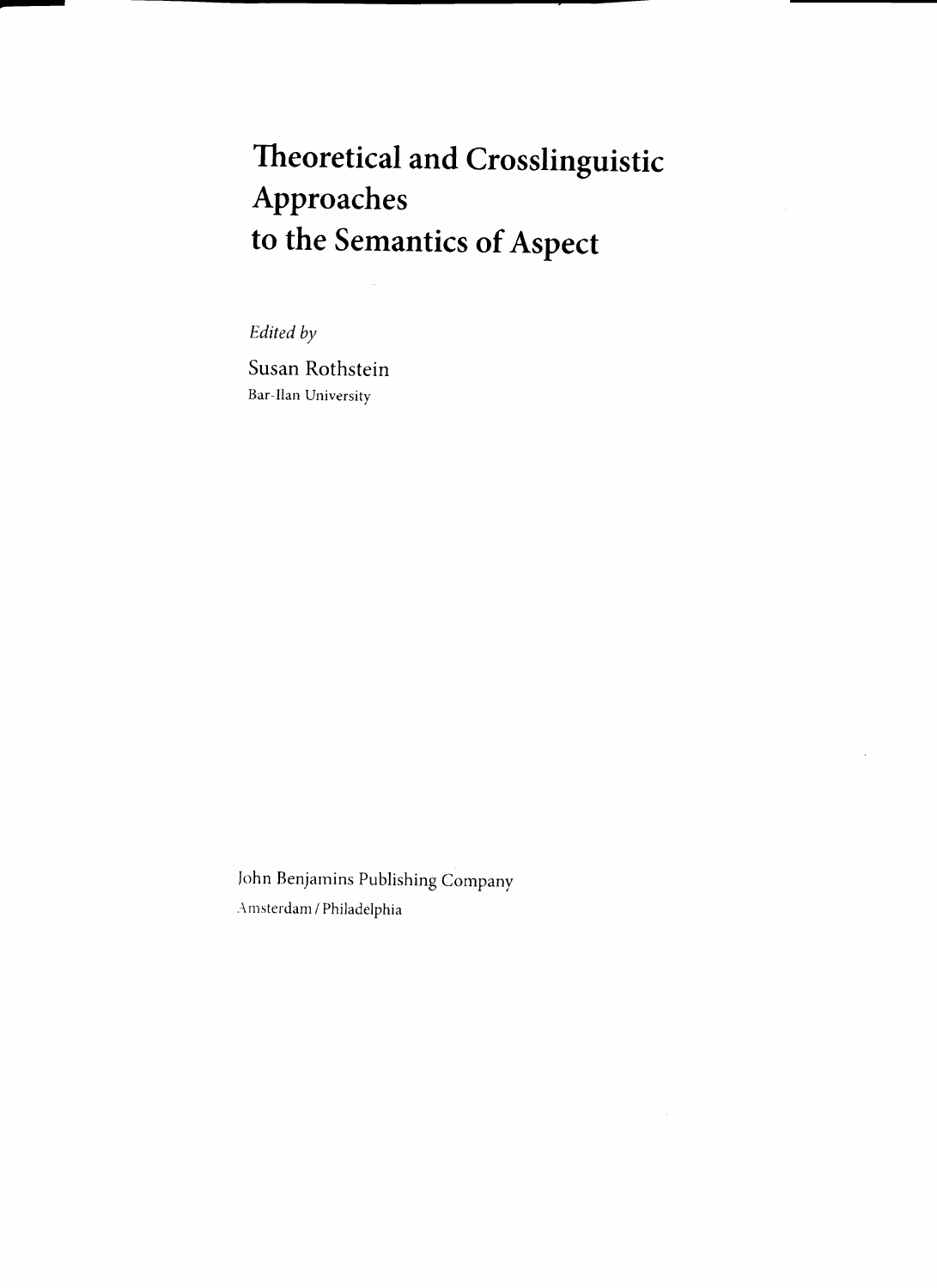# Linguistik Aktuell/Linguistics Today (LA)

Linguistik Aktuell/Linguistics Today (LA) provides a platform for original monograph studies into synchronic and diachronic linguistics. Studies in LA confront empirical and theoretical problems as these are currently discussed in syntax, semantics, morphology, phonology, and systematic pragmatics with the aim to establish robust empirical generalizations within a universalistic perspective.

# General Editors

Werner Abraham University of Vienna / Rijksuniversiteit Groningen

Elly van Gelderen Arizona State University

# Advisory Editorial Board

Cedric Boeckx Harvard University

Guglielmo Cinque University of Venice

Giinther Grewendorf |.W Goethe- University, Frankfurt

Liliane Haegeman University of Lille, France

Hubert Haider University of Salzburg Christer Platzack University of Lund

Ian Roberts Cambridge University

Lisa deMena Travis McGill University

Sten Vikner University of Aarhus

C. )an-Wouter Zwart University of Groningen

Volume I l0

Theoretical and Crosslinguistic Approaches to the Semantics of Aspect Edited by Susan Rothstein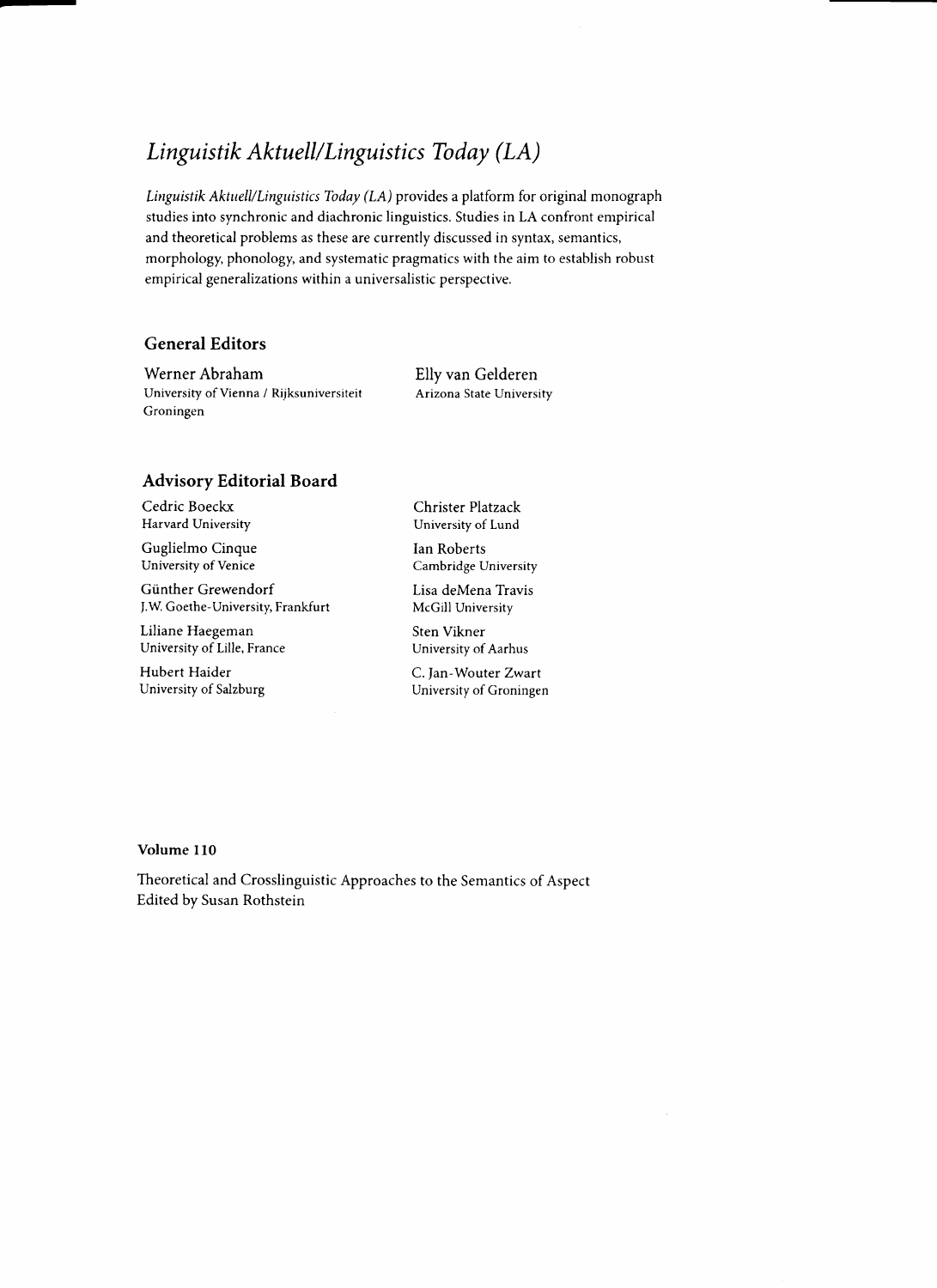

-

 $\infty^{\mathbb{T}^M}$  The paper used in this publication meets the minimum requirements of American National Standard for Information Sciences - Permanence of Paper for Printed Library Materials, ANSI z39.48-1984.

#### Library of Congress Cataloging-in-Publication Data

Theoretical and crosslinguistic approaches to the semantics of aspect / edited by Susan Rothstein.

p. cm. (Linguistik Aktuell/Linguistics Today, ISSN 0166-0829; v. 110) Includes bibliographical references and index.

1. Grammar, Comparative and general--Aspect. 2. Semantics. 3. Typology (Linguistics) I. Rothstein, Susan Deborah.

P<sub>2</sub>81.T<sub>44</sub> 2007

415'.63--dc22 2007031205 1SBN 978 90 272 3374 5 (Hb; alk. paper)

 $\bar{\mathcal{A}}$ 

@ zoo8 - John Benjamins B.V.

No part of this book may be reproduced in any form, by print, photoprint, microfilm, or any other means, without written permission from the publisher.

fohn Benjamins Publishing Co. ' P,O. Box 36224. ro2o ME Amsterdam . The Netherlands John Benjamins North America . P.O. Box 27519 . Philadelphia pa 19118-0519 . usA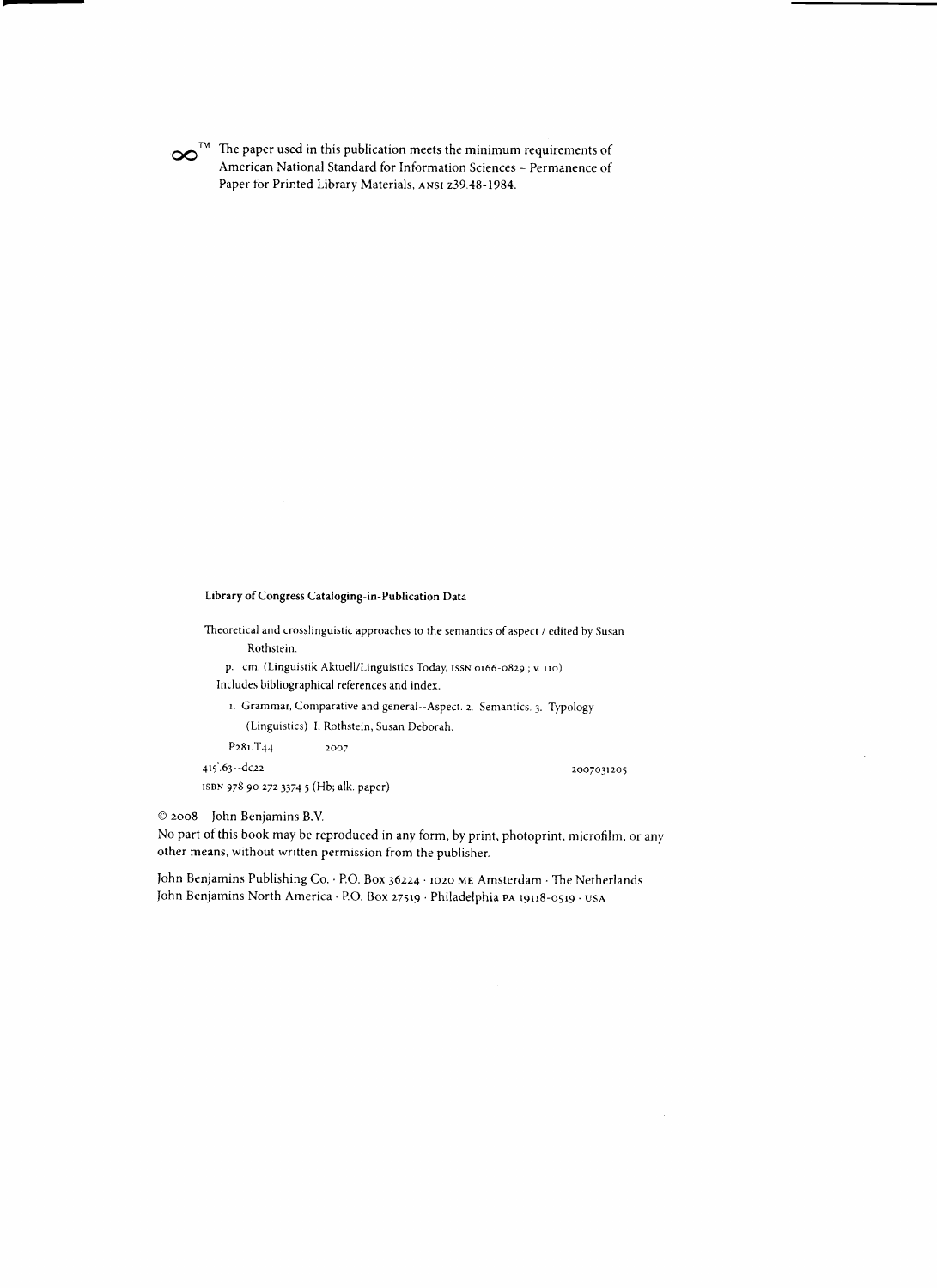# **Events and Maximalization: The Case of Telicity and Perfectivity<sup>1</sup>**

# HANA FILIP University of Florida

*ABSTRACT.* This paper advances the thesis that telicity in natural languages fundamentally relies on the maximalization operation in the domain of events. What counts as a maximal event in the denotation of a telic sentence in a given situation is derived from basic components of meaning that are directly related to the grammar of measurement and closely related scalar semantics. The maximalization operation on events is at the intersection of telicity in Germanic languages and the semantics of the grammatical category of perfectivity, as it is instantiated in Slavic languages, for example. Telicity viewed as maximalization on events provides us with a deeper understanding of the well-known differences in the way in which verbs interact with their nominal arguments and modifiers in the calculation of telicity of verb phrases and sentences in these two language families.

#### **1. Introduction**

The goal of this paper is to address the following basic questions: What is the nature of telicity? How is it encoded? How is the semantic property of telicity related to perfectivity, a formal property of verbs? The answers will be couched within a semantically and pragmatically motivated framework. The main thesis is that telicity relies on the maximalization operation in the domain of events (Section 2). Telic predicates denote events that are maximal with respect to an abstract representation of measurement, i.e., a scale. The maximalization operator on events  $MAX_E$  is applied to a partially ordered set of events, from which the criterion picks out the unique largest event at a given situation. Its application thus presupposes that we can identify a scale that provides an ordering criterion on events, and the object-event homomorphism by which it induces an ordering on sets of unordered events. The sources of telicity are directly related to the grammar of measurement and closely related scalar semantics. *MAX<sub>E</sub>* operates on asserted and implicated meaning components.

Predictions concerning the cross-linguistic variation in the encoding of telicity depend on what meaning components a given language packages into its verbs--verb roots and morphological operations on verbs. What matters is how much of the information inducing an ordering on events is already entailed by the meaning of a verb and how much of it is expressed externally to it by verb's arguments and modifiers, and at which level of the grammatical description. The division of labor between verb-internal vs. verb-external means of expression is the crucial factor in predicting whether *MAXE* will apply to the denotations of verbs, *VP*'s or sentences in a given language. It also influences the details of the telic interpretation of a given sentence, and whether telicity is a matter of entailment or conversational implicature. This point will be first addressed by drawing on data from English (Section 3).

Telicity understood as the maximalization operation on events intersects with the semantics of the grammatical category of perfectivity. In Slavic languages (Section 4), nearly all verbs are aspectually marked as perfective or imperfective, and *MAXE* is grammaticized in perfective verbs, the marked

 $\frac{1}{1}$ <sup>1</sup>I would like to thank Susan Rothstein and Malka Rappaport Hovav for many helpful discussions. This paper also greatly benefited from the suggestions of the audience at the Workshop on *Theoretical and Crosslinguistic Approaches to the Semantics of Aspect*, organized by Susan Rothstein, Bar-Ilan University, Ramat Gan, Israel, in June 2005. Last but not least, my thanks go to two anonymous reviewers whose critical suggestions were essential in guiding the final revisions of this paper.

<sup>©</sup> *Theoretical and Crosslinguistic Approaches to the Semantics of Aspect*, edited by Susan Rothstein. Amsterdam: John Benjamins. Pp.217-256.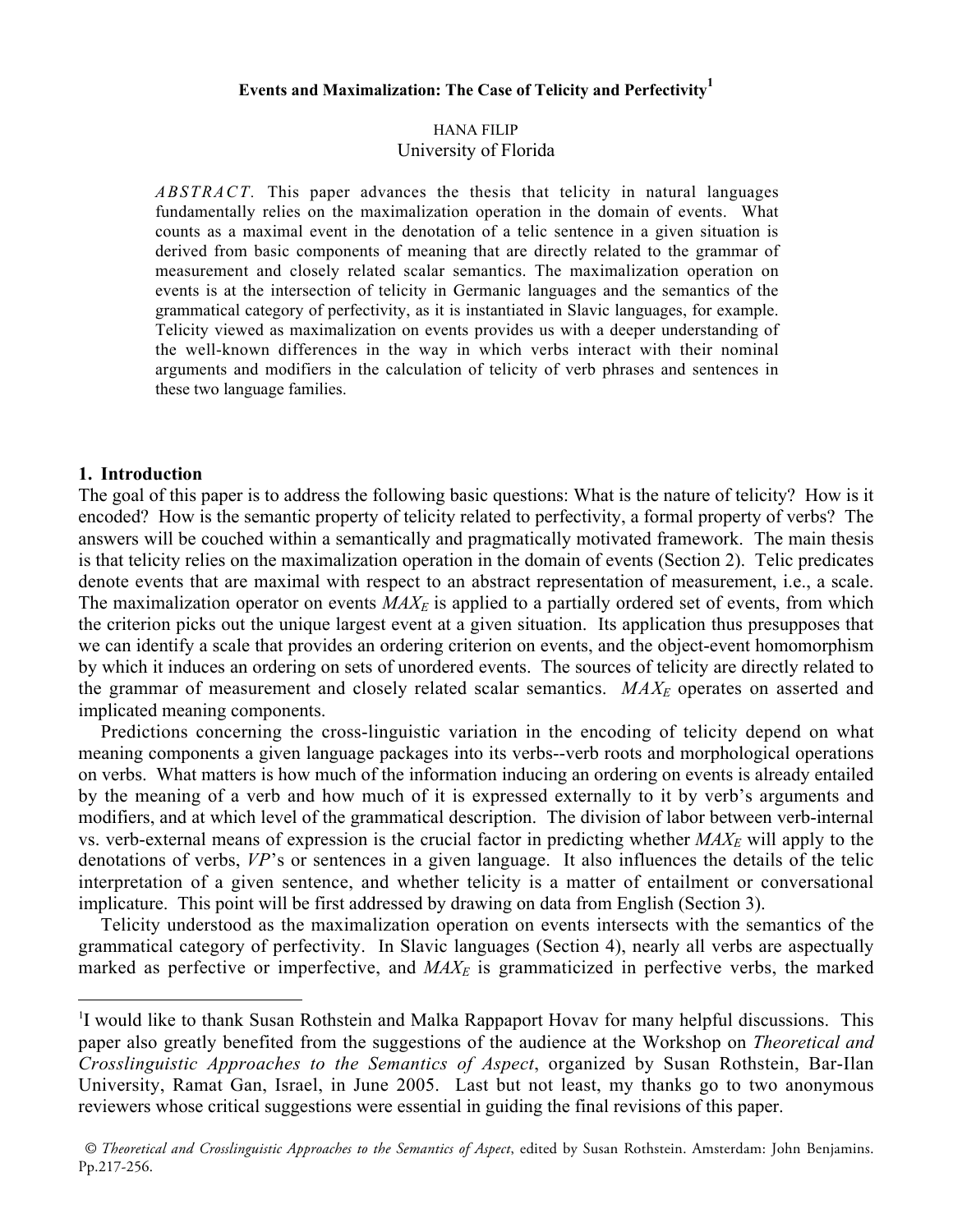members of the aspectual opposition. Perfective verbs that introduce  $MAX_E$  into the logical representation of a sentence always pick out the largest unique event at a given situation. In Slavic languages, whenever a verb is used to describe some state of affairs, a choice must be made between a perfective or an imperfective verb, i.e., a choice between a maximal vs. non-maximal event description. This choice is not enforced among verbs by the grammar of Germanic languages, because they have no grammatical category of perfectivity. All expressions of the *V* category are unmarked with respect to maximality (telicity), just like imperfective verbs in Slavic languages are.

The analysis of telicity as maximalization on events has consequences for the theories of the parametric variation in the encoding of telicity advocated by current syntactic theories (cf. Kratzer 2004, Borer 2005, for example, and references therein). They propose that natural languages parametrically differ in the syntactic (and morphological) sources for the expression of telicity. In Germanic languages, the main burden for the encoding of telicity is on the direct object and telicity is a property of a *VP*. In contrast, in Slavic languages, it is on aspectually marked perfective verbs, with telicity of a *VP* (and a sentence) fully determined at the level of the *V* category. I will arrive at the conclusion that the variation in the encoding of telicity cannot be limited to syntactic factors, because telicity has no systematic expression in any dedicated syntactic operation, and is not systematically correlated with any overt morphology like the accusative case or a quantifier within a direct object DP, or a prefix on a perfective verb (cf. also Filip 2005b). In short,  $MAX_E$  is a covert operator. The observed 'object-marking' strategy (e.g., Germanic languages) vs. 'verb-marking' strategy (e.g., Slavic languages) for the encoding of telicity can be largely motivated by the lexical semantics of verbs interacting with the semantic and pragmatic components related to the grammar of measurement and scalar semantics, and their encoding by verbinternal vs. verb-external means in a given telic predication.

Telicity via maximalization on events also introduces an interesting twist on the way in which telicity has so far been conceived. It subsumes as a special case what has traditionally been its core: namely, the aspectual composition in Krifka-Dowty's semantic theory, or the 'inner aspect(uality)' of the *VP* in the syntactic approaches to telicity (cf. Verkuyl 1999, and others).

Finally, the semantic components that are presupposed by *MAXE*, which are related to the grammar of measurement and scalar semantics, divide verbs into classes that do not neatly fit the traditional four-way Vendler classification or the tripartite classification into events, processes and states in Mourelatos (1978/81), Bach (1981) or Parsons (1990).

# **2. Proposal: Telicity via maximalization on events**

In order to establish the central thesis of this paper, I will rely on a novel characterization of telicity, proposed in Filip and Rothstein (2005). In its most succinct form, it is stated in (1):

(1) Telicity corresponds to the *maximalization operator MAXE.* It is a monadic operator, such that *MAX<sub>E</sub>*( $\sum$ ) ⊂  $\sum$ , which maps sets of partially ordered events  $\sum$  onto sets of maximal events *MAX<sub>E</sub>*( $\sum$ ).

In what follows, I will explain the guiding ideas behind (1). At the same time, I will establish explicit links between Filip and Rothstein's (2005) proposal, on the one hand, and the grammar of measurement and closely related scalar semantics, on the other hand. Given that  $MAX<sub>F</sub>$  capitalizes on generalizations from two domains that are independently motivated and needed elsewhere in the grammar of natural languages, its introduction into the logical representation amounts to a natural extension of the existing conceptual and representational apparatus. In this respect, 'telicity-via-maximalization' has the distinct advantage over many other syntactic or semantic accounts of telicity that require a theoretical background sui generis. The implementation of (1) presupposes the following theoretical background:

- (2) i. event semantics with lattice structures (Bach 1986, Link 1987, Krifka 1986, 1992, 1998);
	- ii. grammar of measurement (Krifka 1989, Schwarzschild 2002);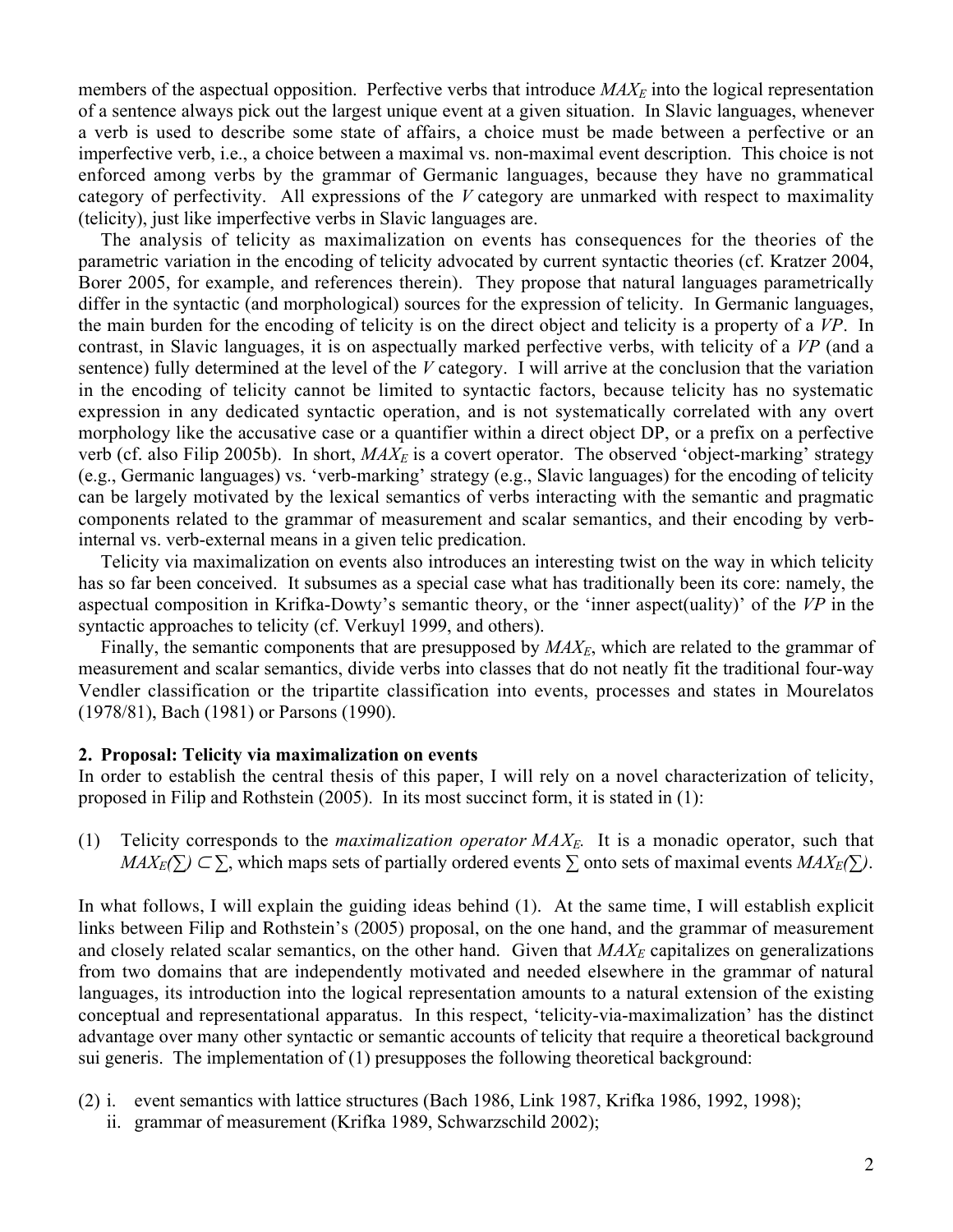iii. scalar semantics: scalar implicature (Gazdar 1979, Horn 1972), generally taken to be of pragmatic nature and related to Grice's first *Submaxim of Quantity* (Grice 1967/75).

As is standard in Neo-Davidsonian event semantics, verb meanings are represented as one-place predicates of the eventuality argument. Each verb denotes a set of eventualities, or an eventuality type (cf. Bach 1981). Intuitively, telic predicates are taken to have (sets of) culminated or completed events in their denotation. What does it mean for a verbal predicate to denote a set of culminated or completed events?

Events never culminate *per se*, as Zucchi (1999) argues in his criticism of Parsons (1990)<sup>2</sup>. For example, a particular drinking event may culminate with respect to the drinking of one bottle of wine, but not with respect to the drinking of just one glass of wine. Kratzer (2004), proposes that "[o]nly direct objects participate in defining culmination," with a caveat that measure and degree phrases also have this function (cf. ibid. fn.5). In this respect, she builds on some suggestions made by Tenny (1987, 1994) and Ramchand (1997). Related to this is also Krifka's (1989) observation that events can never be directly measured, because they have no measurable dimension as part of their ontological make up. Take *John walked for an hour*, for example. What the temporal measure phrase *for an hour* here measures is the temporal trace standing in a homomorphic relation to the event of John's walking.

Telic predicates are also characterized as predicates that denote events "that can be directly or intrinsically counted," borrowing Mourelatos' (1981, p. 209) characterization. For example, *He crossed himself* entails the cardinal adverbial *(at least) once*, consequently, the events described by it can be counted with an iterative adverbial like *three times*, as in *He crossed himself three times.* In contrast, the process (atelic) verb *cry* specifies no criteria for what counts as one event of crying. Therefore, *(\*)The baby cried three times last night* is felicitous just in case the context determines the relevant individuated chunks of crying, or 'quantized' units of crying, as Krifka (1986 and elsewhere) proposes. What is the nature of such countable units? One plausible answer is that counting involves *maximal entities* of some sort, as Kratzer (1990, p.5) proposes, and Bartsch (1995, p.33) states it as follows: "we can only quantify over (finite) maximal states and processes and not over non-maximal ones." Speculating about the nature of maximal states and processes, Dekker (2004) invites us to think of them as constituting 'coherent wholes,' and concludes: "states and processes will have to be mould into some discrete form before they can be subjected to adverbial quantification. Precisely how this happens, what operations are involved, and what presuppositions the structures of states and processes must fulfill for the operations to be able to work on them at all, that is a matter we must leave for another occasion" (p.22).

Picking up where Dekker (2004) left off, and generalizing over the proposals mentioned in the two previous paragraphs (and many more of this type can be found in the vast body of research on telicity and perfectivity, to be sure), it is plausible to suggest that maximalization is in fact what provides a deeper understanding of the nature of telicity. Any maximalization operator requires that its argument introduce some *partial order* (*relativity of maximalization*). Intuitively, if events never culminate *per se* (cf. Zucchi 1999), or have no measurable dimension (cf. Krifka 1998), which would allow us to demarcate them as discrete maximal units that populate the domain of adverbial quantification, what is needed is some partial order relative to which they can reach culmination or be *maximal*. The notion of a 'partial order' in turn formalizes the intuitive idea of an ordering of elements on a scale. A scale orders a set of elements based on the degree to which they possess a certain measurable property like their volume, temperature, length, weight, temporal extent, loudness, intensity, energy, etc. For example, we may measure wine in glasses or bottles, metal temperature in degree Celsius, a path in mile units, time in hours, or count apples, and such measured quantities can in turn provide a suitable scale and an upper bound for delimiting maximal events in the denotation of telic predicates: cp. *drink a glass of wine*, *cool the metal from 100<sup>o</sup>C to 30<sup>o</sup>C*, *run 3 miles*, *wait one hour*, *eat 3 apples*. Now, a particular drinking event may be maximal relative to a

<sup>&</sup>lt;sup>2</sup> According to Parsons (1990), culmination is a property of events: *Cul(e,t)* is a relation between an event *e* and the time *t* at which it culminates.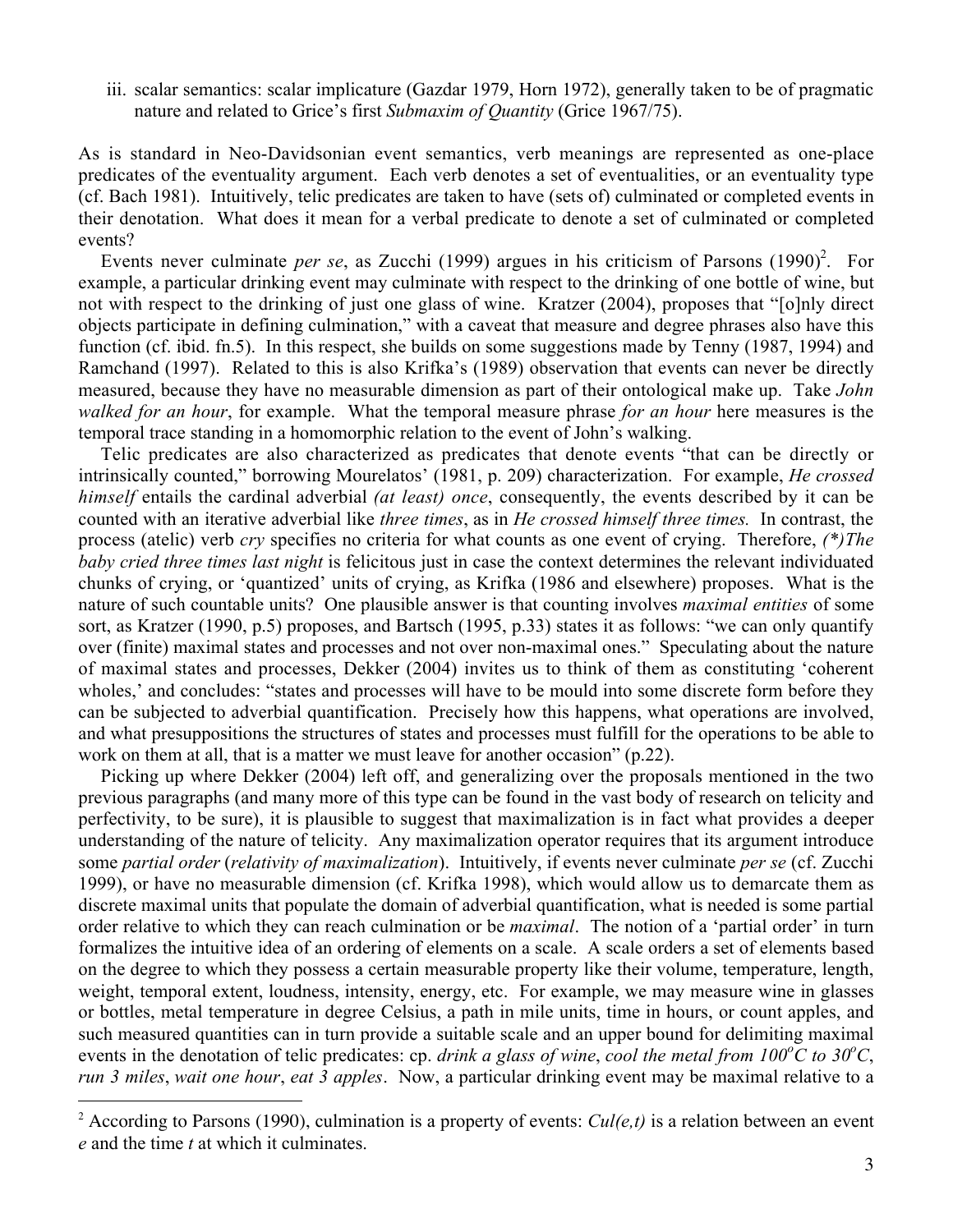measure of one glass of wine (as in *drink one glass of wine*); or it may be maximal relative to one whole bottle of wine (as in *drink one bottle of wine*). The ordering of such quantities of wine in the order of their increasing magnitude constitutes the *scale of objects* with respect to which drinking events can count as maximal. The notion of an 'object' is here understood in a wide of sense: namely, comprising concrete objects like quantities of wine, ordered parts of a single bread stick, and also abstract objects like chunks of time measured by extensive measure functions such as HOUR.

Technically, a scale is characterized in terms of three parameters, following Kennedy (2005) and references cited therein:

- (3) *a set of degrees* (measurement values) *totally ordered* with respect to some
	- *dimension*, which indicates the property being measured (volume, temperature, length, weight, loudness, intensity, etc.); and
	- *an ordering relation* on the set of degrees, which distinguishes between predicates that describe increasing properties (like *tall*) and those that describe decreasing properties (like *short*).

Here, the default ordering relation is *'>*' *greater than*, which is taken to mean 'having been assigned a higher/greater degree on a relevant property scale.' It is reflexive, antisymmetric and transitive, i.e., a partial order relation.

The maximalization operator  $MAX_E$  cannot be directly applied to a scale of objects. But a scale that measures quantities of wine, for example—a sip, one glass, two bottles, etc.—will provide a criterion for ordering drinking events according to the quantities of wine drunk: namely, an event of taking a sip of wine may develop into a larger event of drinking of one glass of wine, which in turn may eventually lead to an event of drinking of two bottles of wine, etc. We get an ordering of events, in which an event of drinking of one glass of wine can be viewed as "a more developed version" (Landman 1992, p.23) of an event of taking a sip of wine, and so on, with 'smaller' events constituting stages of 'larger' ones. It is precisely this type of an ordering of events that satisfies the input requirement of the maximalization operator *MAXE*, according to the characterization of telicity given in (1).

The mechanism by which parts of measuring scales are mapped onto parts of events presupposes that the ontological domains of events  $(\mathcal{I})$ , individuals  $(\mathcal{I})$  and times  $(\mathcal{I})$  each has the structure of a complete join semilattice, and is (partially) ordered by the part relation '*≤*' (cf. Link 1983, Bach 1986). The lattice structures are related by means of structure preserving mappings, or homomorphisms. They are used in Krifka (1986, 1998 and elsewhere) to define the Strictly Incremental Theme relation, as in (4):

- (4) A part of the meaning of *strictly incremental (SINC)* verbs is characterized by a homomorphism entailment: a homomorphism between the lattice structure (part-whole structure) associated with the event argument *e* and the lattice structure associated with the Strictly Incremental Theme argument
	- *x*. The thematic relation  $\theta$  is *strictly incremental*, iff
	- i.  $MSO(\theta) \wedge UO(\theta) \wedge MSE(\theta) \wedge UE(\theta)$ , and
	- ii.  $\exists x, y \in U_P \exists e, e' \in U_E[y \leq x \land e' \leq e \land \theta(x, e) \land \theta(y, e')]$

In (4), i. and ii. ensure a strict *one-to-one mapping* between the proper parts of *e* and the proper parts of *x*. Among the best examples of *SINC* verbs are verbs of consumption (*eat, drink*), creation (*build, write, construct, draw*) and destruction (*destroy, demolish, burn*). Such prototypical members of the *SINC* class have a Theme argument whose referent undergoes a gradual and permanent change of state in its PHYSICAL EXTENT/VOLUME and in this way determines the extent of the described event. *UO* (uniqueness of objects) is related to a general requirement on thematic relations viewed as functions (cp. also Carlson's (1984) 'thematic uniqueness'). *UE* (uniqueness of events) applies to events involving instantiations of objects that can be subjected to at most one event instantiation of a given type. *MSO* (mapping to subobjects) prohibits a proper part of *e* from being mapped to the whole object *x*. *UO*, *UE*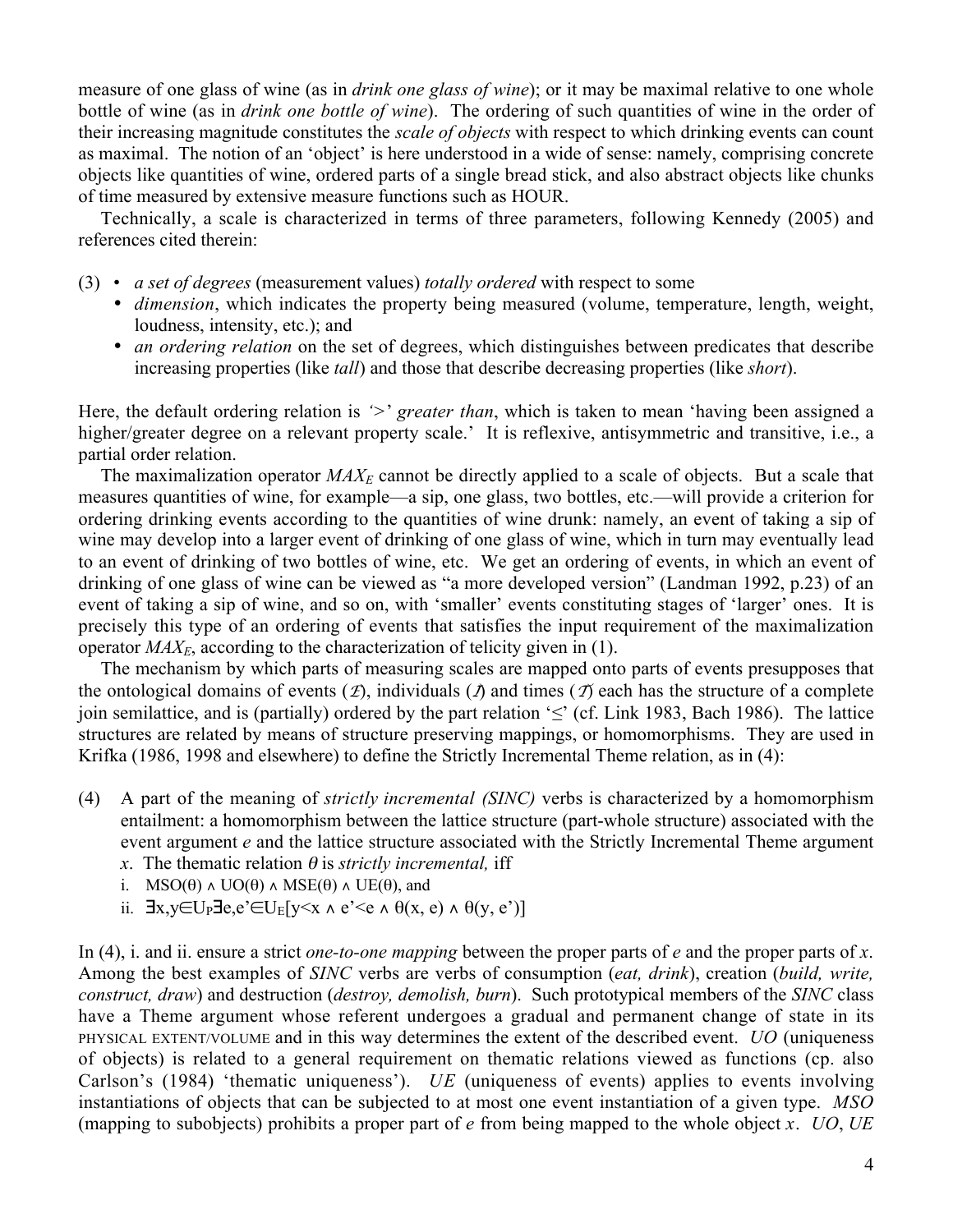and *MSO* apply to verbs like *eat*, but not to *read, push, ride* or *see*. *MSE* (mapping to subevents) guarantees that no proper part of *x* be mapped to the whole event *e*. It applies to verbs like *eat* and *read*, but not to *push, ride* or *see*. In addition, the *SINC* relation only applies to events *e* and objects *x* which have non-trivial proper parts. For example, it cannot apply to *notice a dot*.

The (Strictly) Incremental Theme relation mediates the well-known interactions between nominal and verbal predicates in *aspectual composition*. According to Krifka, if the (Strictly) Incremental Theme argument denotes a clearly delimited entity, the corresponding complex verbal predicate is telic, if it does not, the verbal predicate is atelic. As many have observed, and as it will become obvious further below, the interactions and mutual constraints between verbs and their Incremental Theme arguments are much more complicated than this.

Verbs like *eat* define a STRICTLY INCREMENTAL RELATION (SINC), verbs like *read* define an INCREMENTAL RELATION (INC). Verbs like *read* describe events to which parts of 'incremental' objects can be subjected more than once. For example, if there are two events of my reading of *Anna Karenina*,  $e_1$  and  $e_2$ , there are two distinct subevents of my reading that are mapped to one and the same first chapter. Therefore, the individuation and ordering of reading subevents cannot be based just on the parts of the book read; in addition, we need to rely on the temporal trace function  $\tau$  (Link 1987) that homomorphically maps eventualities (the extension of  $\mathcal{I}$ ), and their subparts, to their run times (the extension of  $\mathcal{I}$ ). Crucially, what counts as 'one stage growing into another' larger one must be determined by some criterion that does *not* merely derive from the temporal trace of events, because any verb with some location in time and temporal extent would trivially satisfy *MAXE*. Instead, the relevant ordering of events is determined by event participants that have their part structure ordered on some non-temporal scale, and it is this nontemporally based ordering of events from which *MAXE* takes the largest unique events at a given situation.

It bears emphasizing that (strictly) incremental verbs are not lexically associated with a scale. The homomorphism they entail relates two denotational domains structured by the mereological part relation '≤' and modeled as join semilattices. The part relation is defined from the mereological sum operation, and it is antisymmetric, transitive, and reflexive, i.e., a partial order relation. Such algebraic structures are clearly distinct from the notion of a 'scale,' as characterized in (3), and which is a total order, a linearly ordered set, or a chain. A total order is a linear extension of a partial order.

The scale with respect to which events described by (strictly) incremental verbs are ordered, and ultimately maximalized, must be specified externally to them. It is precisely their Theme argument that does the job: If a *SINC* verb is combined with a Theme argument that induces a scale with a lexically or contextually specified endpoint, the combination is a maximal (telic) predicate. The scale that imposes the partial ordering relation on events is incorporated in the lexical information constraining the *SINC* Theme relation, as also proposed by Filip and Rothstein (2005), and here repeated in (5):

(5) *MAXE and Strictly Incremental (SINC) Theme relation*: *MAXE* maximalizes a set of events (partially) ordered by the ordering criterion derived from the lexical information constraining the *SINC Theme* relation on that set of events.

The simplest cases of calculating the telicity of complex telic predicates relies on (5), because the mechanism by which the scale of events is induced directly follows the semantic composition of a sentence, and hence is a part of the grammar of natural languages. In so far as (5) relates maximalization on events to a specific thematic relation it is stricter than a similar thematically-based proposal by Landman (1998, p.243, also 2004, p.113), which regards maximalization effects in cumulative (plural) readings. In order to illustrate how (5) works, let us suppose that a given drinking event is describable by (6):

<sup>(6)</sup> John drank at least two bottles of wine (in an hour/\*for an hour).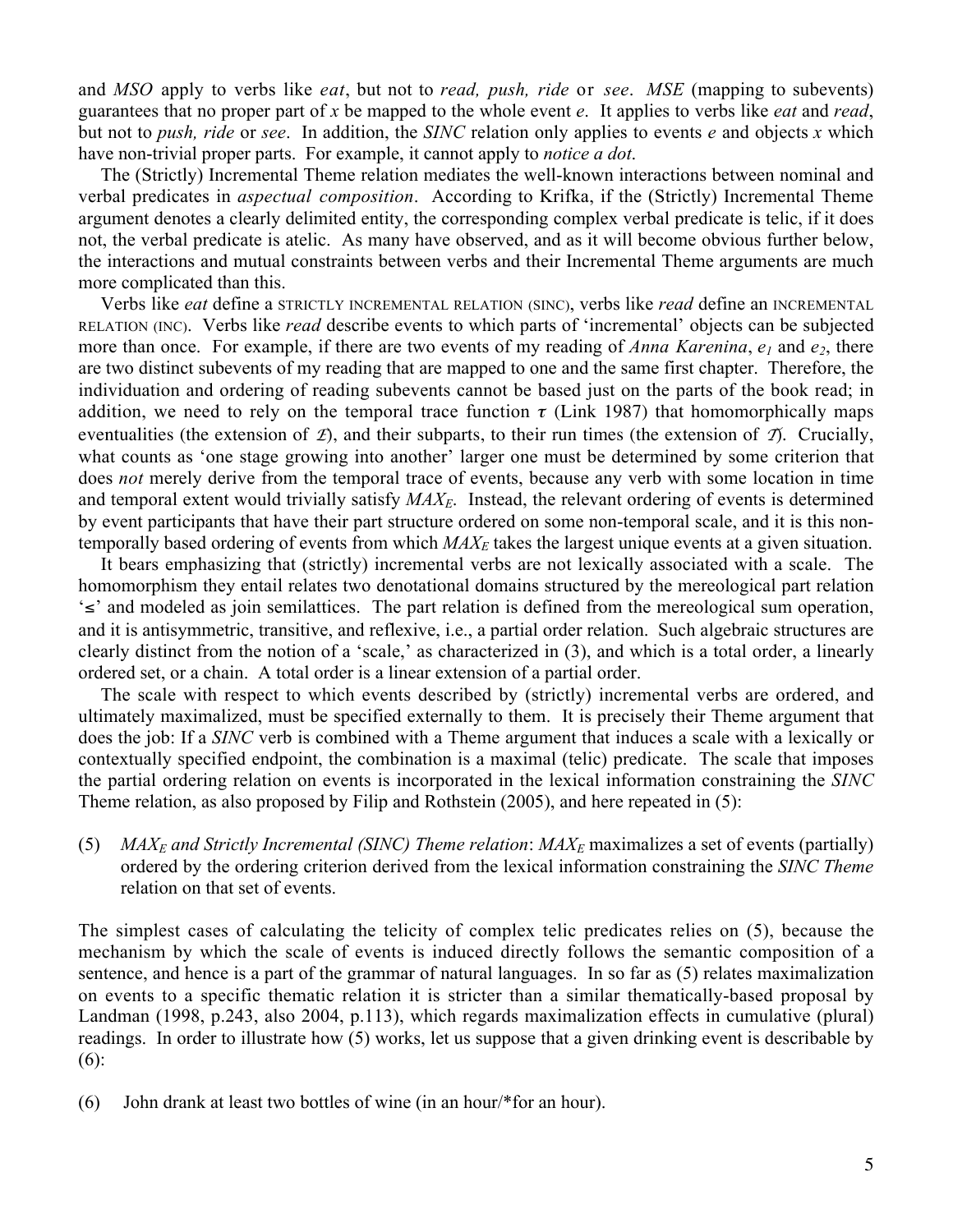*Drink* on its own denotes a set of unordered drinking events. They may be ordered relative to the volume of some liquid stuff that is consumed. This works out nicely in (6), given that numerical phrases like *at least two* are lexically associated with a scale (cf. Gazdar 1979, Levinson 1984), and hence a part of the interpretation of the *SINC* Theme argument *at least two bottles of wine* is a scale of objects. Its combination with *drink* yields the predicate *drink at least two bottles of wine*, which is associated with a scalar implicature, consisting of numerical statements describing events of differing sizes, due to the object-event homomorphism.

For example, among them will be  $e_1$ , an event of John's drinking of a half of a bottle of wine,  $e_2$ , an event of drinking of one bottle of wine, and also *e3*, an event of John's drinking two bottles of wine, and so on. Since *at least two bottles* has no lexically specified endpoint due to the contribution of *at least*, neither does *drink at least two bottles of wine*. When applied to the denotation of *drink at least two bottles of* wine, *MAXE* adds the requirement to pick (at a given situation) the largest unique event *ei*, which leads to the most informative proposition among the alternatives in a given context; i.e., its size is measured relative to some contextually specified upper bound on the scale measuring the quantity of wine drunk. That is, when calculating what may count as such an event, we consider increasingly larger events as alternatives, drinking of a half of a bottle of wine, drinking of one bottle of wine, drinking of two bottles of wine, and so on. Suppose that our sentence is verified by a situation in which drinking of exactly two bottles of wine is the maximal event. *MAXE* picks the event stage that corresponds to 'drink whatever quantity of wine is contained in two bottles.' The relevant upper bound to the described drinking event is assigned via scalar implicature, and the entire verbal predicate *drink at least two bottles of wine* receives a telic interpretation. It entails that all of the subquantities of wine contained in two bottles were drunk, and conversationally implicates that no more wine than that was drunk; it is defeasible, because (6) can be continued without a contradiction with '… and in fact, John drank four bottles of wine.' The application of the maximalization operator  $MAX_E$  relies on pragmatic inferences based on scalar implicatures (Horn 1972, Gazdar 1979, Levinson 1984), which are generally motivated by Grice's first submaxim of Quantity (Grice 1967/75).

A maximal event, say *e3*, does not just amount to a plural event sum consisting of various 'smaller' events like  $e_1$  (drinking of a half a bottle of wine) and  $e_2$  (drinking of one bottle of wine), but instead such 'smaller' events are now reinterpreted as the *cross-temporally identical stages* (in the sense of Landman 2004, and (8) bellow) with the maximal event  $e_3$  being the largest stage, and the stages  $e_1$ ,  $e_2$  and  $e_3$  are ordered with respect to the single object, namely a single scale of two bottles of wine and its subparts. In short, *MAXE* yields a predicate denoting a new single event.

(7) The maximal event represents a new entity in the domain of events, instead of being merely a maximal sum of events.

'Stage' is here understood in Landman's technical sense, introduced in (1992) and defined in (2004) as follows:

- (8) If  $e_1$  and  $e_2$  are events and  $e_1$  is a *stage* of  $e_2$  ( $e_1 \le e_2$ ) then:
	- i. *'Part of'*:  $e_1 \le e_2$ ,  $e_1$  is part of  $e_2$  (and hence  $\tau(e_1) \subseteq \tau(e_2)$ ).
	- ii. *Cross-temporal identity*:  $e_1$  and  $e_2$  share the same essence: they count intuitively as the same event or process at different times.
	- iii. *Kineisis*:  $e_1$  and  $e_2$  are qualitatively distinguishable,  $e_1$  is an earlier version of  $e_2$ ,  $e_1$  grows into  $e_2$ .

The account of telicity proposed here has four important consequences. First, if  $e_i$  falls under  $MAX_E(P)$ , then it cannot have a proper part  $e_{i-1}$  that also falls under the same  $MAX_E(P)$ , given that  $MAX_E$  picks out the maximal unique event at a given situation out of a set of events that satisfy the property described by *P*. But this means that  $MAX_E(P)$  is quantized in the sense of Krifka's (1986, 1992 and elsewhere)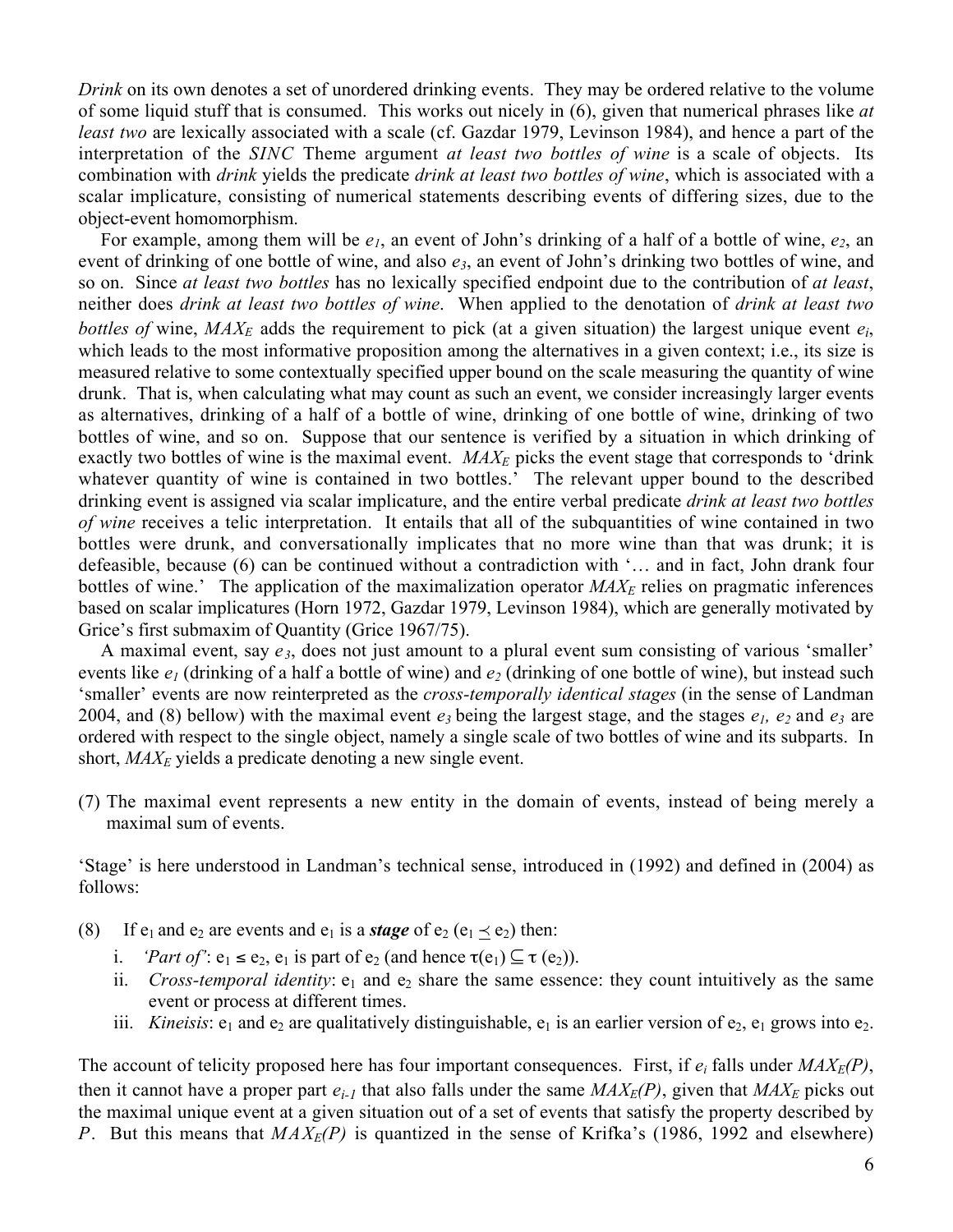definition: cp. A predicate *X* (e.g., *an apple, arrive*) is quantized iff no entity *y* that is *X* can be a proper subpart of another entity *x* that is also *X*. Since all quantized predicates are telic (cf. Krifka 1998), our analysis predicts that (6) will be compatible with the time-span adverbial *in an hour*, one of the standard diagnostics for telicity, but not with the durative adverbial *for an hour*.

Second, given that our analysis correctly predicts the telicity of examples like (6), it points to a new solution of the 'quantization puzzle' (cf. Partee p.c. to Krifka, Zucchi&White 1996, Filip 2000, Rothstein 2004, and others), which arises with predicates like *at least three x*, *a long/short x*, *a large/small quantity of x; many x, a lot of x, (a) few x, some x, most x; a ribbon*; *the* CN{mass|plural}. The puzzle they pose is as follows: On their own, they fail to be quantized, but they still compose with strictly incremental verbs to yield *VP*'s that are quantized/telic with respect to the diagnostic adverbials; this is, however, contrary to the principle of *aspectual composition* (cf. Krifka 1986, 1992 and elsewhere).

Third, verbs that are not strictly incremental, such as Vendler's *activities* like *push*, have no argument that could provide an ordering criterion for inducing scales of events. This predicts that events described by *push three carts* cannot be ordered by *three carts*, despite its scalar meaning, because, intuitively, the maximality of events of pushing of three carts depends on the length of the path and not the number of the carts. Therefore, in the absence of any other information, *push three carts* is atelic, non-maximal.

Fourth, strict incrementality on its own is insufficient to guarantee telicity, as (9) shows:

(9) John ate bread/sandwiches \*in an hour / for an hour.

Since *ate bread/sandwiches* can be straightforwardly modified with the diagnostic durative adverbial *for an hour*, it is atelic. This in turn follows, given that *MAXE* fails to apply to the denotation of the *VP*'s in (9), because mass (*bread*) and plural terms (*sandwiches*) generally have no scale lexically associated with them and trigger no scalar implicatures. Therefore, they cannot induce an ordering on a set of events in the denotation of a *VP*, when they saturate its *SINC* argument position. Consequently, the question of what constitutes the maximal event stage in the denotation of the *VP's* in (9) at relevant situations cannot arise, and *eat sandwiches* and *eat bread* are non-maximal (or atelic). Combined with a Theme argument lacking any scalar information, a SINC verb yields a complex predicate that is non-maximal (atelic), just like the *SINC* verb itself.

The contrast between (6) and (9) clearly indicates that the crucial scalar information that leads to the maximal (telic) meaning of a complex predicate comes from the *SINC* Theme argument, and not the *SINC* verb itself. Therefore, *SINC* verbs are best viewed as unmarked with respect to telicity, they are atelic. The same holds for incremental (*INC*) verbs like *read*: cp. *John read grant proposals \*in an hour / for an hour* vs. *John read the grant proposal in an hour / for an hour.* Hence, we may conclude (10):

(10) (Strict) incrementality does not guarantee maximality (telicity) of verbal predicates.

Using 'atelic' in the sense of 'unmarked' here presupposes that atelic verbal predicates just like mass nouns take their denotation from the non-atomic join semi-lattice, while the denotation of telic verbal predicates and count nouns is structured by means of the atomic join semi-lattice (cf. Bach 1986). In so far as the non-atomic join semi-lattice structure is more general than the atomic one, as Partee (1999) proposes, mass and non-atomicity are the *unmarked* case, whereas count and atomicity are the *marked* case.

The claim that (strictly) incremental verbs are inherently atelic (i.e., unmarked with respect to telicity) implies that they do not qualify as ACCOMPLISHMENTS/EVENTS; at the same time, they must be clearly distinguished from ACTIVITY/PROCESS verbs like *push*, which take no Incremental Theme argument. But this leads to an interesting conclusion that they do not neatly fit into Vendler's (1957) classification, or into Mourelatos' (1978/81) and Bach's (1981, 1986) tripartite distinction into STATES, PROCESSES and EVENTS, and must be taken as an eventuality type of its own kind (cf. also Filip 1993, 1999).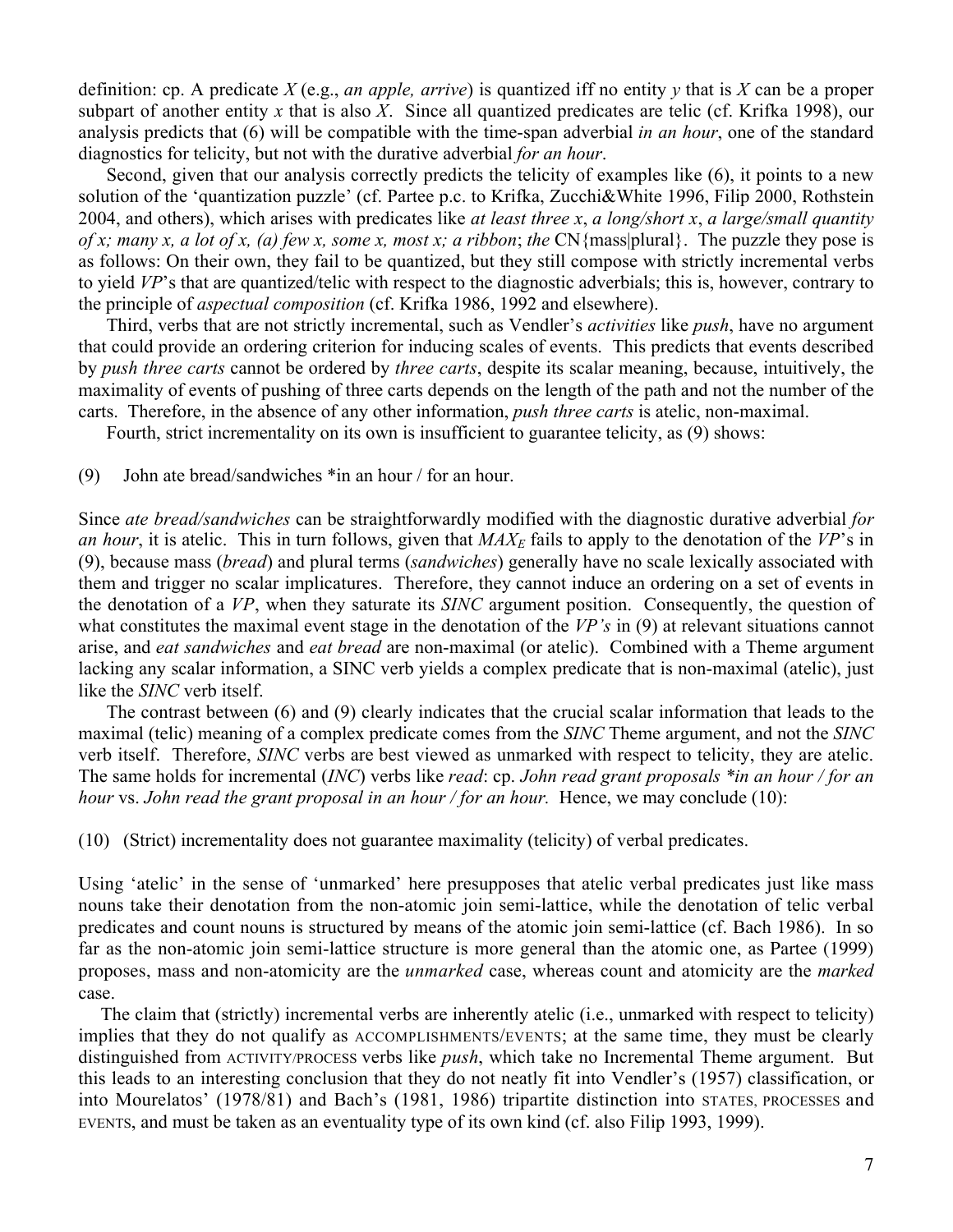An account of telicity that relies on the maximalization operator  $MAX_E$  on events has not yet been proposed elsewhere in the literature, although there are proposals that emphasize as a contributing factor *either* measure semantics (cf. Krifka 1986, 1992, 1998; Filip 2000, 2005b, Kratzer 2004, for example) *or* scalar semantics (cf. Filip 1993, 1999, Hay et al 1999, Winter 2006, Rappaport Hovav, *this volume*, for example). Incremental changes have also been represented by means of a generalized directed path structure, as in Jackendoff (1996) and Krifka (1998). In Rothstein's (2004) implementation, in an accomplishment predicate, the incremental structure is imposed on an unstructured activity by relating it to a BECOME event. The use of the notion of a 'partial order' in motivating telicity phenomena also captures the long-standing intuition that telicity involves an incremental change evolving "in distinguishable separate stages, i.e. subevents," in Dowty's (1991, p. 568) terms.

# **3. Germanic languages**

#### **3.1 Telicity and underived verbs**

The main point of this section is to establish that *MAXE* fails to apply to denotations at the level of simple underived verb stems in Germanic languages. The main empirical evidence for this claim is here based on the lexical semantic properties of English stem verbs. The grammar of English distinguishes two main types of stem verbs. One comprises verbs denoting achievements, or 'momentaneous events,' as Bach (1981) calls them: cp. *find, leave, reach, spot, realize, find (a penny), lose (one's watch), burst*. This class is fairly limited in Germanic languages and also cross-linguistically. The majority of native English stem verbs describe situations with some temporal extent, and they include Vendlerian states and activities (or 'processes' in Mourelatos' (1978/81) and Bach's (ibid.) terms).

Achievement verbs have sets of unordered singular events in their denotation. Since they describe eventualities whose onset and end are viewed as falling into a single moment (barring marked 'slowmotion camera' construals), all eventualities are of the same 'size', and cannot be ordered with respect to each other. Take an atomic sentence like  $burst(x)$ . It makes no sense to ask what could possibly constitute the largest unique eventuality token of bursting at a given situation, since it will always be true in a situation in which *x* undergoes a momentaneous transition from a state in which it is intact into another state in which it is not.

*Know, believe, love* are *static states* in the sense of Bach (1981, 1986), or Carlson's (1977) individuallevel predicates, and describe 'tendentially stable' properties of individuals (cf. Chierchia 1995), meaning that they do not (easily) change throughout their life times. If John believes that the earth is flat, then he is likely to hold this belief for the duration of his life, all else being equal, and therefore, the question of what constitutes the largest unique eventuality of John's believing that the earth is flat at a given situation does not arise. *MAX<sub>E</sub>* also fails to apply to *dynamic states* (in the sense of Bach 1981, 1986), which fall under Carlson's (1977) stage-level predicates: cp. *live, sit, stand, lie.* They describe temporary or contingent states, but entail no changes of state. Hence, *John stood on the corner* can be felicitously uttered in any situation in which John is standing on the corner, and it is also true of various subparts of that situation. If we compared two different snapshots of John's standing on the corner, we would not know which of these is supposed to be 'a more developed version' of the other.

Activity/process stem verbs include verbs like *rain, smile, work, play* and manner of motion verbs like *move, swim, dance*. They are all characterized by 'indefinite changes of state' (cf. Dowty 1979, *Chapter 3.8*). For example, *the ball moved* can be felicitously uttered in any situation in which the ball changed its location to any degree (cf. also Dowty 1979, p. 168), or even just rotated around its own axis to any degree. Manner of motion verbs have (at least) three arguments, for a moving object, a path, and an event, and they entail a homomorphism between the parts of a path and the parts of an event. However, since the implicit path argument ranges over paths that are *unbounded* and *not directed*, their part structure cannot provide an ordering criterion for the ordering of events that  $MAX_E$  requires. Hence, stem verbs of manner of motion on their own are non-maximal, or atelic. An independent support for this claim is Talmy's (1985) typological generalization that the dominant lexicalization pattern for stem verbs of motion in Germanic languages is [MOTION + MANNER/CAUSE], with the (directed) PATH expressed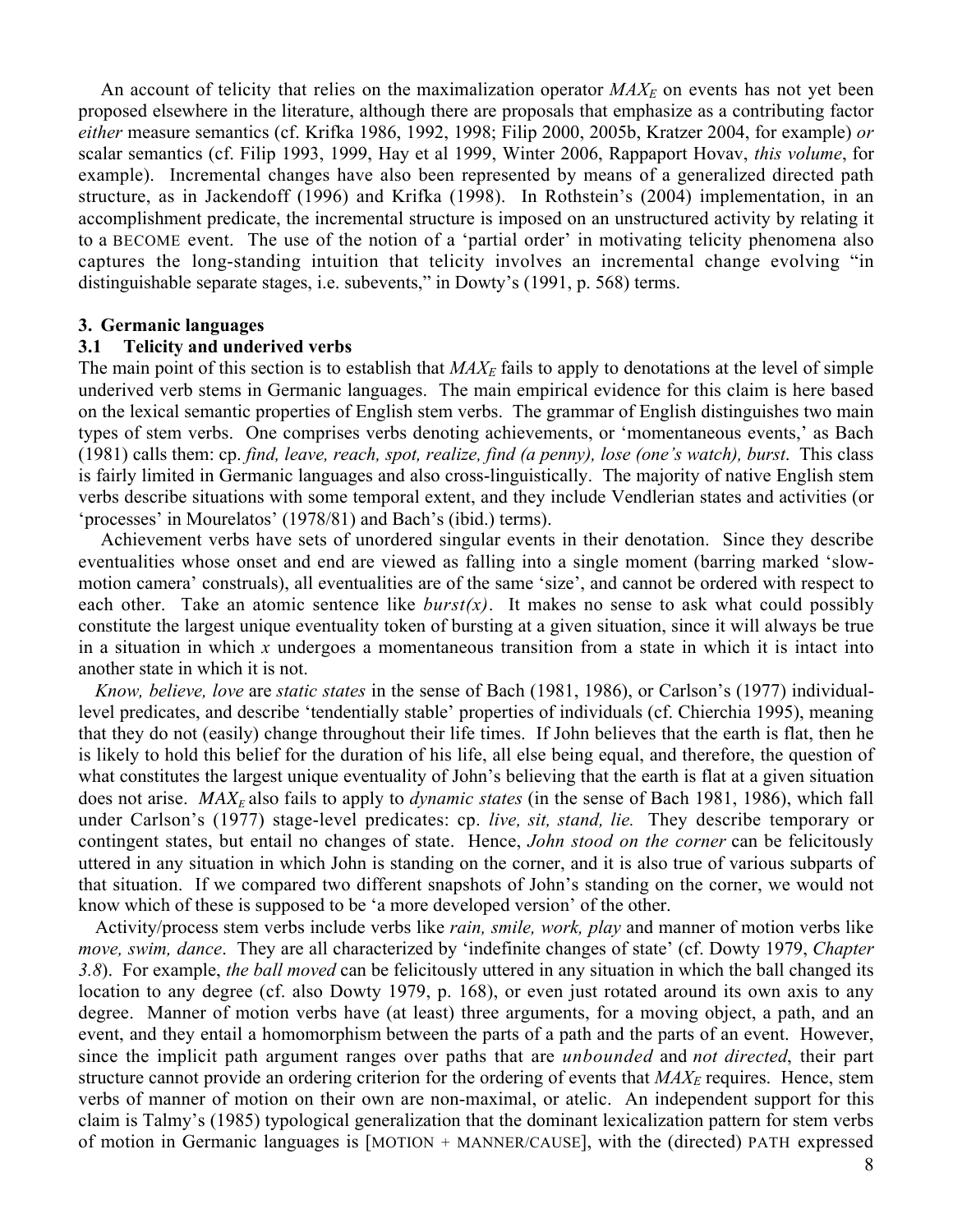externally to the verb stem by verbal affixes, particles or prepositional phrases.

In Section 2, a large class of stage-level verbs, namely strictly incremental verbs like *eat* and incremental verbs like *read*, was discussed. They entail a homomorphism between the part structure of the referent of their (Strictly) Incremental Theme argument and their event argument (see (5)), but crucially not an ordering criterion allowing events in their denotation to be ordered. The latter comes from their (Strictly) Incremental Theme argument, just in case it is lexically associated with a scale, or it is implied by the general world knowledge and context of use.

Are there any stem verbs in English that would lexicalize *both* a scale providing the requisite ordering criterion on events *and* a homomorphism by which the ordering on events is induced? And if so, do such verbs necessarily have only maximal events in their denotation?

Such stem verbs do in fact exist in English, and in other Germanic languages. They belong to the class of 'scalar (change)' verbs, and they have been extensively studied by Levin and Rappaport Hovav (1995, 2005). Some examples of this class are *grow, freeze, melt*. The property scale lexically associated with scalar verbs is predicated of the entity referred to by their Theme argument. Since the change in the relevant property of the referent of the Theme argument allows us to monitor the development of the event described by a scalar verb, such a verb also entails a homomorphism between the part structure of the property scale and the event argument, as Filip (1993, 1999) proposes. Scales lexically associated with scalar verbs are taken to be non-trivial (cf. also Levin and Rappaport Hovav, ibid.), which also means that they describe gradual changes of state. Put in terms of Krifka's (1986, 1998 and elsewhere) mapping relations, no (proper) part of the relevant scale is mapped to the whole of event *e*, and hence the mapping to subevents (*MSE*) applies to scalar verbs (see also (4) above). Since scalar verbs entail a property scale that bears a homomorphic relation to events in their denotation, such events will be automatically ordered by it. But this means that they satisfy the input requirement of *MAXE*. In this respect, they are unique among English verb stems. However, they are not enforced by the English grammar to have just maximal events in their denotation, and occur in predications that freely shift between a telic and an atelic interpretation, depending on the context, as we see in (11). This leads me to proposing (12).

- (11) The snow melted in six days / for six days, but it did not melt completely.
- (12) Scalar entailment does not guarantee maximality (telicity).

Just like (strictly) incremental verbs, scalar verbs do not neatly fall under any of the standard eventuality types. Since they are inherently atelic (i.e., unmarked with respect to telicity), they cannot be assimilated with ACCOMPLISHMENTS or EVENTS (in the sense of Vendler and Mourelatos/Bach, respectively) and they also differ from atelic ACTIVITY/PROCESS verbs like *rain, laugh, sleep*, which are non-scalar.

To summarize, recasting telicity in terms of *maximalization on events* leads to what may be a surprising result: namely, achievement verb stems in English are *not* inherently telic, and there are no native stem verbs in English that have sets of accomplishments in their denotation. Since there no other classes of verbs that qualify as telic, we may conclude that all English stem verbs come out from the lexicon as atelic, i.e., unmarked with respect to telicity.

While English verb morphology is rather impoverished, other Germanic languages have a fairly elaborate system of derivational operations for forming verbs. Nevertheless, none of them seems to be systematically linked to telicity. For German prefixes, this claim is made by Kratzer (2003, 2004), for example. Since the limits on this paper do not allow me to go into more details, it is plausible to propose that expressions of the *V* category are atelic (i.e., non-maximal) in Germanic languages, at least as a working null hypothesis.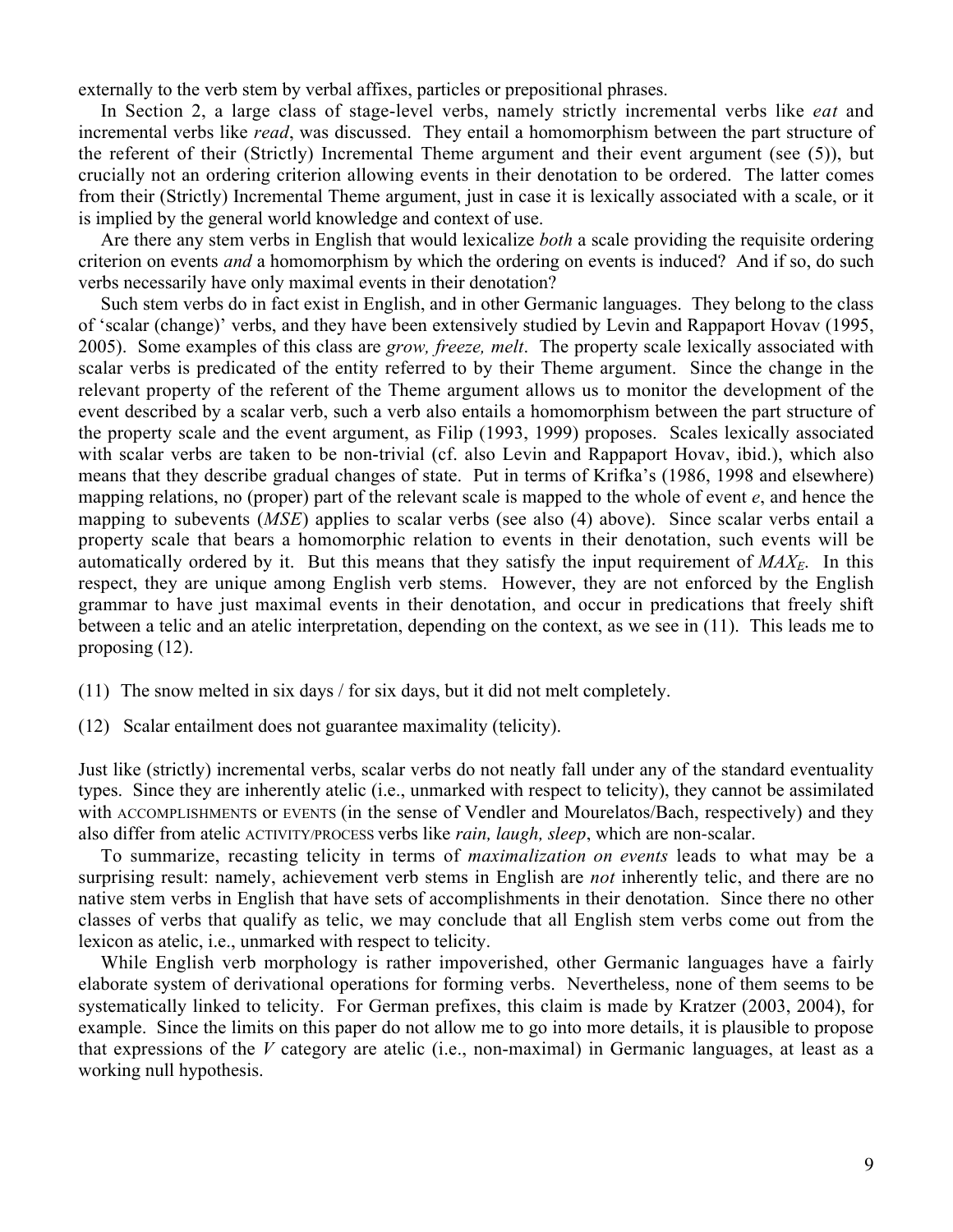# **3.2 Telic** *VP***'s**

# **3.2.1 The interaction of** *MAXE* **with (Strictly) Incremental and Scalar Verbs**

In Germanic languages, verbs come out from the lexicon unmarked with respect to telicity, as has been shown in the previous section. Almost any atelic verb may serve as a head of a telic predication, provided a scale can be retrieved from its context which supplies the requisite ordering criterion on events in its denotation. What constitutes a suitable ordering scale depends on the lexical material at the *VP*, and also *IP*, level, as well as on world knowledge, cognitive and pragmatic principles of interpretation. Most importantly, it is the lexical structure of atelic verb stems that influences the way in which the telicity of verb-headed expressions at the *VP* and *IP* level is computed. What matters the most is whether an atelic verb stem belongs to the (strictly) incremental class or the class of scalar verbs. Scalar verbs entail *both* a NON-TRIVIAL MEASURING SCALE *and* an OBJECT-EVENT HOMOMORPHISM, while (strictly) incremental verbs entail an OBJECT-EVENT HOMOMORPHISM. They are the best suited to head telic predications, and are integrated into complex telic predications in a way which is not shared by verbs lacking these two meaning components.

Let us first take telic predicates with *Strictly Incremental (INC)* verbs. (13) shows that negating of the final stage of events they describe leads to a contradiction or is very odd, which clearly suggests that maximality (telicity) is an *entailed* part of their meaning.

- (13) *verb with a Strictly Incremental (SINC) Theme argument*
	- a. Mary ate three sandwiches, ??/\*but only finished two.
	- b. I ate the whole slice of pizza, ??but didn't finish eating it.
	- c. John composed the symphony, ?but died before he could finish it.

This follows given that the input requirement of *MAXE* is recovered in a compositional way from the the verb and its *SINC* Theme argument. The ordering criterion is here 'mined' from the scale lexically associated with the *SINC* Theme argument. The verb entails the homomorphism by which the scale associated with the *SINC* Theme argument imposes an ordering on events described by the *VP*.

The class of *SINC* verbs is quite restricted, and so is the number of *VP*'s whose telicity can be computed in a systematic way by applying compositional semantic rules to independently motivated syntactic structures. In other words, the class of VP's to which 'aspectual composition' in the sense of Krifka (1986, 1992) applies is rather restricted. There are many telic predicates denoting events whose extent is not (directly) determined by the physical extent/volume of the referent of one of their overtly expressed arguments, but instead by some other measurable dimension associated with events they describe. Just what it is and what type of scale will be activated to measure it will heavily depend on the context, world knowledge and cognitive principles of interpretation. Take a verb like *wash*. When it comes to washing what normally matters is a change along the implicit 'dirty/clean' scale predicated of the washed thing, and certain degree segments on this scale are lexicalized: cp. *dirty, half-clean, clean*. The ordered segments on this scale, which is predicated of the washed thing, are mapped to the subevents of the event of washing. Saying that the verb *wash* is associated with this type of knowledge means that it implies a mapping to subevents (*MSE*), and verbs of this type belong to a large class of incremental (*INC*) verbs.

The difference between strictly incremental verbs like *eat* and incremental verbs like *wash* is correlated with distinct grammatical reflexes related to telicity. In contrast to  $(13)$ , in  $(14)$  we see that the Incremental Theme argument *three windows* induces a closed scale, but it does not enforce the telicity of (14): it does not entail that all the three windows were completely clean as a result of the event of washing. We can still continue (14) with clauses explicitly denying this meaning without a contradiction, as we see in (14b). (14) is associated with two different measuring scales: a scale measuring the property of cleanliness (associated with *wash*) that keeps track of the degree to which a given window is clean and a numerical scale (induced by *three*) that counts the number of windows that got clean. What (14) does entail is that only some change along one or both of these two scales took place.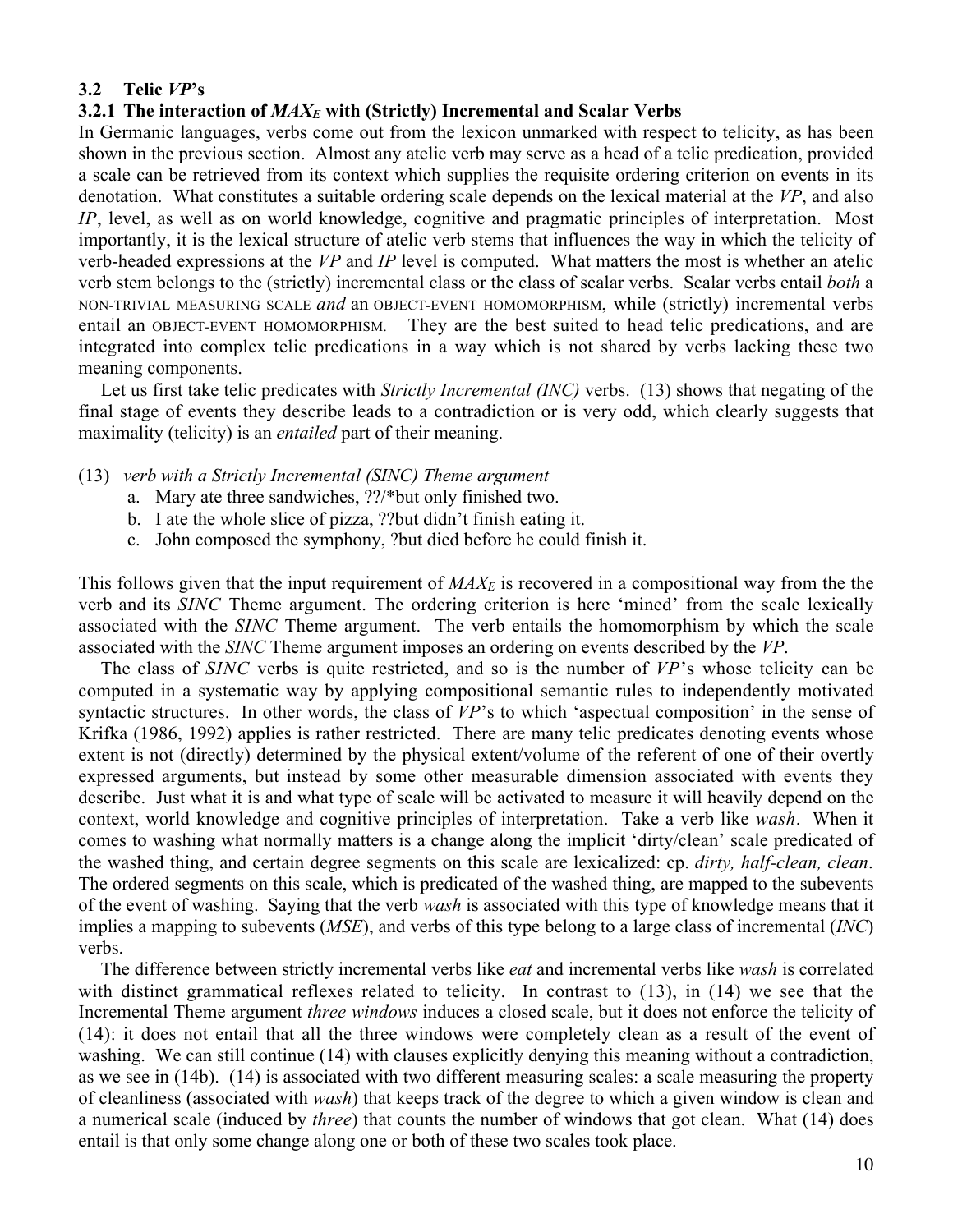- (14) *verbs with an Incremental (INC) Theme argument* John washed three windows
	- a. … (clean) in an hour.
	- b. … for an hour, but got only one of them clean / but none of them got completely clean.

The application of *MAXE* may be triggered by the time-span adverbial *in an hour*, which requires a telic predicate as its input, as we see in  $(14a)$ . The application of  $MAX_E$  may also be triggered as a nonceimplicature triggered by pragmatic principles of interpretation at a global or sentential level.

There are many verb stems that behave like *wash* in (14) in so far as they head *VP*'s that easily alternate between a telic and an atelic interpretation: cp. *read, examine*, *analyze*, *barbecue*, *roast*, *iron*, *bathe*, *comb*, *brush*, *fry*, *polish*, *explain*, *confuse*, *pollute*, *control*, *cover*, *insulate*, *test*, *decorate*, *describe*, *drain*, *mop, survey, check.* The list is taken from Kratzer (2004), and earlier also Partee (1999) noticed the existence of such *VP*'s. The ease with which *VP'*s of this type alternate between telic and atelic interpretations, in dependence on the context, leads Partee (1999) to proposing that they are unmarked with respect to telicity. This is also the position I take here. The ease with which such *VP*'s shift into a telic interpretation can be motivated if we assume that their head verbs have the mapping to subevents (*MSE*) as a part of their lexical meaning, and hence facilitate the application of *MAXE*. In assuming the mapping to subevents (*MSE*) as a characterizing feature of this class of verbs, I build on the previous proposal by Krifka (1986, 1998 and elsewhere).

In a given predication headed by an *INC* verb of the *wash*-type, the details of the mapping rely not only on what is coded by the verb and its arguments but also on other knowledge sources, such as the general world knowledge associated with how events described by them typically, conventionally take place in the world and inferences based on this knowledge. They also help identify the suitable scale of objects involved in the mapping to subevents, and which induces the partial ordering on events required by *MAXE*. When it comes to reading, it is the part-structure of the text that will provide the suitable scale of objects, when it comes to examining of a patient, it may be the steps of some predetermined examination procedure. Notice that this also means that *MAXE* will operate on both asserted and implicated meaning components, which is also independently proposed by Landman (1998) for his maximalization operator.

Let us now turn to scalar verbs, illustrated by examples in (15). We see that predications headed by scalar verbs freely shift between a telic and an atelic interpretation, under the influence of temporal adverbials:

- (15) a. We emptied/cleaned the kitchen in/for two hours.
	- b. The tailor lengthened my pants in/for an hour. Hay et al. 1999

c. The population of pandas in China decreased in/for ten years.

The behavior exhibited by scalar verbs in (15) is characteristic of scalar verbs as a whole class: (i) root scalar verbs of Germanic origin like *freeze* and *melt*; (ii) scalar verbs that are derived from gradable CLOSED SCALE adjectives like *clean, empty*, as in (15a), and from gradable OPEN SCALE adjectives like *lengthen, cool, dim, as in (15b) (see also 'degree-achievement verbs' in Dowty 1979, pp.88ff.); and (iii)* scalar verbs of Latin origin like *increase, decrease*, as in (15c).

Notice that even verbs that are lexically associated with a closed scale like *empty* and *clean* freely occur in an atelic predication, as we see in (15a). Moreover, the past tense use of such verbs does not *entail* that the absolute maximal degree of the scale was reached, because we may negate it without a contradiction, as Rappaport Hovav (*this volume*) observes. (Some people might find (16b) odd.)

- (16) a. I emptied/cleaned my system and still found file fragments on my C:drive, why is that?
	- b. I emptied the tub, but not completely. Rappaport Hovav *this volume*
	- c. This theater is empty for a theater showing a popular movie. Kennedy (*to appear*)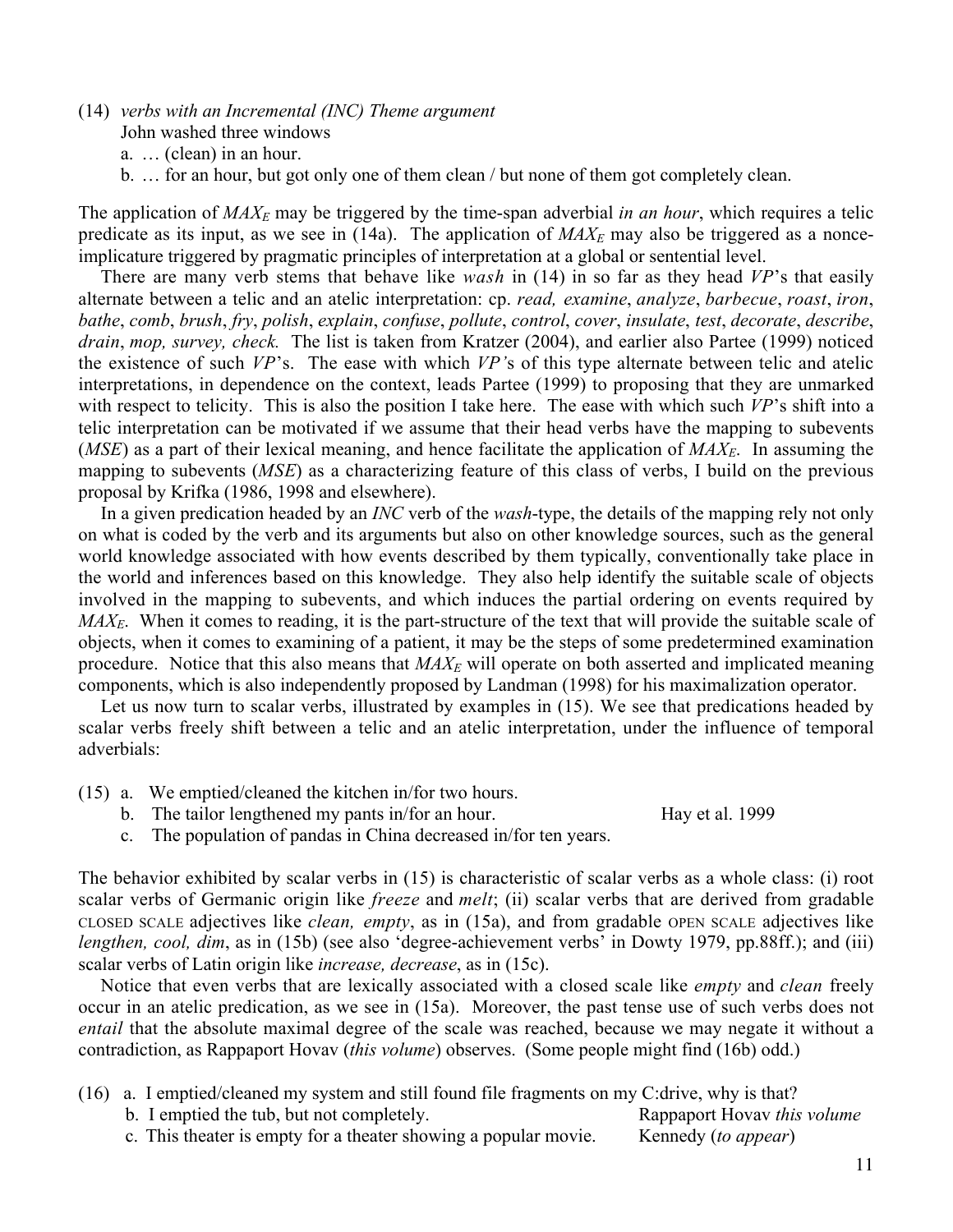This behavior may not be surprising if we compare it with the behavior of the corresponding closed scale gradable adjectives like *empty*, as in (16c), which is not a contradiction. As Kennedy (*to appear*) observes, we may use an explicit domain restriction like a *for*-PP to shift the standard maximal degree of a closed scale adjective (or a 'maximum standard absolute adjective' in his terms) like *empty*, and derive a relative interpretation. Although the standard of comparison will normally default to one of the endpoints of the scale they entail, it may be overridden by the context that resets the endpoint value to some relatively low non-zero degree. Hence, according to Kennedy (ibid.), such examples do not invalidate the relative/absolute distinction in the domain of scalar adjectives. Similarly in (16a,b), the second clause provides a contextual restriction that shifts the default maximum standard of the implied scale, and events described by the first clause end with respect to some endpoint value that is less than the absolute maximum standard. Scalar verbs that are lexically associated with closed scales only specify what constitutes the maximal upper bound of events described by them, but the maximality requirement that it be actually reached may be imposed by the context of their use. This view would seem to be compatible with Rappaport Hovav's argument (*this volume*) that scalar verbs entail some change along the scale they are lexically associated with, but the change along the entire scale is only inferred by conversational implicature, governed heavily by pragmatic conditions.

In sum, since a scalar verb and a predication headed by it are unmarked with respect to telicity, we may conclude (17):

(17) Closed scales do not guarantee maximality (telicity).

The semantics of scalar verbs is explored in Rappaport Hovav (*this volume*), in Hay et al (1999), in Rothstein (2004), Kearns (2007) as well as in the numerous works they cite. In what follows, I will briefly mention three among their distinguishing features that have grammatical reflexes related to telicity, and support the view of telicity as maximalization on events. First, a predication headed by a scalar verb may be easily assigned a telic interpretation, even if the scale lexicalized by the verb is open and is not overtly expressed, provided its intended maximal degree is understood from the context, as we see in (18). The ease with which scalar verbs facilitate telic interpretations of predications they head is straightforwardly motivated by the account of telicity proposed here: namely, a scale that is lexically associated with a scalar verb directly induces a partial ordering of events, which in turn sanctions the application of *MAXE*.

(18) The heating oil price grew (from 190.0 to 198.0 cents per gallon) in a month.

In contrast, predications headed by non-scalar verbs require that the scale inducing an ordering on events be overtly expressed or can be recovered from the linguistic context, as in Dowty's (1979, p.61) example *Today John swam in an hour*. This sentence is felicitous if the speaker and the addressee know that John is in the habit of swimming a specific distance every day, and today he swam that distance in an hour. Obviously, the shift of *swam* into a telic interpretation in the above sentence is connected with a considerable interpretive effort.

Second, a scale that is given a grammatical expression must be predicated of an entity that is overtly expressed, as Rappaport Hovav (*this volume*) suggests. It motivates the observation that the Theme argument of verbs of scalar change cannot be omitted (19), and a non-subcategorized Theme argument must be added to a non-scalar verb when it is combined with an expression inducing a scale that cannot be predicated of any of its subcategorized arguments (20).

- (19) Mary smoothed \*(the table cloth).
- (20) a. The dog barked \*(the baby) awake.
	- b. The supermodel ate the cracker to the last crumb/\*(herself) out of the modeling business.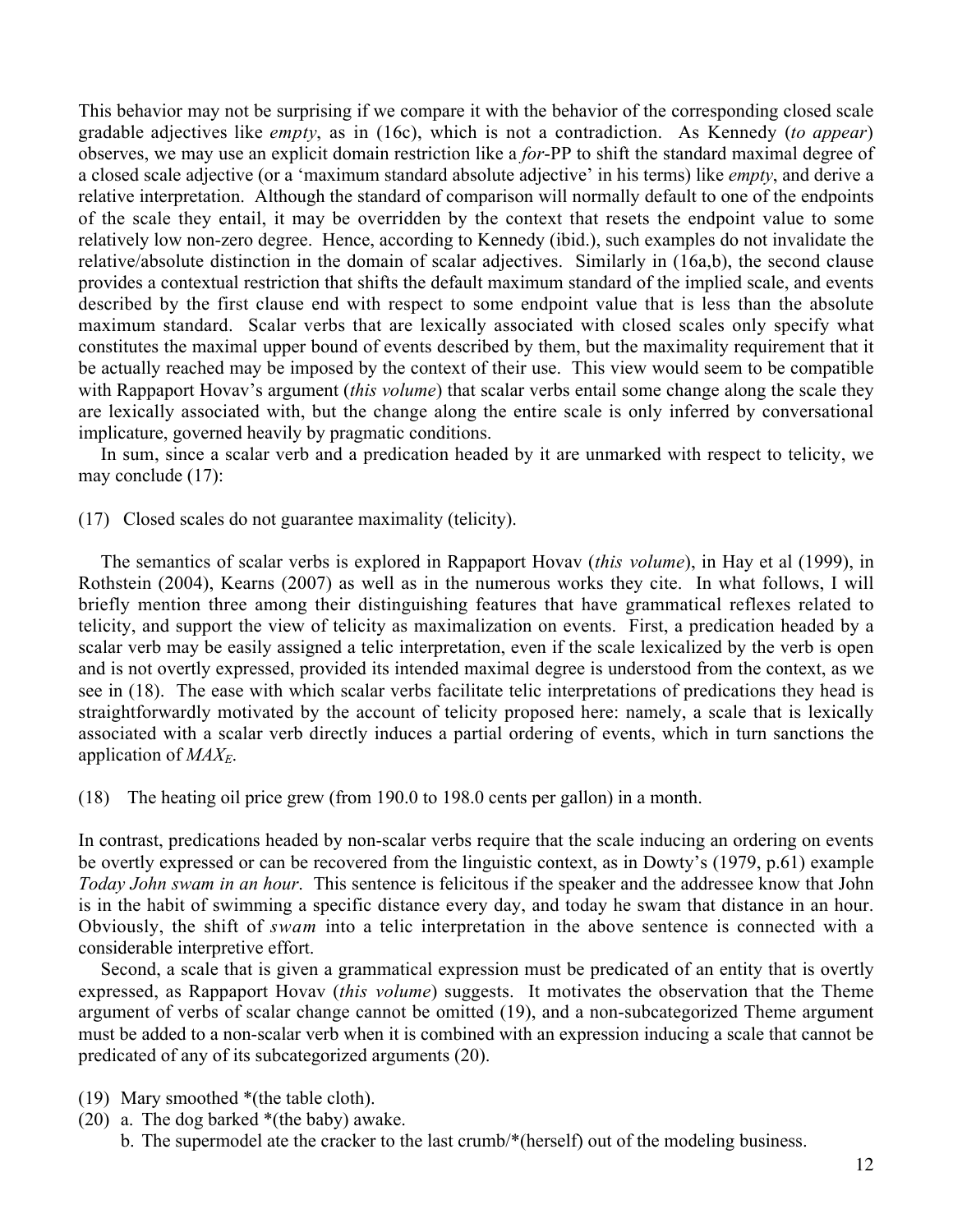Rappaport Hovav's constraint is a strong tendency, although not an absolute constraint, given that the Theme argument of a scalar verb can be omitted, as we see in (21), if the identity of its intended referent is canonical, or known from the context (cf. Fillmore's (1986) *Definite Null Instantiation* of omissible arguments).

(21) We cleaned yesterday, vacuumed and ran five loads of laundry.

Third, scalar verbs sanction result *XP*'s whose scales are semantically compatible with the scales they themselves lexicalize, and do not introduce a new separate scale with an additional ordering on events. A result *XP* (*AP* or *PP*) lexically specifies the maximal degree or at least some relatively high degree of an implied property scale. Its maximal degree must match the maximal degree on a closed scale lexicalized by a scalar verb (22a), or it supplies the endpoint to an open scale lexicalized by a scalar verb (22b).

- (22) a. The lake froze solid  $/$  \*dead  $/$  \*hot.
	- b. He cooled the metal to the room temperature / \*flat / \*shiny.

In contrast, verbs that are non scalar are compatible with a wider range of result *XP*'s. However, we also observe that the Theme argument of Strictly Incremental (*SINC*) verbs constrains the admissible result *XP*: namely, if the Theme argument of a *SINC* verb is lexically associated with a scale, the result *XP* can only provide more specific information to it, rather than a new scale, as we see in (23c).

- (23) a. He wiped it clean/dry/smooth/\*damp/\*dirty/\*stained/\*wet.
	- b. The dictator whipped his hair into stiff peaks, artfully concealing his diminutive stature.
	- c. We ate the cake to the last crumb / \*to death.

The constraints on the occurrence of result *XP*'s follow from the general prohibition against applying two different measures to one entity (cf. Filip 2004), because "we do not use the expressions that chunk up our experience with (singular) expressions that provide that experience already chunked up" (Bach 1981, p.74). In the domain of verbal predicates, this corresponds to the intuitive "one delimitation per event" constraint, discussed by many (Simpson 1983, Rothstein 1983, Goldberg 1995, Levin & Rappaport Hovav 1995, Tenny 1994, Filip 2004, and many others).

# **3.2.2 On the link between direct object and telicity**

Traditionally, telic *VP*'s that are headed by (strictly) incremental and scalar verbs, have received the most attention in aspect studies. They provide the main empirical support for the claim that Germanic languages exploit the 'object marking' strategy for the encoding of telicity. In current syntactic theories (cf. Kratzer 2004, Borer 2005 and references therein), the observation that certain direct objects influence the telicity of a *VP* is taken to mean that the main burden for the encoding of telicity is on the direct object *DP*, and its morphology is assumed to be systematically linked to the telicity of a *VP*: namely, the accusative case marking, the definite article, certain quantifiers, and possessive pronouns, for example. Consequently, telicity in Germanic languages is a property of the *VP*, or at least the main theoretical interest derives from its encoding at the level of the *VP* and from the exploration of issues related to 'aspectual composition' (cf. Krifka 1992, 1998), 'inner aspect(uality)' (cf. Verkuyl 1999, and references therein) or 'compositional telicity'.

However, this cannot be taken to mean that *all* the direct objects, or *all* the direct objects with the designated overt morphology, enforce the telicity of *VP'*s. For example, it has been claimed that *all* the direct objects with overt quantifiers that specify some definite quantity lead to telic predicates (cf. Borer 2005, and references therein), but the contrast between (13) and (24) suggests otherwise: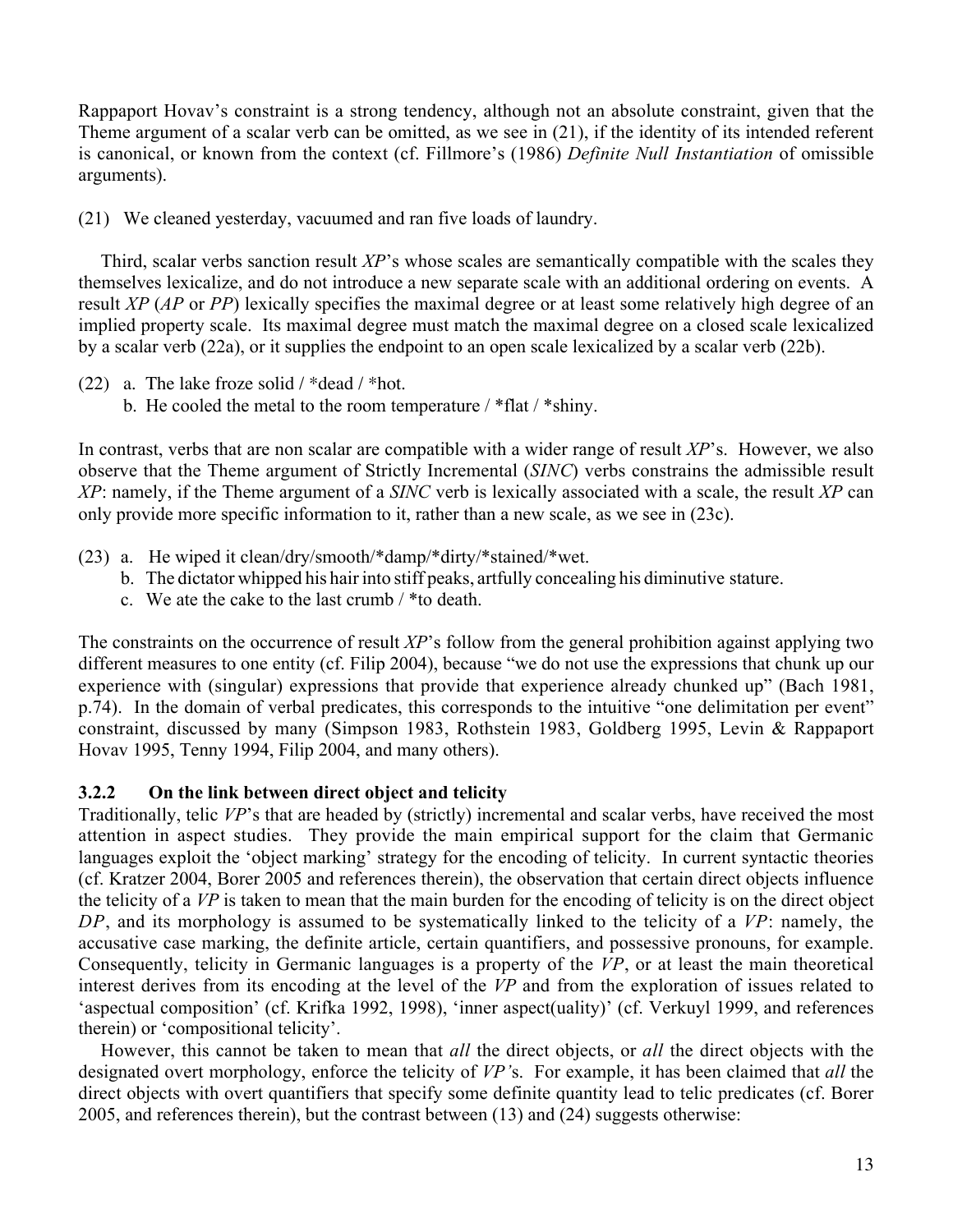(24) Julia carried three apples in her bag for a whole week / ??in a week.

Although (24) contains a direct object with the quantifier *three*, just like (13a), it is atelic under its most natural interpretation. It is also incompatible with the adverbial *in a week*, which shows that it cannot shift into a telic interpretation. The reason for this is straightforward: namely, *carry* does not entail a homomorphism that would map the scale of objects associated with *three apples* into carrying events and order them, and no other plausible ordering of events can be construed based on the general world knowledge evoked by *carried three apples*. Consequently, *MAXE* fails to apply to *carried three apples*. We could propose that it appears under the inflectional head dedicated to telicity, because it fills the direct object slot, but the addition of the durative temporal adverbial *for a whole week* higher in the structure triggers the application of a covert higher imperfective operator that undoes the effect of the lower telic head*,* resulting in the atelic interpretation. For analogous German examples, this was proposed by Kratzer (2004, p.405-6). However, this would open new questions about the constraints on the application of such a covert imperfective operator, and in English, it would also open questions about its relation to the overt progressive operator.

The contrast between (13a) and (24) constitutes one of the most convincing pieces of evidence for the grammatical status of the Strictly Incremental Theme relation, and the account of telicity proposed here into which it is embedded. In the past, there have been objections raised against its grammatical status, delegating the information about the relation between participants and events characterized by it entirely to pragmatics and general world knowledge (cf. Borer 2005, among others). If this type of information were undetermined by the grammar of natural language, then it should be possible to cancel the telic interpretation of (13a). But it is impossible, because telicity is an entailed part of its meaning. But how do we motivate the contrast between (13a) and examples like (24), if the Strictly Incremental Theme relation is not a part of the grammar of natural languages?

Another and related objection against the assumption that incrementality is entailed by verbs like *eat* (here, the class of Strictly Incremental (*SINC*) verbs) is raised by Jackendoff (1996) who points out that the verb *eat* does not change its meaning if the consumption happens holistically, rather than incrementally, as when a somebody eats a raisin in a single swallow. Therefore, the verb *eat* does not lexically require incrementality. To this it may be replied that using the verb *eat* to describe a 'holistic consumption' is not particularly fortunate in such a situation, given that there are other lexical items specialized to do the job like *swallow* or *gulp down*, and which represent a better world-to-word fit. Of course, the incrementality or graduality of *eat* derives from our real-world knowledge about the way in which eating normally or typically takes place (cf. also Krifka 1992, p.45). Our real-world knowledge of this type determines how we classify states of affairs as an event of a certain type, as an eating, a swallowing, a gulping down, a climbing, a laughing, and this understanding is also constitutive of events as grammatical objects. In order to know what an event of eating or swallowing is about we must know what kind of participants it involves, and in what relation they normally stand to the event. A certain subset of such relations between participants and events is standardly taken to characterize thematic relations, and partly motivates the membership of verbs in coherent lexical semantic classes. Hence, saying that incrementality of *eat* is derived from our knowledge of how eating typically takes place in the real world is inseparable from saying that it is lexicalized in the meaning of *eat*.

To summarize, in discussing the link between the direct object and the telicity of a *VP*, what must be explained is the following contrast: namely, certain *VP*'s like *ate three sandwiches* in (13a) require a telic/maximal interpretation, certain *VP*'s like *washed three windows* in (14) may have a telic/maximal interpretation triggered by a suitable linguistic and/or an extra-linguistic context, and certain *VP*'s like *carried three apples* in (24) cannot be shifted into a telic/maximal interpretation. This contrast cannot be motivated with recourse to the syntactic factors coming from the structure of transitive *VP*'s, because in this respect all three *VP*'s are alike; neither can it be motivated with recourse to the morphology of the direct object like the presence of a quantifier indicating a specific quantity, because the direct objects in all the three *VP*'s contain the cardinal quantifier *three*.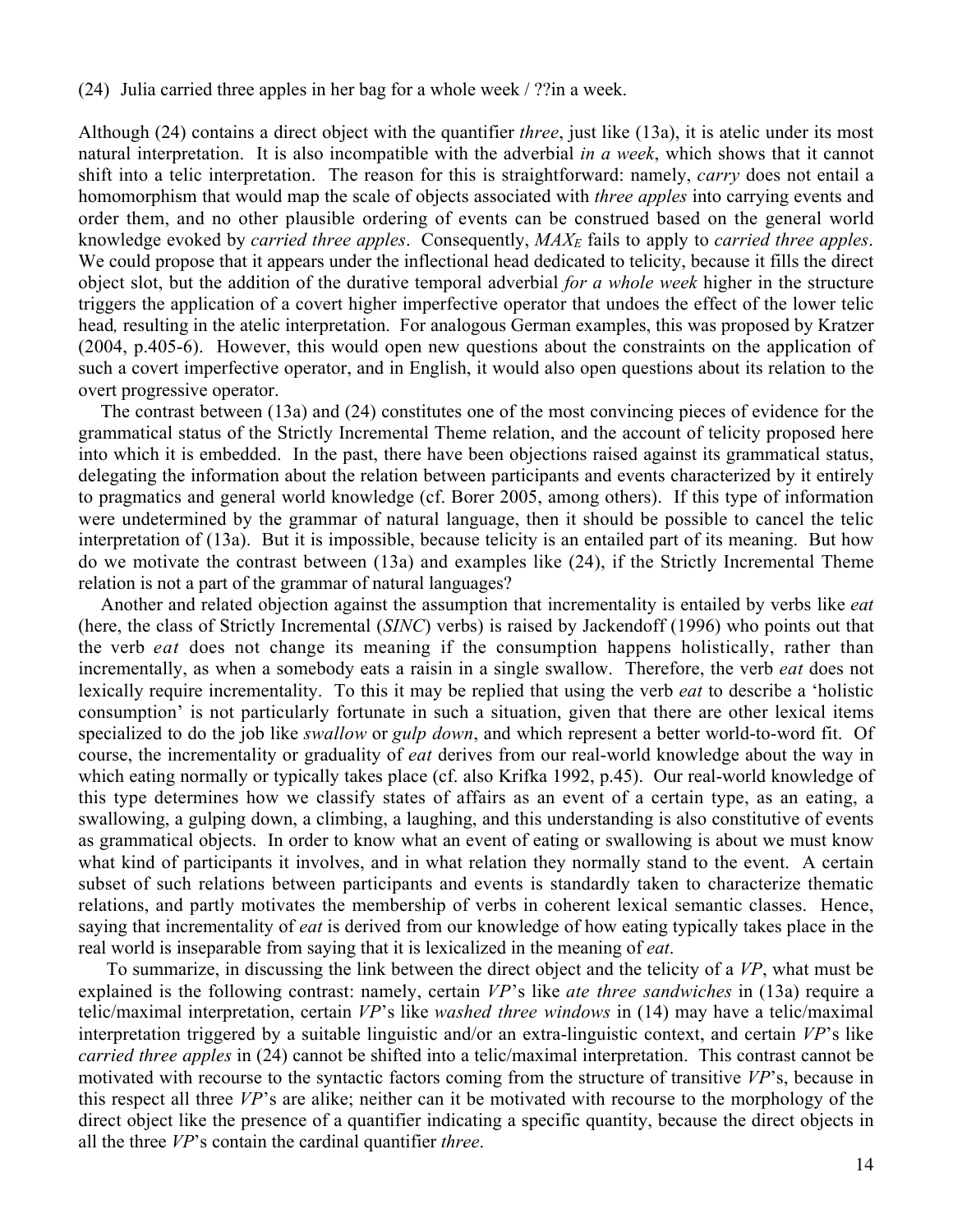Why should there be a connection between the semantic property of telicity and the grammatical relation of the direct object? The answer does not ultimately lie in some syntactic explanatory mechanism. Instead, it is the semantic and pragmatic factors from which this link and its overt grammatical reflexes follow as a consequence. The contrast among the three types of *VP*'s above is straightforwardly predicted based on the differences in the lexical semantic properties of their main verbs, and their systematic interaction with the *MAXE* operator. The application of *MAXE* is the most closely tied to the class of strictly incremental verbs (*SINC*) like *eat*, and this link is captured in (5). With Strictly Incremental Theme verbs, it is the referent of the direct object that provides a part structure that is mapped onto a scale inducing an ordering on events needed for the application of *MAXE*. Now, we also understand why expressions of quantity within the direct object *DP* are often taken to 'mark' telicity. The reason for this is that quantifiers carry the scale-inducing meaning component. As observed above, verbs of the *wash*-type also facilitate the application of *MAXE*, because they are incremental in so far as they define a mapping to subevents. In contrast, *MAXE* fails to apply to *VP*'s like *carried three apples* in (24), because they are headed by verbs that are not incremental, i.e., entail no object-event mappings, and provide no information that would facilitate the application of *MAXE* to the denotation of predications headed by them.

The semantic and pragmatic account of telicity proposed here also motivates why the direct object of scalar verbs is implicated in calculating the telic interpretation of predications they head: namely, the direct object of scalar verbs denotes the entity the scale (entailed by scalar verbs) is predicated of; the scale provides a criterion for an ordering on events needed for the application of *MAXE*.

As we have just seen, the structural and morphological properties of the direct object do not constitute a sufficient condition for the telicity of a *VP*. It can also be shown that they do not constitute a necessary condition. As is well-known, but often not mentioned, is the fact that the referent of the subject of inherently transitive verbs like *cross, penetrate, permeate, pass, skirt* influences the telicity of a sentence, as observed by Verkuyl (1972), Declerck (1979), Filip (1990), Dowty (1991), Jackendoff (1996), Levin and Rappaport Hovav (2005), for example.

(25) a. John entered the icy water (very slowly). Dowty 1991

b. At the turtle race, the winning turtle crossed the finish line in 42 seconds.

In current syntactic accounts of telicity, the crucial contribution of the subject argument to the telicity of sentences is a priori excluded. This follows from the independent assumption that external arguments (subjects) are not taken to be arguments of their verbs, and map to the part of the event structure that comprises a causer/agent, which lies outside of the event structure relevant to the calculation of telicity (cf. Kratzer 1996, Pylkkänen 2002, for example, and also many predecessors of this view like Marantz 1984, Tenny 1987, Moens&Steedman 1988, Larson 1988, Hale&Keyser 1993, Ritter&Rosen 1993). Consequently, no element above the functional projection dedicated to telicity (such as *AspP*) can contribute to the telicity interpretation of predicates. We might suggest that the subject argument *John* in *John entered the icy water (very slowly)* originates in the direct object position at some level of syntactic description and then moves into the surface subject position. However, such a movement strategy is not uncontroversial (cf. Dowty 1991, 571, fn. 15, and also Filip 1990).

To conclude, if the structural configuration that characterizes the direct object or its overt morphology constitutes neither a necessary nor a sufficient condition on the telicity of the *VP*, then it is fair to propose that the direct object is not systematically linked to the telicity of the *VP* in Germanic languages.

#### **3.2.3 The domain of application of** *MAXE*

The semantic components that sanction the application of  $MAX_E$  come from the verb semantics, as we have seen so far with (strictly) incremental verbs and scalar verbs. If a telic predication is headed by a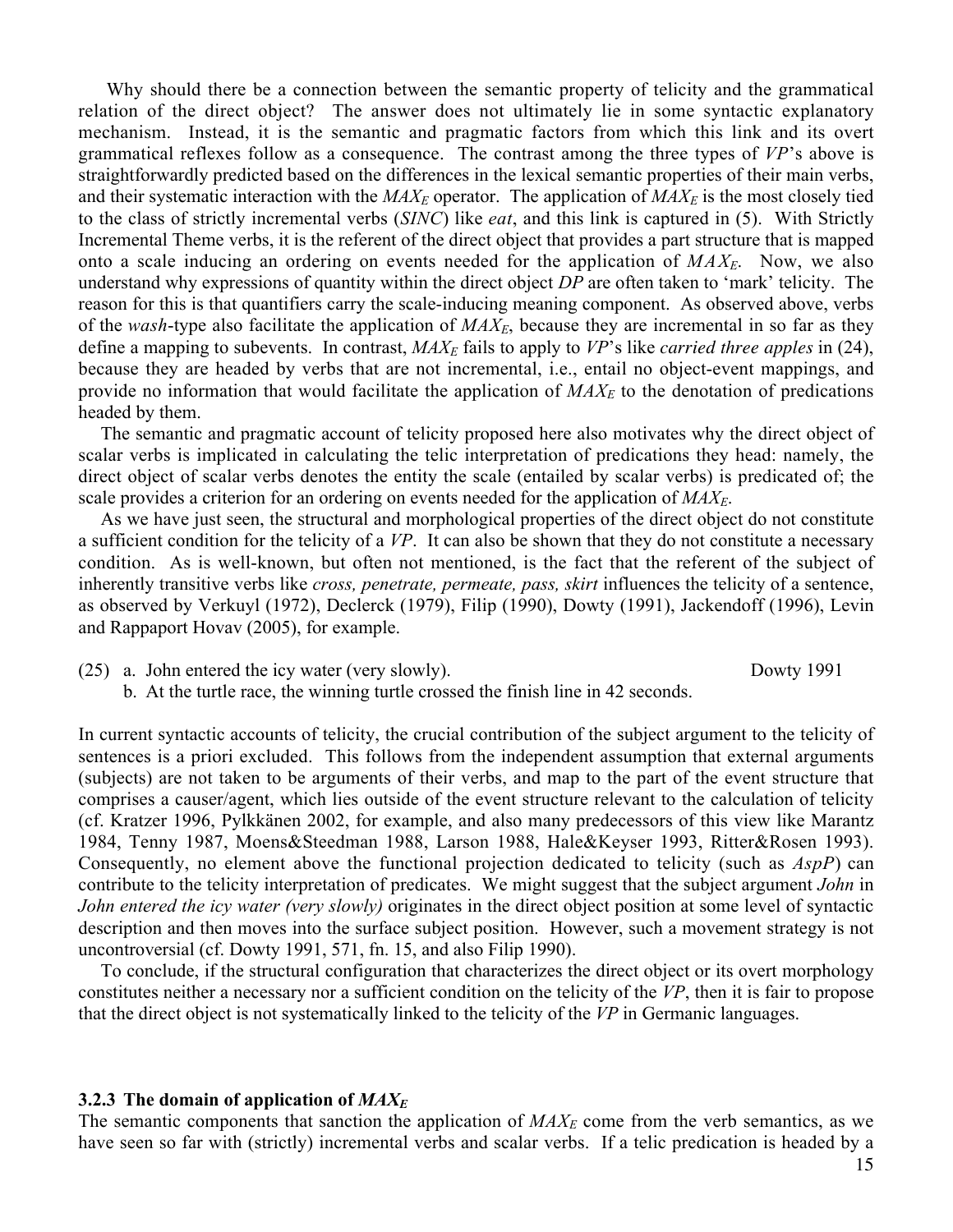strictly incremental verb, its telicity is directly tied to the quantificational properties of its Theme argument, similarly as in Krifka's (1986, 1992) and Dowty's (1987, 1991) original 'aspectual composition' proposal. However, as already observed, the cases covered by aspectual composition are rather restricted. It is more common for telicity effects in a given predication not to be tied to any single semantic argument of a verb or even to a single combination of arguments and adjuncts. Related to this observation, and in departure from Krifka's (1986, 1992) and Dowty's (1987, 1991) versions of the telicity theory, I proposed (cf. Filip 1993, 1999) that telicity effects may result directly from constructions and the way verbs are integrated into them. One example is the directed motion construction, as instantiated by (26a-c):

- (26) a. Mary waltzed into the room.
	- b. Mary swished into the room with a superior air.
	- c. Mary smiled into the room in which we were seated.

The directed motion construction is telic, if its *Goal-PP* implies a bounded path. The bounded path provides a scale and an upper bound for the described motion events as well as a criterion for their ordering. *Goal*-*PP*'s like *into the room* in the directed motion construction instantiated by (26a,b) can be also viewed as triggering scalar implicatures. For example, (26a) *Mary waltzed into the room* conversationally implicates that she did not waltz any further; it is defeasible, because it can be continued with '... she kept on waltzing all the way through the room and into the garden' without a contradiction. The development of the event is tracked by the position of the moving entity (Holistic Theme) along the implied path. The ordering of the relevant motion (sub)events is ensured by a homomorphism from the part structure of the implied path into motion events.

The directed motion construction licenses verbs from two classes of atelic base verbs: namely, agentive manner of motion verbs (26a) and verbs of sound emission (26b), provided the sound is an involuntary and necessary concomittant of some motion (cf. Levin and Rappaport Hovav 1995). The telic interpretation and the related directed motion meaning are both a property of the directed motion construction, rather than of any of its part. They cannot be attributed to its head verb, because it is atelic and does not describe a directed motion, as we see in the above examples. Neither does it derive from *Goal-PP*. If it did, then the *Goal-PP* should also enforce a telic interpretation of (26c), but it does not, because the result of combining the atelic verb *smile* with *into the room* is still atelic.

The maximalization operator *MAXE* is applied to a set of events partially ordered with respect to some suitable scale of objects. Identifying such a scale is the single most important factor in calculating the telicity of a given predication. The ease and difficulty with which a telic interpretation can be assigned to a given predication is directly related to how easy or difficult it is to identify the requisite scale that provides the ordering criterion on events. The scale can be a part of the verb semantics, as in the case of scalar verbs. In this respect, scalar verb stems are unique among atelic verb stems, and we have seen that their scalar entailment motivates the observation that predications they head can be easily assigned a telic interpretation even if the scale is not overtly expressed (see (18) above). Other atelic verb stems can only serve as heads of telic predications if the scale is overtly specified externally to them or recoverable from the context. In the simplest case, the scale is introduced by a Strictly Incremental Theme argument provided it is lexically associated with a scale, and the calculation of the telicity of a sentence follows the semantic composition of a sentence, as we have seen in (6).

Paradigm examples of expressions that are lexically associated with a scale and trigger scalar implicatures (cf. Gazdar 1979, Levinson 1984) are numerical phrases like *(at least/at most) three* as in *(at least/at most) three cats*, measure phrases like *three pounds (of),* as in *three pounds (of) sugar*. *Goal*-*PP*'s like *into the room* in the above directed motion sentences (26a,b) also trigger scalar implicatures, and similarly other expressions of endpoints in a variety of event dimensions like the *result XP* (*AP* or *PP*) can be also seen as inducing scales. Since the integration of the *Goal*-*PP* or *result XP* into a given predication depends on the lexical semantics of its main verb and its arguments, the application of *MAXE*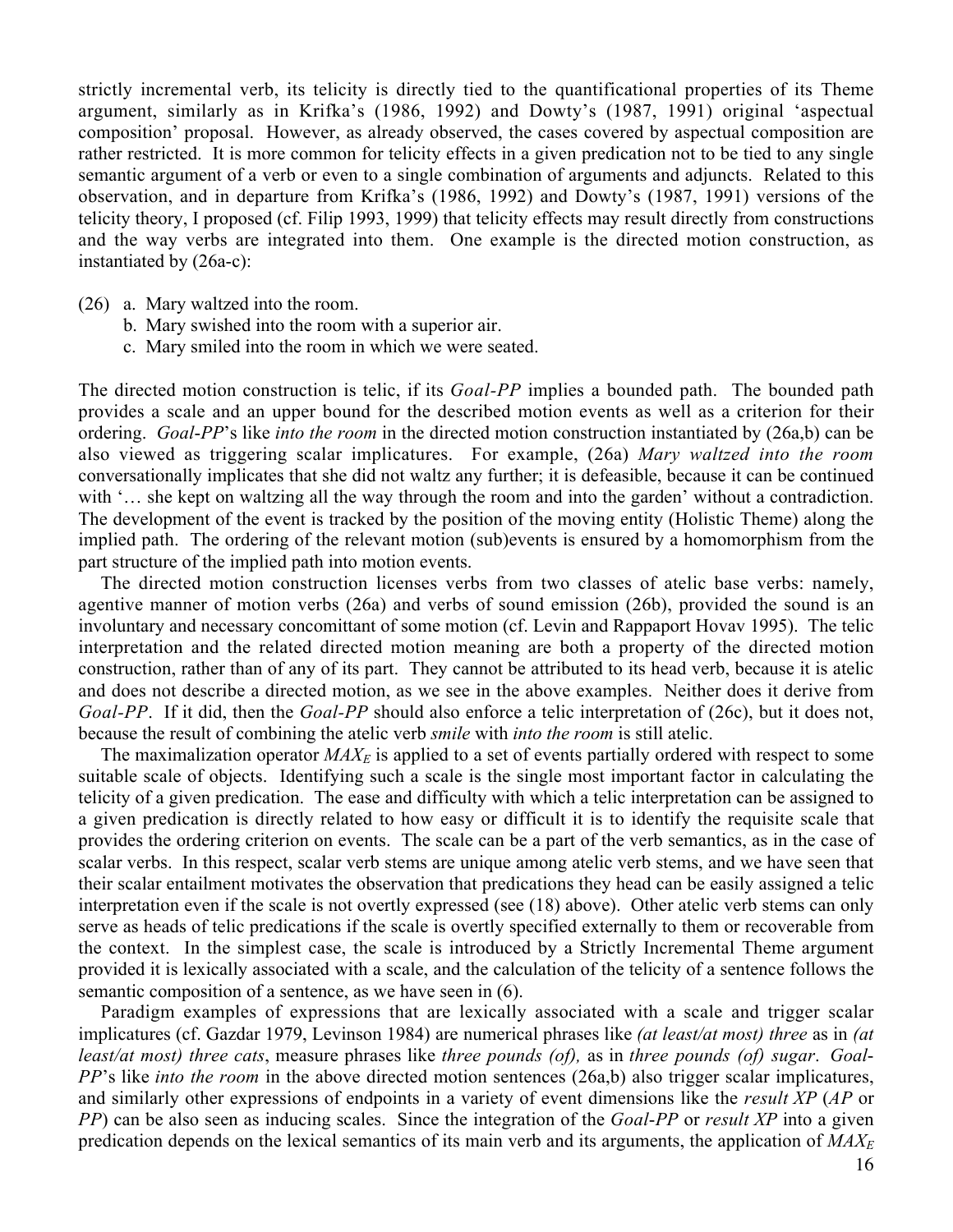to events ordered by the criterion introduced by the *Goal*-*PP* or *Result XP* will depend on meaning components distributed over the verb and its arguments as well as Goal and Result adjuncts. This poses challenges for a compositional treatment of telicity, because the telicity of such predications cannot be calculated by compositional rules that directly operate on independently motivated syntactic structures.

In general, the presence of a scale-inducing expression in a given predication does not automatically enforce or facilitate its telicity, as we see in (26c), and as we have seen in connection with a scaleinducing quantified DO-DP *three apples* in the atelic *VP carried three applies* in (24). Such examples illustrate that it is a scale-inducing expression with verbs of certain well-defined lexical classes of verbs that together generate a partial ordering of events, which sanctions the application of *MAXE*. In addition, contextual factors and general world knowledge are of paramount importance. Contrast the atelic *VP carried three applies* in (24) with *saw seventeen clouds* in (27). Although both *carry* and *see* are nonincremental and non-scalar, only (27), but not (24), may have a telic/maximal interpretation, because when it comes to our knowledge of visual perception we know that we can construe a seeing event as being ordered by the stimuli that are viewed in succession. In (27), this presupposes a mapping from a scale of clouds to a scale of seeing events, based on the mapping to subevents (*MSE*).

(27) Mary saw seventeen clouds for three minutes / in three minutes. Krifka 1989

In (27), it is the numeral *seventeen*, a paradigm trigger of scalar implicatures, which facilitates the telic interpretation of a *VP*. Since *seventeen clouds* is lexically associated with a scale, it can function in a way in which a quantized Incremental Theme argument of *INC* verbs like *read* does, and impose an ordering on stages (or subevents) of a seeing event. (27) can be verified in a situation in which the described event counts as maximal with respect to the scale of seventeen clouds, all having been viewed in succession. Clearly, the requisite mapping into subevents is not a part of the verb's lexical meaning, but has its source in the numerical phrase *seventeen clouds* and in other knowledge sources inherent in the linguistic and extra-linguistic context.

The role of contextual factors and world knowledge is also highlighted by the contrast between (28a) vs. (28b). Based on examples like (28a), Dowty (1979, pp.58ff.) observes that the combination 'achievement verb + bare plural/mass argument' is atelic. However, if we vary the lexical fillers in the direct object slot in a structurally parallel sentence (28b), the result is telic. ((28b) was suggested by one of the reviewers of this paper.) Even achievement verbs with bare (i.e., lacking overt determiners) plural or mass arguments can form complex telic predicates.

(28) a. John found crabgrass in his yard/fleas on his dog for six weeks / \*in six weeks. Dowty (1979) b. John found actors for his new play \*for six weeks / in six weeks.

In both (28a) and (28b), the bare plural indefinite and mass noun induce a shift of the inherently singular achievement verb into a plural interpretation, generating a reference to a plurality of events. However, only in (28b), but not in (28a), the set of events can be construed as ordered with respect to each other. Based on our knowledge of plays, we know that a play has a finite number of characters and requires a finite number of actors to assume their roles in a given performance. The interpretation of (28b) involves an intentional search, whereby each actor found represents one definite event stage of a whole search event that is delimited by the total number of actors needed to be cast in a play. The denotation of (28b) naturally involves a set of ordered events, which satisfies the input requirement of *MAXE*. The telicity of (28b) is confirmed by the compatibility with *in six weeks*, the standard diagnostic for telicity.

But we cannot order events of finding of fleas on a dog in a parallel fashion, because a dog does not circumscribe the amount of fleas that can be found on it. Therefore, (28a) simply describes an indefinite and unordered plurality of events distributed over different times within an open-ended interval. But this type of denotation provides no information for us to make judgments about what constitutes the largest unique event of the finding of fleas at a given situation. Neither does it intuitively make sense to say that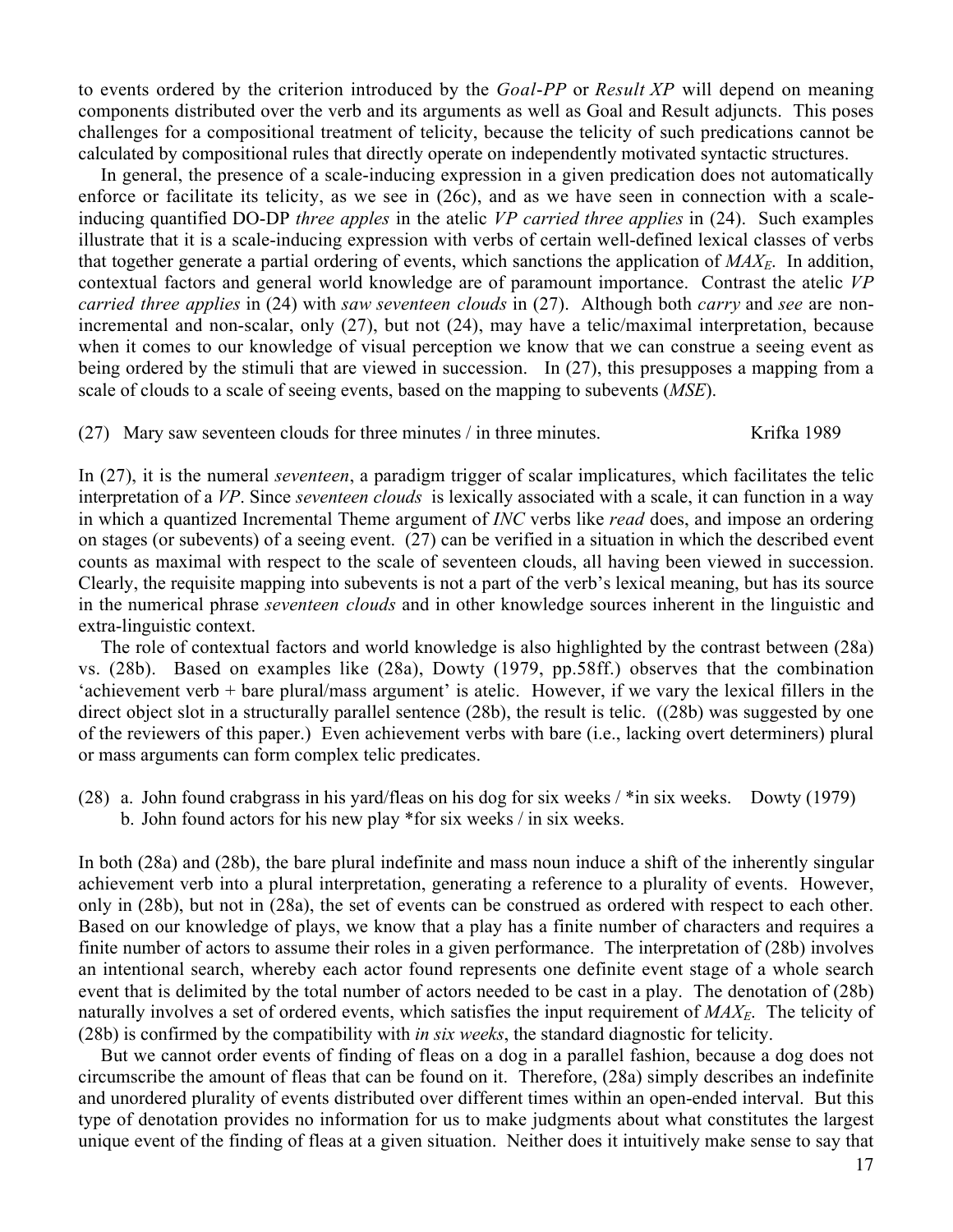some indefinite plurality of events of the finding of fleas on John's dog naturally 'grows' into another larger indefinite plurality of events of the same type. Notice also that an ordering of events that derives from their temporal traces is insufficient to serve as a default ordering when no other ordering criterion on events can be retrieved from the lexical material in a sentence and/or its context of use. If it were the case, then (28a) also would by default and trivially satisfy the input requirement of *MAXE*, but it does not. It is only compatible with *for six weeks* but not with *in six weeks*, which clearly indicates that it is atelic.

The observation that *MAXE* fails to apply in sentences headed by achievement verbs like (28a) help us sharpen our understanding of its workings. It highlights a significant difference between  $MAX_E$  and the standard maximalization operator *MAX* on plural individuals. When applied to the denotation of a plural predicate, *MAX* selects the largest plural individual at a given situation, regardless whether its individual members are ordered. In contrast,  $MAX_E$  requires as its input a set with a non-trivial (partial) ordering on its members, and hence, it has a stricter input requirement than the maximalization operator *MAX* on plural individuals. Differences in the workings of the maximalization operation across the denotational domains of nominal and verbal predicates point to the differences between the two, and can be added to the inventory of the phenomena that motivate the existence of the separate lexical categories of verbs and nouns in natural languages.

To sum up, 'telicity via maximalization' leads to the following characterization of telicity in Germanic languages: (i) Verbs as lexical items are unmarked with respect to telicity. (ii) The maximalization operator *MAXE* applies to the denotations at the level of *VP (*or *V')* and *IP*, and it crucially relies on the lexical semantics of their head verb interacting with the semantics of its arguments, and a variety of contextual and pragmatic factors. What counts as a maximal event in the denotation of a given telic predicate is often not entailed by it, but inferred by a conversational implicature, and shifts of inherently non-maximal predicates to maximal interpretations are common. (iii) The maximalization operator *MAX<sub>E</sub>* is a covert operator in Germanic languages. It is neither a lexical nor an inflectional feature of direct objects. Its application cannot be systematically linked to the grammatical relation of the direct object, or to some overt morphology of direct objects like the accusative case, definite article, a quantifier, or a measure expression, for example.

# **4 Slavic languages**

# **4.1 Maximalization and perfectivity**

There are several independent strands of research that make it plausible to propose that the maximalization operation on events is at the intersection of telicity in Germanic languages, and the semantics of perfectivity in Slavic languages. As observed above, one of the hallmark properties of telic predicates is their compatibility with adverbs of quantification, and quantifiers are taken to operate over maximal entities. In general, the notion of 'maximalization' relies on our knowledge of what integrated or coherent whole entities of certain types are. In Slavic linguistics, the notion of a 'totality of an event' or *celostnost' dejstvija* (Russian) is traditionally used to characterize the semantics of perfectivity. Perfective verbs are commonly taken to describe "the action as a total event summed up with reference to a single specific juncture" (Forsyth 1970, p.8). "Perfectivity indicates the view of a situation as a single whole without distinction of the various phases that make up that situation," as Comrie (1976, p.16) puts it. Almost all verbs in Slavic languages are aspectually marked as either perfective or imperfective. The membership in one of these classes is not determined by a set of formal means that unambiguously mark a verb as perfective or imperfective in all of their occurrences, but rather by a verb's syntactic distributional and semantic properties. For example, all perfective verbs in the present tense have the future time reference. Since the grammatical category of perfectivity is a property of verbs, whenever verbs are used to describe some states of affairs, a decision must be made whether it is to be expressed by a perfective verb, and represented as a maximal event. This decision is not enforced among verbs by the grammar of Germanic languages, because they have no grammatical category of perfectivity encoded by verbs, which accounts for a number of differences in the telicity effects in Germanic vs. Slavic languages.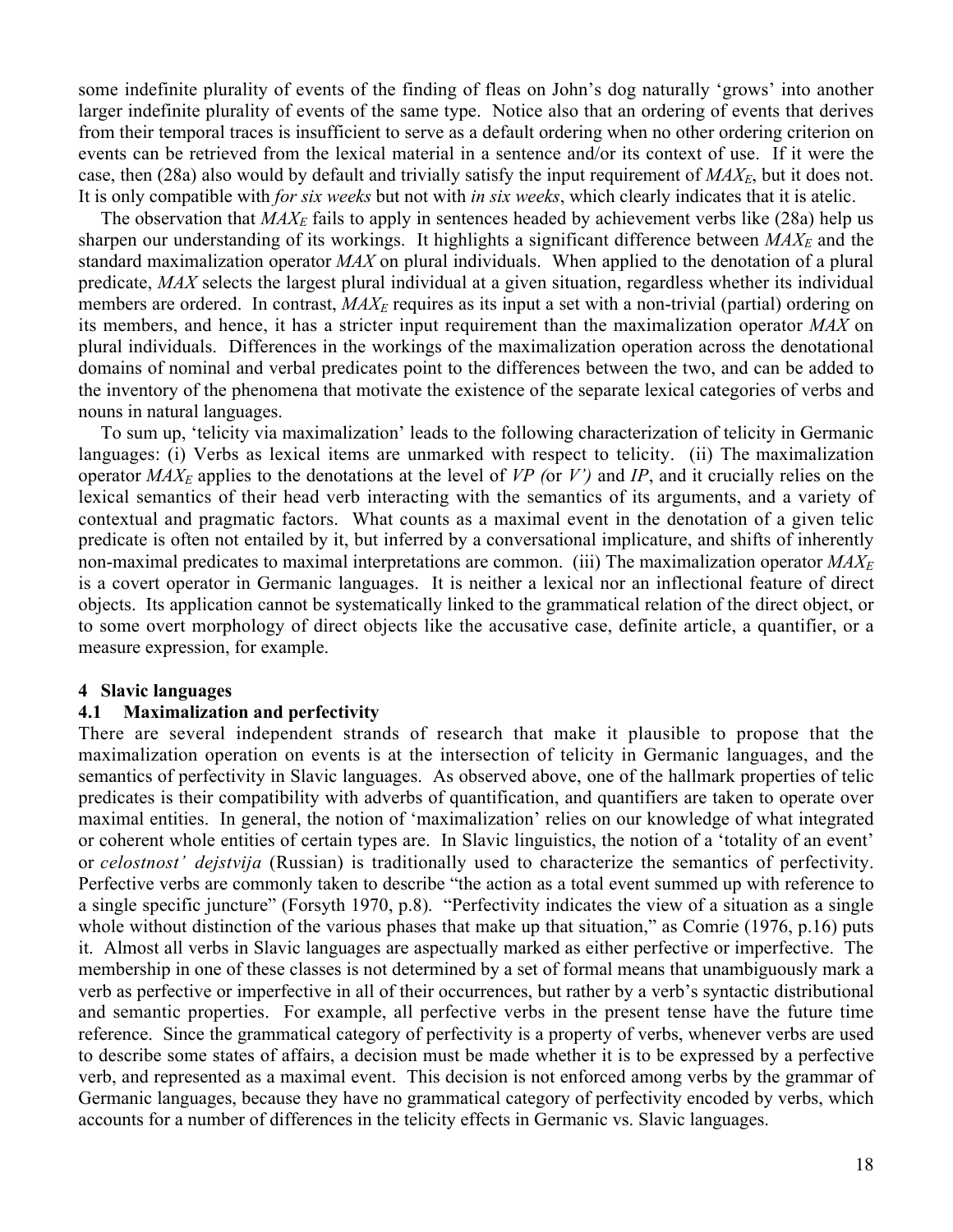# **4.2 Telicity and monomorphemic verbs**

The vast majority of underived verbs are formally imperfective and semantically non-maximal. The class of such simple verbs that are perfective is quite restricted. For example, one of the most exhaustive lists of such verbs in Russian can be found in Isaãenko (1962, §204, pp. 352-355) and it comprises almost fifty simple perfective verbs, not counting perfective verbs with the semelfactive suffix *–nu-* (which are derived), biaspectual and certain archaic perfective verbs.

Most perfective underived verbs denote events with some temporal extent: cp. Czech *fiíci* 'to say' (i.e., to make a single speech act),' *spasit* 'to rescue'/'to save', *obléci (se)*<sup>3</sup> 'to dress,' *nav‰tívit* 'to (pay a) visit'; Russian *obléã* 'to dress,' *skazát'* 'to say (i.e., to make a single speech act)', *otvétit'* 'to answer (i.e., to give an answer)', *posetit'* 'to (pay a) visit.' They also include verbs that entail some transfer of goods culminating in what is often taken to involve a punctual change of possession: cp.: *dat'* (Russian) - *dát* (Czech) 'to give', *vzjat'* (Russian) - *vzít* (Czech) 'to take', *kupit'* (Russian) – *koupit* (Czech) 'to buy', *získat* 'to acquire' (Czech). Perfective root verbs of this type are compatible with incremental adverbials like 'gradually,' as the Czech example (29) shows. (The superscripts 'I' and 'P' stand for the imperfective and perfective aspect of a verb.) This suggests that such verbs cannot be assimilated to the class of Vendler's achievements, or Bach's momentaneous verbs.

(29) Trápící se Anglii postupně spasil<sup>P</sup> kapitán Beckham. Czech suffering England gradually saved captain Beckham 'Captain Beckham gradually rescued suffering England.'

Most importantly, combining such perfective verbs with expressions that generally negate upper bounds of events leads to a contradiction, or is odd, as we see in (30) with the Czech verb *obléci (se)* 'to dress':

(30) Oblékl<sup>P</sup> se, ??/\*ale nezcela. Czech dressed REFL ??/\*but not.completely 'He dressed, but not completely.'

This behavior can be motivated if we assume that the semantic representation *obléci (se)* 'to dress' contains *MAXE* and its requirement that the understood upper bound of the described event be reached clashes with *nezcela* 'not completely'. If *MAXE* is a part of the semantic representation of a verb, then knowing its meaning includes the knowledge about how we conventionally package events described by it into single coherent wholes with initial, middle and end stages. For example, by virtue of knowing what a verb like 'dress' means, we also know that particular events of dressing may culminate with respect to putting just one piece of clothing on or with respect to several pieces of one outfit. What counts as the state of being completely dressed, the unique maximal event of dressing, widely varies with context, and therefore, the upper bound of the relevant scale with respect to which dressing events will count as maximal is left indeterminate in the semantic structure of 'dress.' The degrees of the scale can be thought of as measuring different degrees of being dressed, predicated of the 'dressee,' and its part structure is mapped into subevents of dressing. What distinguishes the Czech perfective verb *obléci (se)* from the English verb *to dress* is that the *perfective* verb *obléci (se)* 'to dress' requires that the described event is packaged as being maximal, otherwise its use is simply ungrammatical—and this applies in any situation, regardless of the variety of contextual factors.

Arguably, Slavic monomorphemic perfective verbs of this type would seem to qualify as Vendlerian accomplishments. If so, then their existence would have implications for cross-linguistic, and perhaps

 <sup>3</sup> Although there is also *vysvléci (se)* 'to take off (one's) clothes,' I take *obléci (se)* 'to dress' to be an underived or root verb, just like its cognate *obléã* 'to dress up' in Russian (see Isaãenko 1962), because *\*bléci* or *\*vléci* do not exist on their own, neither can be assigned a meaning or a grammatical function.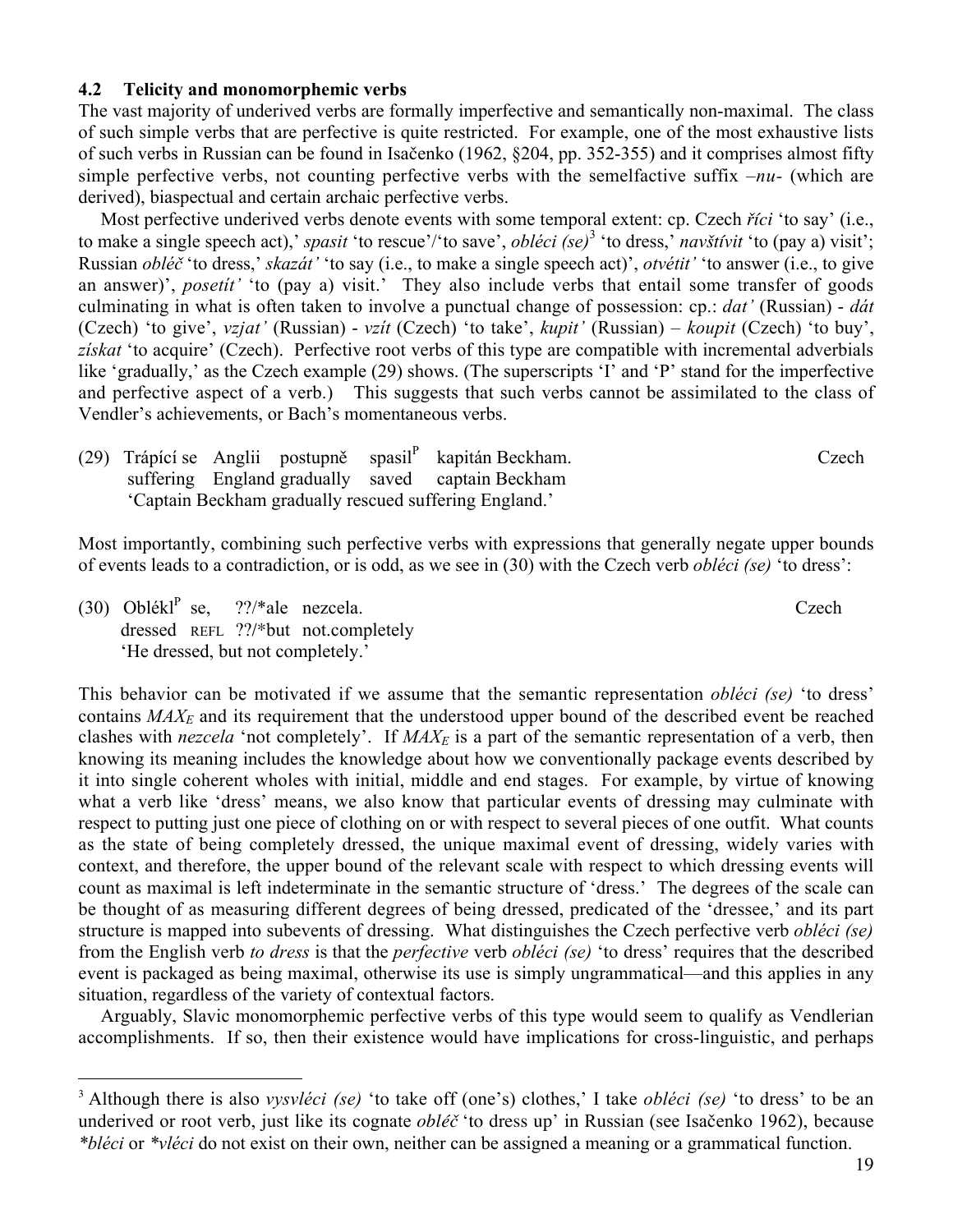even universal, generalizations in the domain of telicity, because it would mean that accomplishment verb stems cannot be universally excluded, contrary to Kratzer's (2004) suggestion. If Germanic languages have no verb stems denoting accomplishments, as proposed by Kratzer (2004), and if Slavic languages do, as I argue, then their existence in Slavic languages would constitute one typological point of difference between these two language families.

We observe another interesting difference between Slavic and Germanic languages at the level of monomorphemic verbs. There are only a few Slavic root verbs that qualify as Vendler's achievements or Bach's momentaneous events: cp. *najtí* (Russian) - *najít* (Czech) 'to find', *vstretit'* (Russian) - *potkat* (Czech) 'to meet.' They are odd or unacceptable with incremental adverbials like 'gradually':

(31) Segodnya utrom  $(??/*postepenno)$  on našol<sup>p</sup> na polu pugovicu. Russian today morning (??/\*gradually) he found on floor button.sg.ACC 'This morning, he (??/\*gradually) found a/the/some button on the floor.'

Paradigm examples of English stem verbs denoting achievements are expressed by *derived* perfectives in Slavic languages. Some Czech examples are:

| (32) | <b>IMPERFECTIVE BASE</b>      | $\rightarrow$ | <b>DERIVED PERFECTIVE</b>                                                  | Czech |
|------|-------------------------------|---------------|----------------------------------------------------------------------------|-------|
|      | znát 'to know'                |               | <i>poznat</i> 'to recognize'                                               |       |
|      | <i>pozorovat</i> 'to observe' |               | <i>zpozorovat</i> 'to notice', 'to spot'                                   |       |
|      | sahat 'to touch'              |               | <i>sáhnout</i> 'to touch (once)' $\rightarrow$ <i>dosáhnout</i> 'to reach' |       |
|      | $\int$ <i>j</i> $\int$ to go' |               | <i>přijít</i> 'to arrive,' <i>odejít</i> 'to leave'                        |       |

The perfective aspect of Slavic achievements has one grammatical reflex that sets them apart from English achievement verbs, which are not grammatically perfective: namely, they cannot shift from singular events into plural events when combined with indefinite plural or mass arguments. (33a) describes a single instantaneous event that is directed at a single object or a single collection of objects. In order to express a plurality of instantaneous events, the corresponding imperfective verb must be used, as we see in (33b).

|  |                                                                                     |  |                                          |  | (33) a. Našla <sup>P</sup> mravence / smetí na dvorku *celý týden / za týden. | Czech |
|--|-------------------------------------------------------------------------------------|--|------------------------------------------|--|-------------------------------------------------------------------------------|-------|
|  |                                                                                     |  |                                          |  | found ants.SG/PL.ACC / dirt.SG.ACC in yard *whole week / in week              |       |
|  | 'She found ants / dirt in the yard in a week.' [inchoative reading, 'after a week'] |  |                                          |  |                                                                               |       |
|  |                                                                                     |  |                                          |  | b. Nacházela <sup>I</sup> mravence / smetí na dvorku celý týden / *za týden.  |       |
|  |                                                                                     |  |                                          |  | found ants.SG/PL.ACC / dirt.SG.ACC in yard whole week / *in week              |       |
|  |                                                                                     |  | 'She found ants in the yard for a week.' |  |                                                                               |       |

This behavior can be motivated if we assume that Slavic underived verbs that denote achievements and are perfective are also interpreted by means of the operator  $MAX_E$ . It is  $MAX_E$  that effectively preempts a shift of such verbs into a plural interpretation, even when they are combined with plural or mass arguments. In contrast, in English, and other Germanic languages, such shifts of achievement verbs are possible, precisely because they are not grammatically perfective.

What is possibly problematic about this proposal is that singular achievement predicates generally denote sets of unordered singular events, and hence Slavic perfective verbs denoting achievements do not strictly satisfy the input of requirement of *MAXE*, as specified in (1). However, it could still be proposed that they by default introduce  $MAX_E$  into the semantic structure of sentences;  $MAX_E$  would serve as a semantic correspondent of their syntactic behavior that they share with other perfective verbs, which is manifested in the co-occurrence restrictions with adverbials and the future auxiliary, for example. A somewhat similar situation might be seen as obtaining in the case of certain nouns that behave like count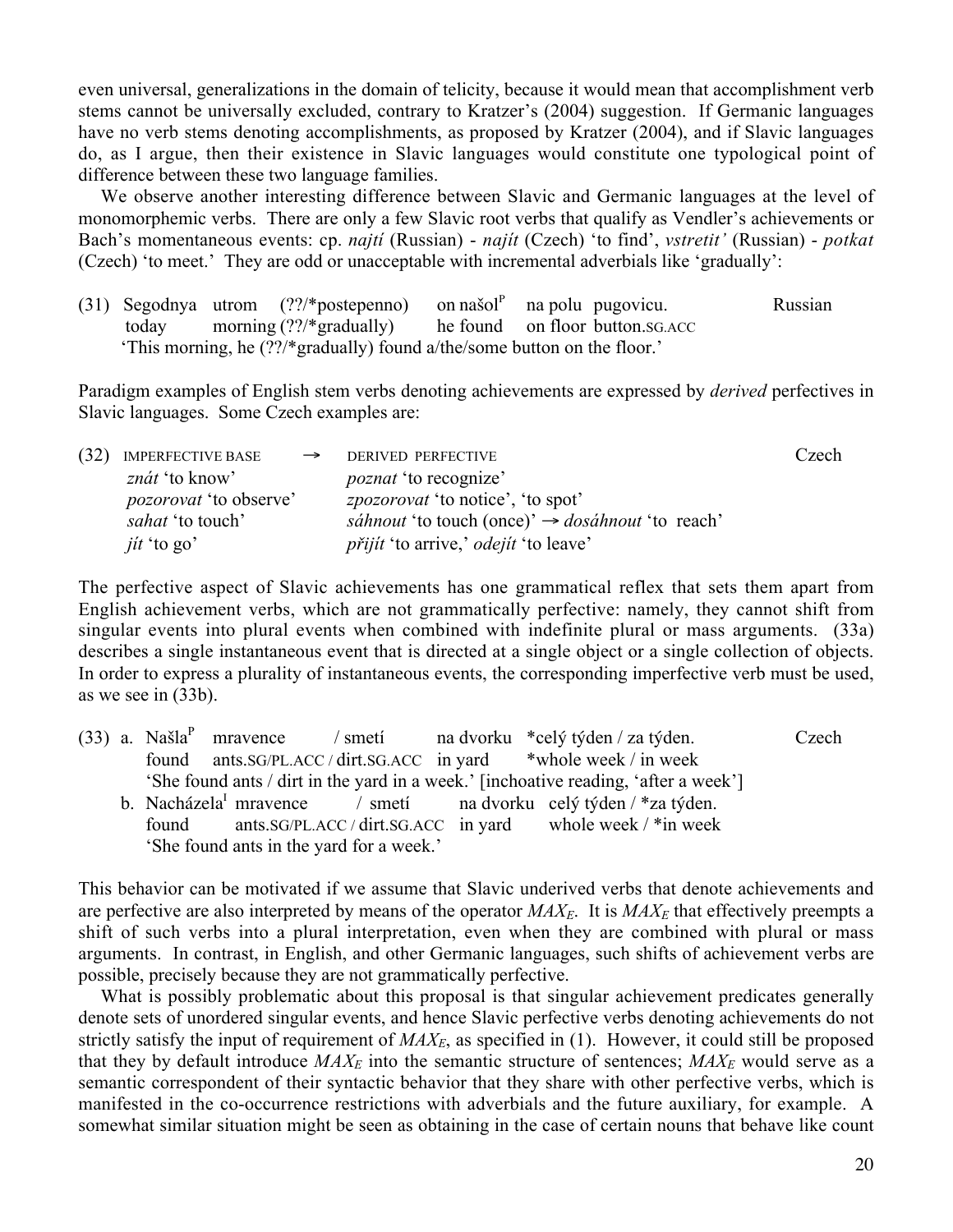nouns in so far as they occur with an indefinite article, and yet provide no clear principle of count, identification and reidentification: cp. *he gave me quite a fright*. What we gain if we assume that monomorphemic perfective verbs denoting achievements contain *MAXE* in their semantic representation is a one-to-one correspondence between perfectivity and maximality at the level of monomorphemic verbs. The cost of this solution might be justifiable, given that the class of monomorphemic achievements is small in Slavic languages, even smaller than the already quite restricted class of stem achievements in Germanic languages.

#### **4.3 Telicity of derived verbs**

In Slavic languages, the vast majority of perfective verbs are morphologically complex, and built by a variety of derivational means. Prefixation is among the most common means of deriving perfective verbs. This explains why prefixes take a center stage in Slavic telicity studies. Prefixes are taken to be the key element in the 'verb marking' strategy in the encoding of telicity in Slavic languages. Telicity of Slavic verbs is assumed to be predictably linked to a set of prefixes (cf. Verkuyl 1999, for example), or they phonologically spell out the head feature in the functional projection dedicated to telicity/perfectivity (cf. Borer 2005, for example). However, such claims are empirically problematic at best, and at worst, they make wrong predictions about the distribution and semantics of Slavic prefixes. For example, what is intractable, difficult to handle or even a priori excluded on such accounts is the possibility of prefixes being applied to perfective verbs, and stacking of multiple prefixes in the same verb (cf. Filip 2004).

I propose a novel hypothesis regarding the link between telicity, here understood as maximality, and Slavic prefixes: When applied to verb predicates at a lexical ('pre-functional') level, prefixes add meaning components that contribute to specifying a criterion for ordering of events in their denotation. In this way, prefixes contribute to licensing the application of *MAXE*. Prefixes do not enforce the application of *MAXE*, because a verb predicate formed with a prefix that specifies an ordering criterion on events can still be realized as an imperfective verb, which denotes non-maximal events.

The proposal that prefixes contribute to specifying the criterion for ordering of events is straightforwardly related to their rich lexical meanings and their frequent uses in which they imply directed path structures in a variety of event dimensions. Many prefixes historically developed from prepositions and adverbs used for the expression of directed path structures in space and time. Other meanings commonly lexicalized by prefixes are related to cardinality and measure. Directed path structures, cardinality and measurement notions are precisely the type of meaning components that have independently been uniformly represented by means of scales.

Prefixes related to measure meanings like 'relatively large/small quantity of x' were discussed in Filip (2000, 2005a,b), and, therefore, I will not address them here. It is also important to emphasize that verb prefixes in Slavic languages may have other meanings in addition to those related to directed path structures, and some prefixes have uses that are unrelated to directed path structures in any event dimension. What prefixes never express are proportional notions that characterize strong quantification, as I propose (cf. Filip 2005b).

The proposal has two main consequences. First, from the perspective of the construction of telic predicates, the uses of Slavic prefixes that contribute to the specification of the ordering criterion on events can be assimilated to the class of scale inducing expressions, and treated on a par with the *Goal-PP* and the *result XP* in English, for example, as well as with German and Dutch prefixes expressing directed path structures in a variety of event dimensions. Second, Slavic prefixes are not classified as elements of the functional structure, i.e., they do not phonologically spell out the head in the functional structure dedicated to 'perfectivity' or 'telicity'. This also means that the crucial difference in the encoding of telicity in Slavic vs. Germanic languages cannot lie at the level of representation at which prefixes originate.

As observed above, the vast majority of monomorphemic verbs in Slavic languages are formally imperfective and semantically non-maximal. Most of them belong neither to the incremental nor scalar class. They have sets of unordered eventualities in their denotation and lexically specify only qualitative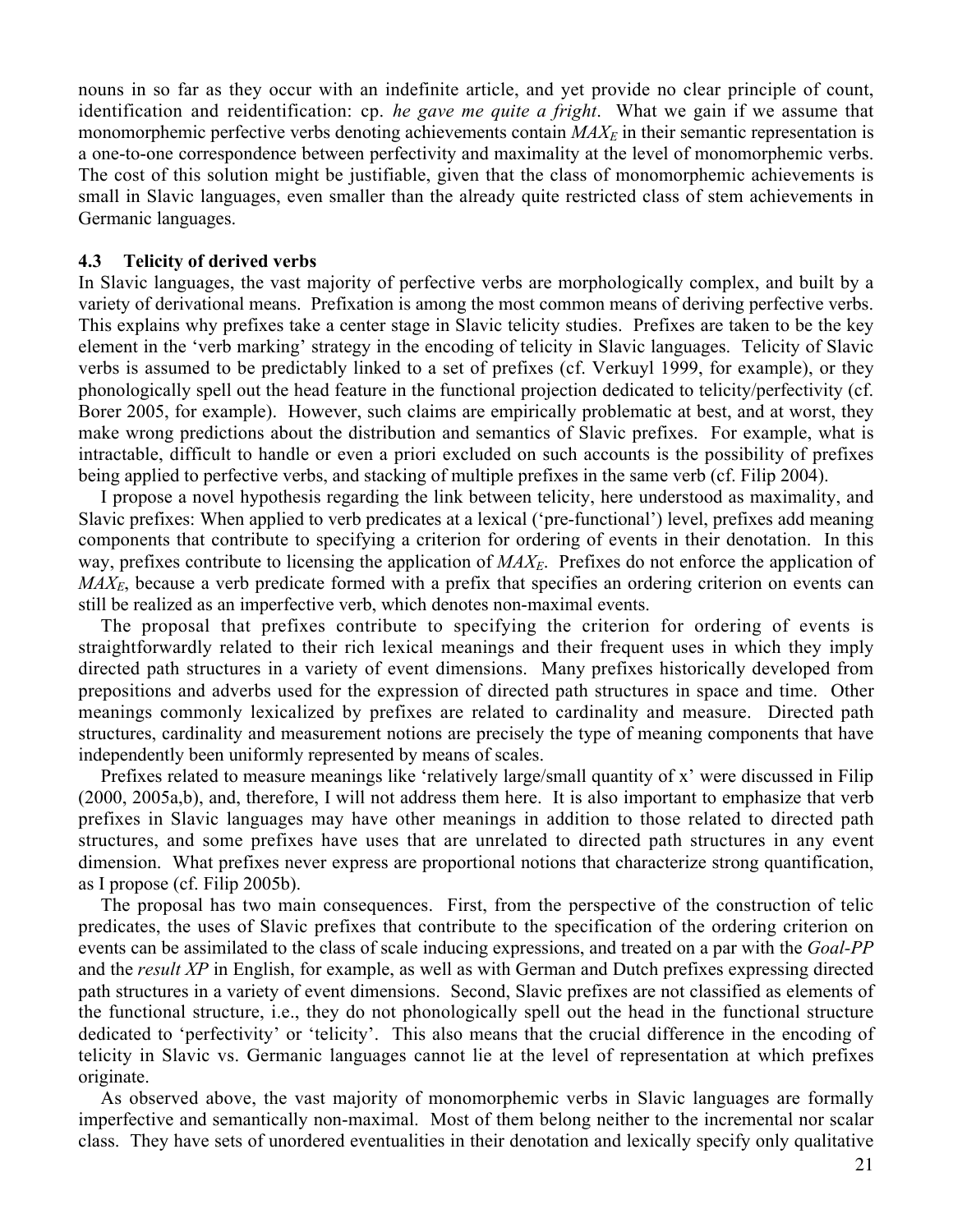conditions for their application. For example, by virtue of knowing the meaning of a process verb like *sleep* we know what states of affairs in the world count as eventualities of sleeping, but not what counts as a single countable, or *maximal*, eventuality of sleeping. As I here argue, events are maximal with respect to some ordering criterion. In Slavic languages, its specification commonly relies on verb prefixes. One among several prefixes that can be attached to the verb stem meaning 'sleep' in Czech is the terminative prefix *do-* (here glossed as TERM) and the combination can be realized in the perfective verb *dospal* meaning roughly 'he finished sleeping,' as in (34):

(34) Tak jsem si malinko po.spal<sup>P</sup>, abych **do.**spal<sup>P</sup> ten spánkový deficit. Czech so AUX.BE REFL.DAT a.little ATTN.slept.1SG so.that **TERM**.slept.1SG this sleep deficit 'So I slept a little / took a nap in order to catch up on my sleep deficit.'

*Do-* is here related to its basic spatial directional meaning of '(in)to,' implying a directed path and its upper bound. The entity it is predicated of is expressed by the direct object of the *do-*verb. The lexical filler of the direct object slot fleshes out the details of the scale implied by the prefix. Since it is 'sleep deficit' in (34), the scale in question is naturally taken to be a temporal one, and its upper bound set by the state in which all the sleeping deficit is eliminated by sleeping for a certain amount of time. That chunk of sleeping then counts as the largest unique event of sleeping at a given situation.

The observation that the path structure or scale implied by the verb's prefix is predicated of the referent of the verb's direct object motivates the tendency for Slavic prefixed verbs to be transitive. However, the scale implied by a prefix may be predicated of an entity that is not overtly expressed; it may be recovered from the context, as we see with *pospal* 'slept a little' in (34), which is derived with the prefix *po-*, and which here contributes the meaning of a relatively small quantity or measure (glossed with ATN standing for 'attenuative'). Prefixed verbs that are intransitive are common, and they also commonly denote maximal events: cp. Czech *zaka‰lat* (pf.) 'to cough once,' 'to make a coughing sound.'

So far nothing would prevent us from proposing that prefixes not only introduce the ordering criterion on events, but are also overt exponents of *MAXE*. Such a proposal is invalidated by the contrast in (35a) and (35b), and specifically by the existence of prefixed imperfective verbs (35b). The prefix *do-* is attached to the verb stem meaning 'write,' a strictly incremental verb stem, to which it contributes the terminative (glossed as TERM) meaning. The prefix *do-* forms the perfective verb in (35a) and also the secondary imperfective verb in (35b) derived from it by imperfectivizing suffixation, which is the main difference between (35a) and (35b).

- (35) a. Mozart **do.**psal**<sup>P</sup>** poslední takty Don Giovanniho na Bertramce \*týden / za týden. Czech Mozart TERM.wrote.3SG last notes D.G.SG.GEN on B. \*for a week / in a week 'Mozart finished composing the last notes of D.G. in the villa Bertramka in a week.'
	- b. Mozart **do.**pis.ova.l**<sup>I</sup>** poslední takty Don Giovanniho na Bertramce týden / \*za týden. Mozart TERM.write.IPF.PAST.3SG last notes D.G.SG.GEN on B. for a week / \*in a week 'Mozart spent a week finishing the last notes of D.G. in the villa Bertramka.'

In both (35a) and (35b), the use of *do-* is clearly related to its basic spatial directional meaning of '(in)to,' and refers to the endpoint of some implied directed path structure, whose details are spelled out by the scale lexically associated with the Incremental Theme argument 'last notes of Don Giovanni.' Hence, the ordering criterion comes from the scale that is jointly specified by the Incremental Theme argument and the directed path structure implied by the prefix *do-*. Both the sentences denote events that are partially ordered with respect to this scale and its upper bound. Although (35a) and (35b) satisfy the input requirement of *MAXE*, it is only the perfective verb that entails that the upper bound of the implied scale was reached, i.e., all the score parts of Don Giovanni were composed. That this is an entailment of (35a) can be shown by the fact that (35a) cannot be followed by '… but he still continued finishing Don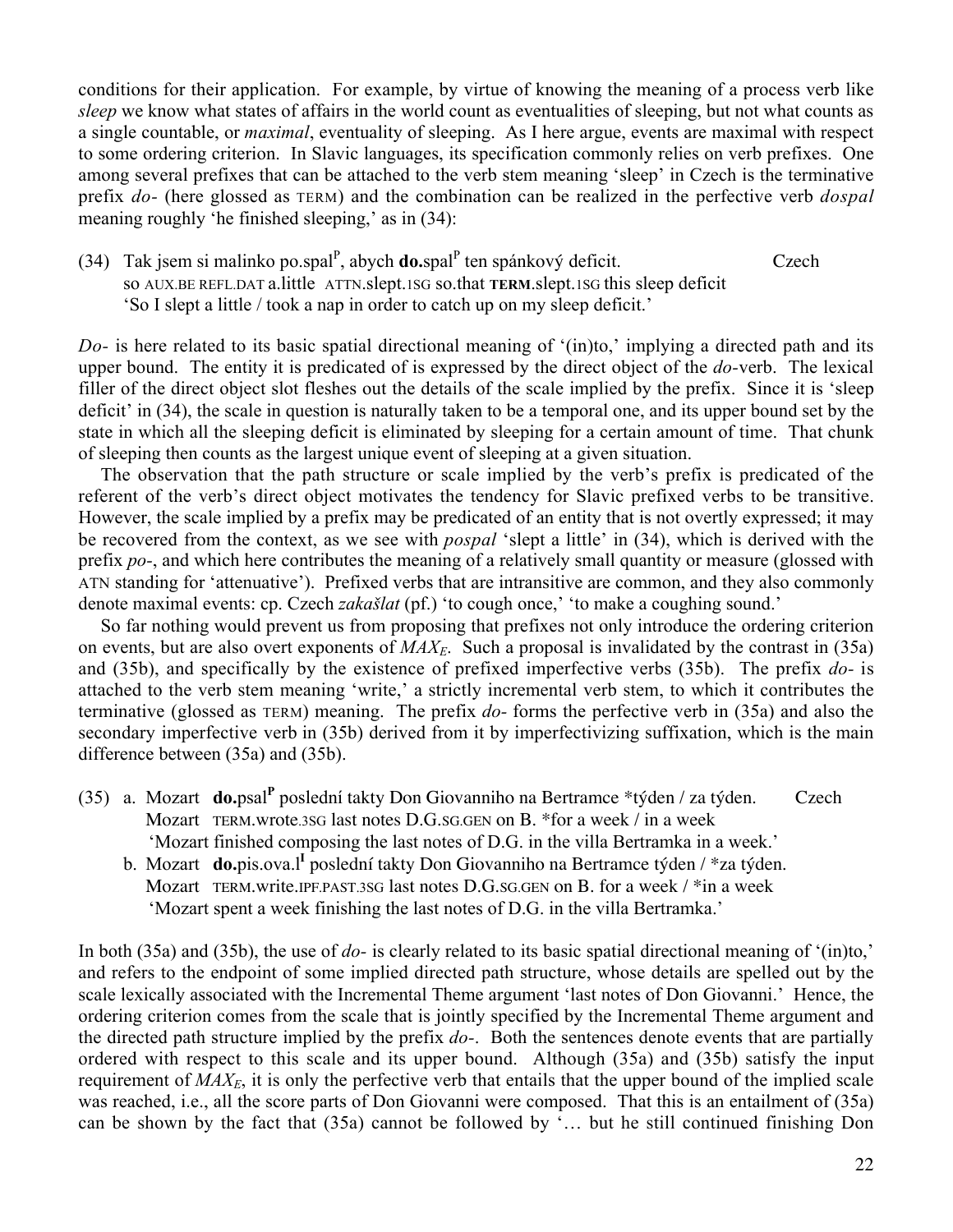Giovanni on his return to Vienna' without a contradiction. In contrast, (35b) with the imperfective verb can be continued in this way, because it entails that only *some* of the last scores of Don Giovanni were written, but the possibility of *all* of them being written may merely be conversationally implicated. This can be straightforwardly captured if we assume that only the perfective verb has  $MAX_E$  in its logical representation, while the imperfective verb in (35b) lacks it. Implicit in this proposal is the traditional Jakobsonian view on which perfectivity is the marked category in the privative aspectual opposition, and imperfectivity unmarked.

(35a) and (35b) illustrate one of the common patterns of minimal aspectual pairs in Slavic languages, and it illustrates how prefixes typically interact with aspectually marked perfective and imperfective verbs. First, (35b) shows that Slavic verb prefixes are not systematically linked to perfectivity of verbs, due to the simple distributional fact that they occur in secondary imperfective verbs.

Second, and related to the first point, the maximalization operator  $MAX_E$  cannot be introduced by a prefix, because prefixes form secondary imperfective verbs that lack the maximalization requirement. To this it could be objected that prefixes are overt exponents of *MAXE*, or telic operators, but the higher imperfective ('atelicity') operator introduced by the imperfective suffix overrides or undoes the effect of the 'lower' *MAXE*. (This would be in the spirit of Kratzer's 2004 suggestion, for example.) However, there are compelling arguments based on the constraints on the internal coherence of morphological systems that prohibit this solution (cf. Filip 2000, and elsewhere).

Third,  $MAX_E$  ('culmination requirement') and the partial order of events which is induced by information coming from a prefix ('culmination condition') are clearly separate. The separation is formally encoded by secondary imperfectives: Predications with secondary imperfectives like *dopisoval* 'he finished/was finishing writing' have sets of partially ordered events in their denotation, due to the contribution of the prefix, but the imperfective suffix on the verb explicitly suspends the requirement that the verb only has maximal events in its denotation, i.e., the imperfective suffix suspends the application of the maximalization operator  $MAX_E$  at the level of the denotation of the verb's meaning.

Based on such observations, we can conclude that prefixes are not overt exponents of the maximalization operator *MAXE*, but instead *MAXE* is grammaticized by (fully formed) verbs that are perfective. The examination of the whole class of perfective verbs also leads to the conclusion that  $MAX_E$ is a covert operator, because there is no single affix on a verb or morphological operation that would in all of its occurrences systematically encode the maximality of a verb. The semelfactive suffix that derives perfective verbs might seem to be one plausible candidate for this job, but its use is rather restricted and lexically idiosyncratic.

We have seen an example of how a strictly incremental verb interacts with a prefix whose meaning contributes to specifying the ordering criterion on events. In what follows, let us consider the interaction of prefixes with scalar predicates. The grammar of Slavic languages allows us to derive perfective or imperfective verbs from root adjectives that are scalar. In general, a perfective verb derived from a scalar adjective will systematically require that events in its denotation be maximal, even if it is derived from an open scale adjective, otherwise the use of such a verb is ungrammatical. This means that the upper bound of a scale lexically associated with the open scale root adjective must be supplied from the context. Conversely, an imperfective verb derived from a scalar adjective will suspend the maximalization requirement, even if it is derived form a closed scale root adjectives. It is ultimately the grammatical aspect of a fully formed verb derived from a given root adjective, open or closed scale, which determines whether the events described by it are enforced to be maximal in all of the verb's occurrences.

(36) contains three scalar verbs, all derived from the closed scale adjective 'empty.' All the three verbs in (36) have in common that they denote sets of events that are ordered with respect to the property scale introduced by their adjective root 'empty,' which is predicated of the referent of their Theme argument.

| (36) scalar verb derived from a closed-scale gradable adjective      | Czech |  |                                  |
|----------------------------------------------------------------------|-------|--|----------------------------------|
| a. adjective $\rightarrow$ imperfective V $\rightarrow$ perfective V |       |  | $\rightarrow$ secondary imperf V |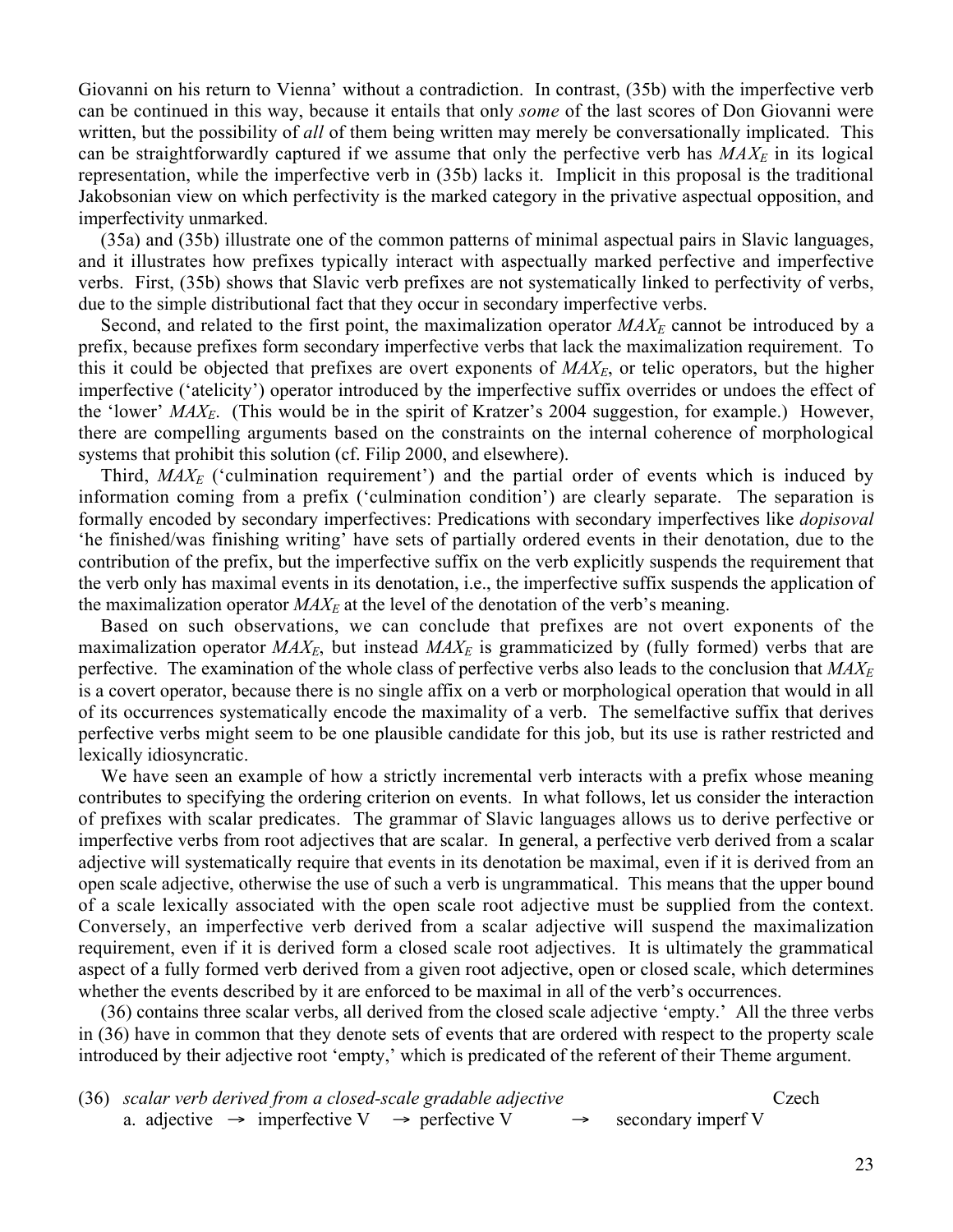| prázdný   | prázdniť                        | vy.prázdnit <sup>P</sup> | vy.prazdňovať           |
|-----------|---------------------------------|--------------------------|-------------------------|
| empty.ADJ | empty.INF                       | DIR/COMPL.empty.INF      | DIR/COMPL.empty.IPF.INF |
| 'empty'   | 'to (be) empty(ing)' 'to empty' |                          | 'to (be) empty(ing)'    |

b. Vyprázdnila<sup>p</sup> jsem zásuvku, (?)ale ne úplně / \*hodinu / za hodinu. 'I emptied the drawer, (?)but not completely / \*for an hour / in an hour.'

When added to the imperfective base *prázdnit* 'to (be) emptying' or 'to remove/be removing *x* (Content) from *y* (Source),' the prefix *vy-* mainly contributes the directional meaning of 'from' or 'out of,' which presupposes the existence of a directed path. The meaning of the prefix *vy-* overlaps with the semantic components lexicalized in its base. Among these three scalar verbs, it is only the perfective verb that requires that events in its denotation be maximalized with respect to the scale and its upper bound they all lexicalize. The contrast between the perfective verb, on the one hand, and the two imperfective verbs derived from the closed scale adjective 'empty', on the other hand, suggests that  $MAX_E$  is associated with the perfective aspect of the verb *vyprázdnit* 'to empty', rather than with the prefix *vy-*. The prefix *vy*occurs on the secondary imperfective verb *vyprazdÀovat* 'to (be) empty(ing)' that has no maximalization requirement.

Slavic secondary imperfective verbs like *vyprazdÀovat* 'to (be) empty(ing) confirm the generalization in (17), stated in connection with the English data like (16a-c): namely, the presence of a closed scale in the semantic structure of a sentence does not guarantee its maximality (telicity). They are built from gradable closed scale adjectives that entail the existence of the maximal degree of the closed property scale, but their imperfective suffix explicitly suspends the maximalization requirement that it be reached.

In this connection we may mention that events described by the perfective verb *vyprázdnit* 'to empty' will normally be maximalized relative to the standard maximal degree of the closed scale lexically associated with its root adjective 'empty.' Ordinarily, it will generate the assertion that the referent of the Source argument possess the maximal degree of the 'empty' property. However, the context may reset its value to some relatively low non-zero degree, and it is with respect to the shifted value that events in the denotation of such perfective verbs count as maximal. Native speakers agree that (36) is felicitous just in case the described event is thought of as having reached what counts as the contextually determined maximal degree, even if it is not the absolute standard maximal degree, on the scale evoked by the adjective root 'empty.' For this reason, a sentence like (36b) does not contradict the claim that perfective verbs like *vyprázdnit* 'to empty' contain the maximalization operator  $MAX_E$  in their semantic structure, but rather it can be used to support it.

(37) contains three verbs derived from the adjective *krátký* 'short,' following the same derivational pattern illustrated by (36a) above. Formally, the perfective verb *zkrátil* 'he shortened' in (37b) minimally differs from the simple imperfective verb *krátil* 'he shortened/was shorening' in (37a) by the prefix *z-*. Its contribution to verbs derived from scalar adjectives is described as 'to provide with the property described by the root adjective' in standard reference grammar books (cf. Petr et al 1986).

(37) *scalar verb derived from an open scale gradable adjective* Czech

a. Krejčí mi  $\frac{I}{Z}$ **z**.kracoval<sup>I</sup> kalhoty. tailor.NOM.SG me.DAT shortened / PREF.shorten.IPF.PAST.3SG pants.PL.ACC i. 'The tailor shortened my pants.' ii. 'The tailor was shortening my pants.' b. Krejčí mi **z.**krátil<sup>P</sup> kalhoty.

tailor.NOM.SG me.DAT PREF.shortened pants.PL.ACC

'The tailor shortened my pants.' [and finished shortening them]

The use of the perfective sentence (37b) is felicitous, just in case it is clear from the context that a certain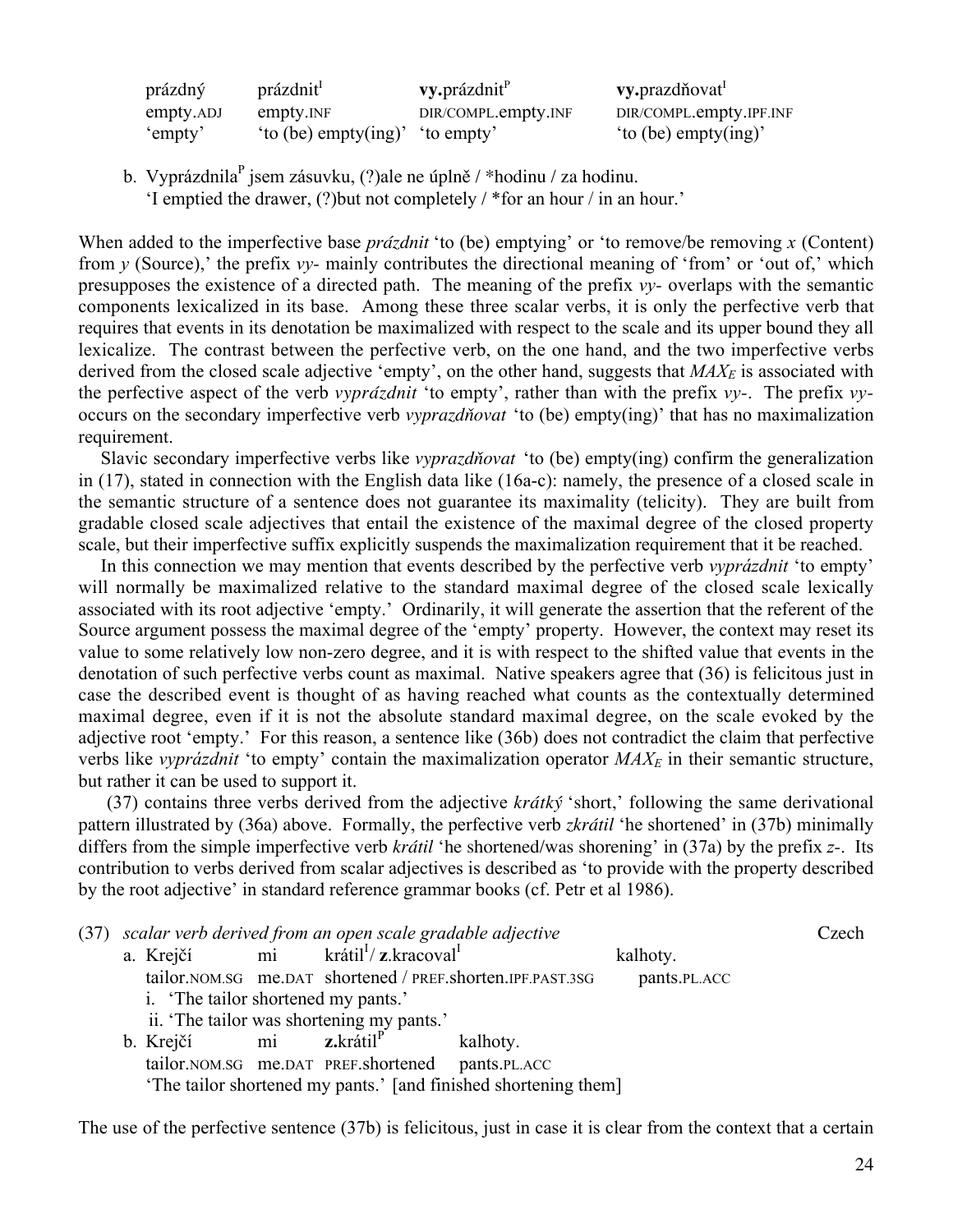change in the length of my pants was made, which counts as *the* maximal change in that context. Continuing (37b) with '… but the tailor did not finish shortening my pants' leads to a blatant contradiction. In contrast, (37a) can be continued in this way, because its head imperfective verb is nonmaximal. At the same time, (37a) can easily shift into a maximal interpretation, in an appropriate linguistic or extra-linguistic context. The requirement to 'maximalize' events in the denotation of a perfective verb, and the lack of this requirement associated with the two imperfective verbs is consistent with the view that the perfective aspect constitute the marked member in the aspectual opposition. Again, we see that the prefix on a secondary imperfective verb, here *zkracoval* 'he shortened' / 'he was shortening', does not enforce the maximalization operation on the ordered set of events in its denotation, which is here taken to support the argument that a prefix is not an overt exponent of  $MAX<sub>E</sub>$ . From this it also follows that *MAXE* is a covert operator in the prefixed perfective verb *zkrátil* 'he shortened'.

# **4.4 Telicity at the VP level**

The proposal that the maximalization operator *MAXE* is grammaticized in perfective verbs, the marked members in the privative aspectual opposition, together with general principles that govern markedness and type-shifting, makes strong predictions about the way in which they interact with the syntax and semantics of sentences which they head. In general, lexical items that are grammatically marked with respect to a given distinction do not easily undergo a shift in meaning, without an additional change in formal marking (cf. Partee 1999). It is, therefore, to be expected that no lexical material in a sentence can override the maximality/telicity requirement of a perfective verb and shift it into a non-maximal/atelic interpretation.

This prediction is confirmed by the observation that a perfective verb that has *MAXE* in its semantic structure enforces the maximality/telicity of all its projections, and the semantic properties of constituents that co-occur with a *MAXE*-verb in the same sentence must be compatible with its maximalization requirement, or shift interpretation in cases of conflicts. This in turn has consequences for the different role that the direct object and modifiers play in constructing telic verb phrases in Slavic languages than they do in Germanic ones. Since the maximality/telicity of a sentence is determined before the perfective  $MAX<sub>F</sub>$ -verb is composed with its nominal arguments, it is predicted that it may constrain the interpretation of its arguments, but not vice versa. The most well-known data that confirm this prediction involve the influence of perfective verbs on the interpretation of their bare mass and plural arguments. Wierzbicka's (1967) Polish examples are given in (38):

- $(38)$  a. On <sup>P</sup> kaszę / oliwki. Polish he.NOM PREF.ate porridge.SG.ACC / olives.PL.ACC 'He ate (up) (all) the porridge / olives.' (i.e., the whole quantity of porridge / olives)
	- b. On jadł<sup>I</sup> kaszę / oliwki.
		- he.NOM ate porridge.SG.ACC / olives.PL.ACC
		- i. 'He was eating (sm/∅/the) porridge / olives.'
			- 'He was eating some of the porridge / olives.'
		- ii. 'He ate (sm/∅/the) porridge / olives.'

The main difference between (38a) and (38b) amounts to the aspect of their main verb, and this aspectual difference is correlated with a clear difference in the interpretation of their bare direct object arguments: With the perfective verb in (38b), but not with the imperfective verb (38a), they naturally refer to "one object (a certain, definite, group of objects – the olives)" (Wierzbicka 1967, p.2238), and it is also entailed that the totality of this object was subjected to the event of eating (see also Wierzbicka 1967). The interpretation of 'olives' and 'porridge' in the perfective sentence above comes close to the interpretation of English NP's with the definite article *the* understood as referential definites, in combination with some totality expression like *whole, entire* or *all*. An imperfective verb does not constrain the interpretation of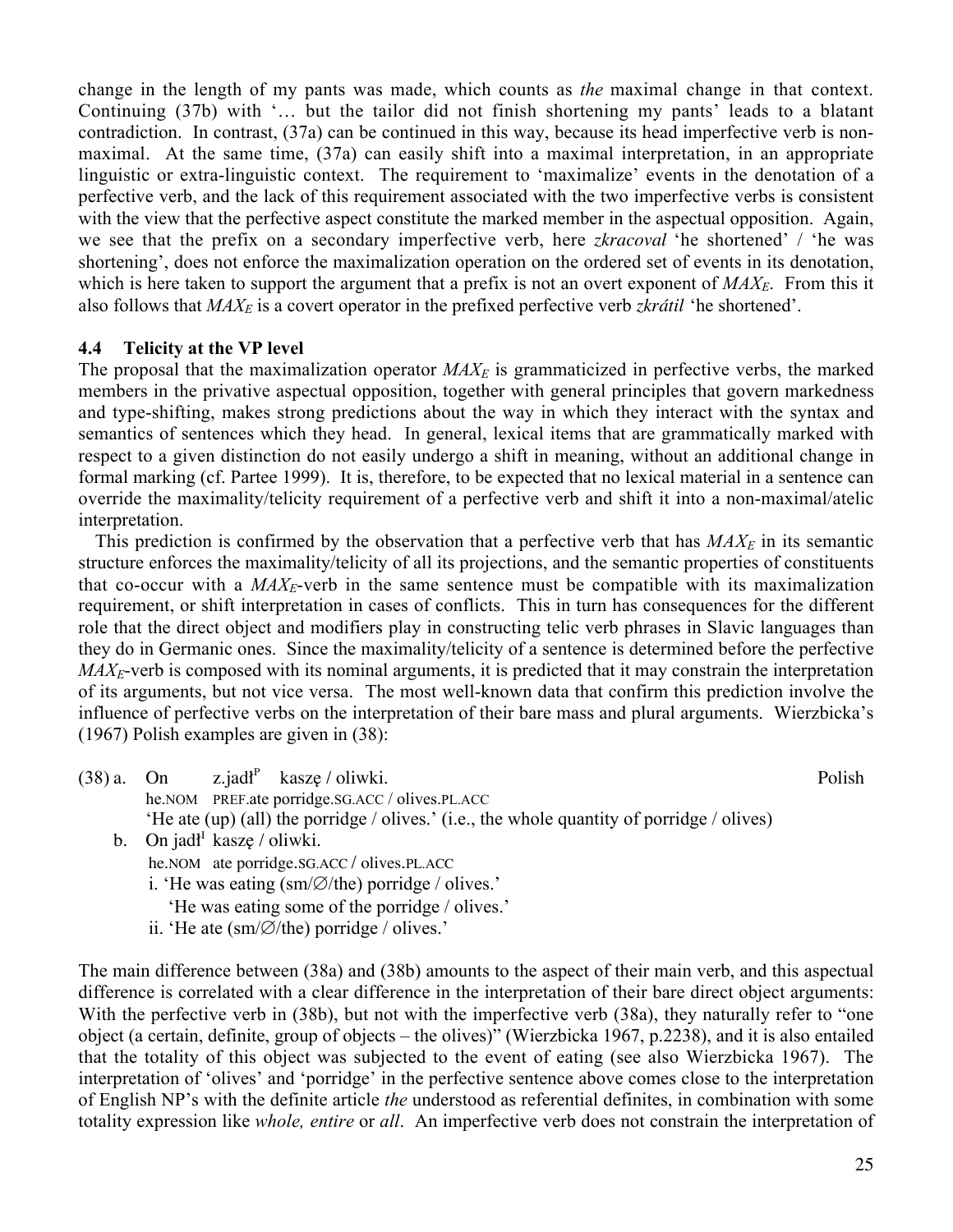its direct object arguments, and they can have a kind, a weak indefinite (existential), and also a definite interpretation, depending on the context.

Building on the previous accounts of Krifka (1986) and Filip (1993, 1999, 2005b), the constraint on the interpretation of bare mass and plural arguments in the perfective sentence follows, assuming that (i) the perfective verb has  $MAX_F$  in its semantic structure and (ii) the arguments in question stand in the (Strictly) Incremental Theme relation to it. The object-event homomorphism requires that the (Strictly) Incremental Theme argument refer to some unique maximal entity at a given situation, which effectively amounts to the perfective verb restricting the type of the (Strictly) Incremental Theme argument to the argumental type *e*. Since mass and plural nominal arguments are inherently of the predicative type *<e,t>*, they can only serve as (Strictly) Incremental Theme arguments of a perfective verb after a type-shift to the appropriate argumental type *e*. This is done by means of the σ-operator that is standardly used to represent totalities of stuff and plural entities in the denotation of nominal predicates. It shifts a common noun like the Polish *oliwki* 'olives' from its basic meaning **olives'** of the type *<e,t>* to the maximal interpretation σ**\***x**.olives'**(x) '(all) the olives' of the type *e*. The maximal interpretation of inherently mass and plural predicates amounts to their referentially specific interpretation, assuming that the sigma operator is taken to interpret referentially specific NP's/DP's with the definite article like *the* in English, for example. I also propose that the  $\sigma$ -operator is introduced into a logical representation of perfective verbs that specify a (Strictly) Incremental relation, as a local default operator over the variable introduced by a (Strictly) Incremental Theme argument, and which binds it just in case there is no other operator or quantifier that could bind it. This makes sense given that the maximal interpretation of the (Strictly) Incremental Theme argument directly follows from the lexical and aspectual properties of its governing perfective verb, and nothing else.

This does not imply, as I emphasized elsewhere, that there is a direct and systematic link between perfectivity and definiteness, or that the perfective aspect in Slavic languages takes on the functionality of the definite article, which Slavic languages lack (with the exception of Bulgarian and Macedonian). The claim is that a perfective verb imposes a maximality requirement on its (Strictly) Incremental Theme argument, just in case it is in a referential position, i.e., not in the scope of any operator or quantifier. If the argument is realized by a bare mass or a bare plural noun, its maximal interpretation leads to its referentially specific interpretation, because this is the only maximal interpretation available for bare mass and plural nouns. Singular count nouns and quantified *DP*'s saturating the (Strictly) Incremental Theme argument of a perfective verb are also constrained to have the maximal interpretation, but not a referentially specific interpretation. Arguments that are not (Strictly) Incremental Themes are not constrained by a perfective verb to be interpreted as maximal.

Imperfective verbs and the phrases they project up to the *IP* level may contain lexical material that specifies an ordering criterion for the application of predicates they express. This is illustrated by examples like (35b). However, verbal expressions headed by imperfective verbs are grammatically nonmaximal, and any maximality effects we observe in imperfective sentences are due to their linguistic context of use as well as world knowledge.

# **5 Conclusion**

Hypothesizing that telicity in natural languages fundamentally relies on the maximalization operation on a set of ordered events, the analysis of telicity proposed here emphasizes the centrality of a measuring scale, which imposes the requisite ordering on events. On one side of the telicity continuum, we find monomorphemic verbs that entail telicity, i.e., only have maximal events in their denotation in all their occurrences, and project telic verb phrases and sentences. A case in point are Slavic languages in which such verbs are systematically realized as grammatically perfective. However, the class of such verbs is rather small, in Slavic languages and cross-linguistically. Germanic languages lack verbs of this type, and all expressions at the level of the *V* category are atelic, i.e., unmarked for maximality. On the other side of the continuum, we find monomorphemic verbs that denote sets of unordered events, that are non-scalar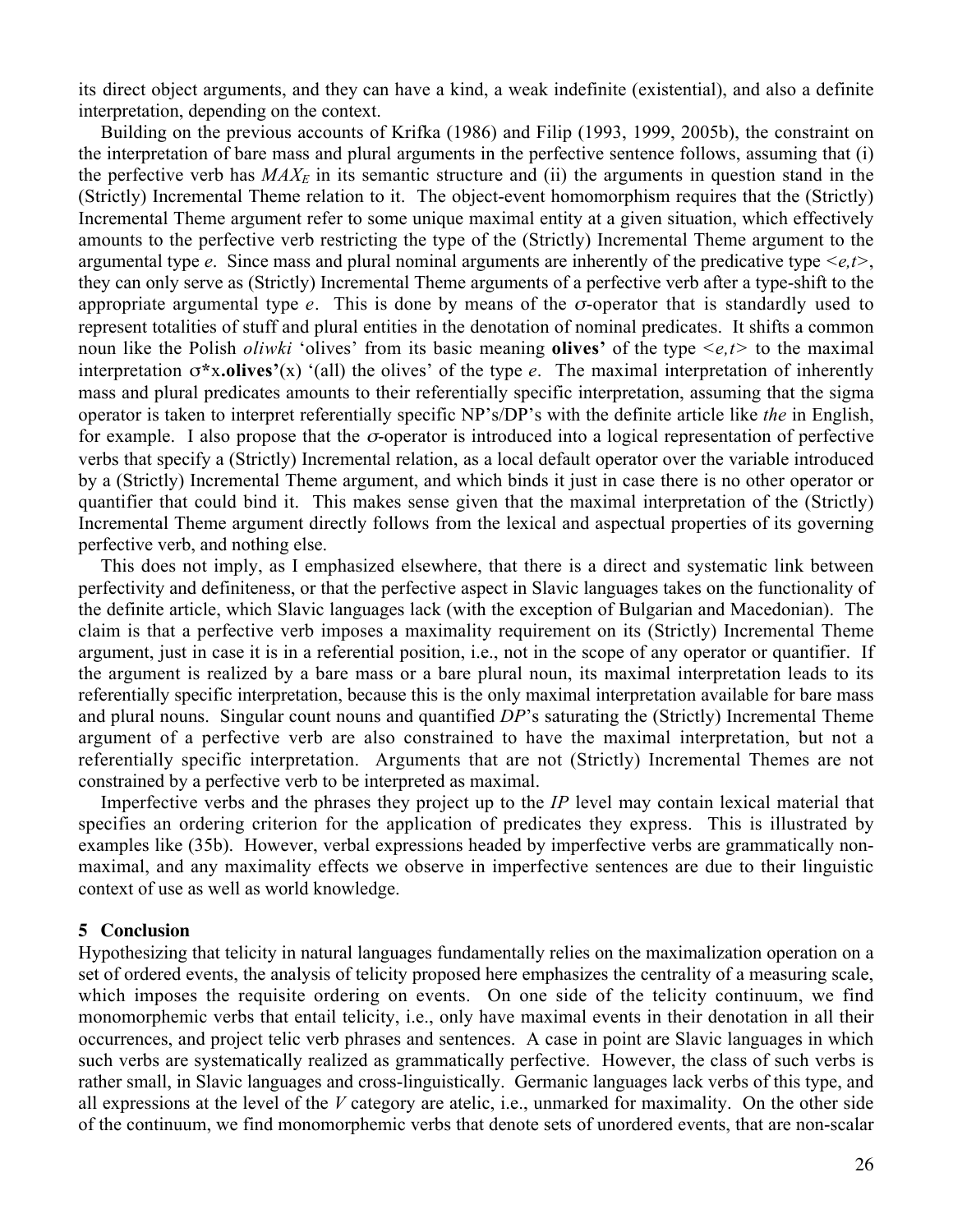and contain no measurement (quantitative) criteria for their application. Such verbs are unmarked for telicity, they only specify qualitative criteria for their application, and cannot on their own describe maximal events. They comprise the vast majority of monomorphemic verbs in Germanic and Slavic languages. In Slavic languages, they are systematically realized as grammatically imperfective. Virtually any atelic monomorphemic predicate may serve as a basic building bloc for a complex predicate that is telic. It follows then that the vast majority of telic predicates in Germanic and Slavic languages is constructed by morphological or syntactic means.

The differences in the encoding of telicity that we observe in these languages follow as a consequence from the way in which basic components of meanings related to an abstract representation of measurement, i.e., a scale, are encoded in these languages, and specifically to what extent they are encoded by verb-internal means vs. verb-external means. In Slavic languages,  $MAX_E$  is grammaticized in perfective verbs, which have maximal events in their denotation based on the ordering criterion incorporated into the verb. The maximalization operator  $MAX_E$  is a covert operator in both Slavic and Germanic languages. They do not parametrically differ in the grammaticalization sources for the expression of telicity, with Germanic languages taken to exploit the 'object-encoding' strategy and Slavic languages the 'verb-encoding' strategy (by verb prefixes). While in Slavic languages telicity viewed as maximalization on events is an entailment of perfective verbs, in Germanic languages, what counts as a maximal event in the denotation of a given telic predicate is often not entailed by it, all verbs and a large number of *VP*'s are inherently unmarked with respect to telicity/maximality and shift into telic/maximal interpretations in appropriate linguistic contexts, or their telicity/maximality is inferred by a conversational implicature.

#### **References**

- Bach, E. 1981. "On Time, Tense, and Aspect: An Essay in English Metaphysics." Cole, P. (ed.). *Radical Pragmatics*. New York: Academic Press, 63-81.
- Bach, E. 1986. "The Algebra of Events." *Linguistics and Philosophy* 9, 5-16.
- Bartsch, R. 1995. *Situations, Tense and Aspect. Dynamic Discourse Ontology and the Semantic Flexibility of Temporal System in German and English*. Berlin-New York: Mouton de Gruyter.
- Borer, H. 2005. *Structuring Sense.* Oxford: Oxford University Press.
- Carlson, G. N. 1977. "A Unified Analysis of the English Bare Plural." *Linguistics and Philosophy* 1, 413- 58.
- Carlson, G. N. 1984. "Thematic Roles and their Role in Semantic Interpretation." *Linguistics* 22, 259-279.
- Chierchia, G. 1995. "Individual-Level Predicates as Inherent Generics." Carlson, G.N. and F.J. Pelletier. (eds.), *The Generic Book*. Chicago: The University of Chicago Press, 176-223.
- Comrie, B. 1976. *Aspect. An Introduction to the Study of Verbal Aspect and Related Problems*. Cambridge: Cambridge University Press.
- Declerck, R. 1979. "Aspect and the Bounded/Unbounded (Telic/Atelic) Distinction." *Linguistics* 17, 761- 94.
- Dekker, P. 2004. "Cases, Adverbs, Situations, and Events." Kamp, H. and B.H. Partee (eds.). *Context Dependence in the Analysis of Linguistic Meaning*. Amsterdam: Elsevier. Pp. 383-404.
- Dowty, D. R. 1979. *Word Meaning and Montague Grammar. The Semantics of Verbs and Times in Generative Semantics and in Montague's PTQ*. Dordrecht: Reidel.
- Dowty, D. R. 1987. "Thematic Proto-Roles, Subject Selection, and Lexical Semantic Defaults." Paper presented at the 1987 LSA Annual Meeting. San Francisco.
- Dowty, D. R. 1991. "Thematic Proto-Roles and Argument Selection." *Language* 67, 547-619.
- Filip, H. 1990. "Thematic Roles and Aktionsart." *Proceedings of the Western Conference on Linguistics (WECOL) 20,* edited by Birch, B., Hunt, K. and V. Samiian. Fresno: California State University. Pp. 88-99.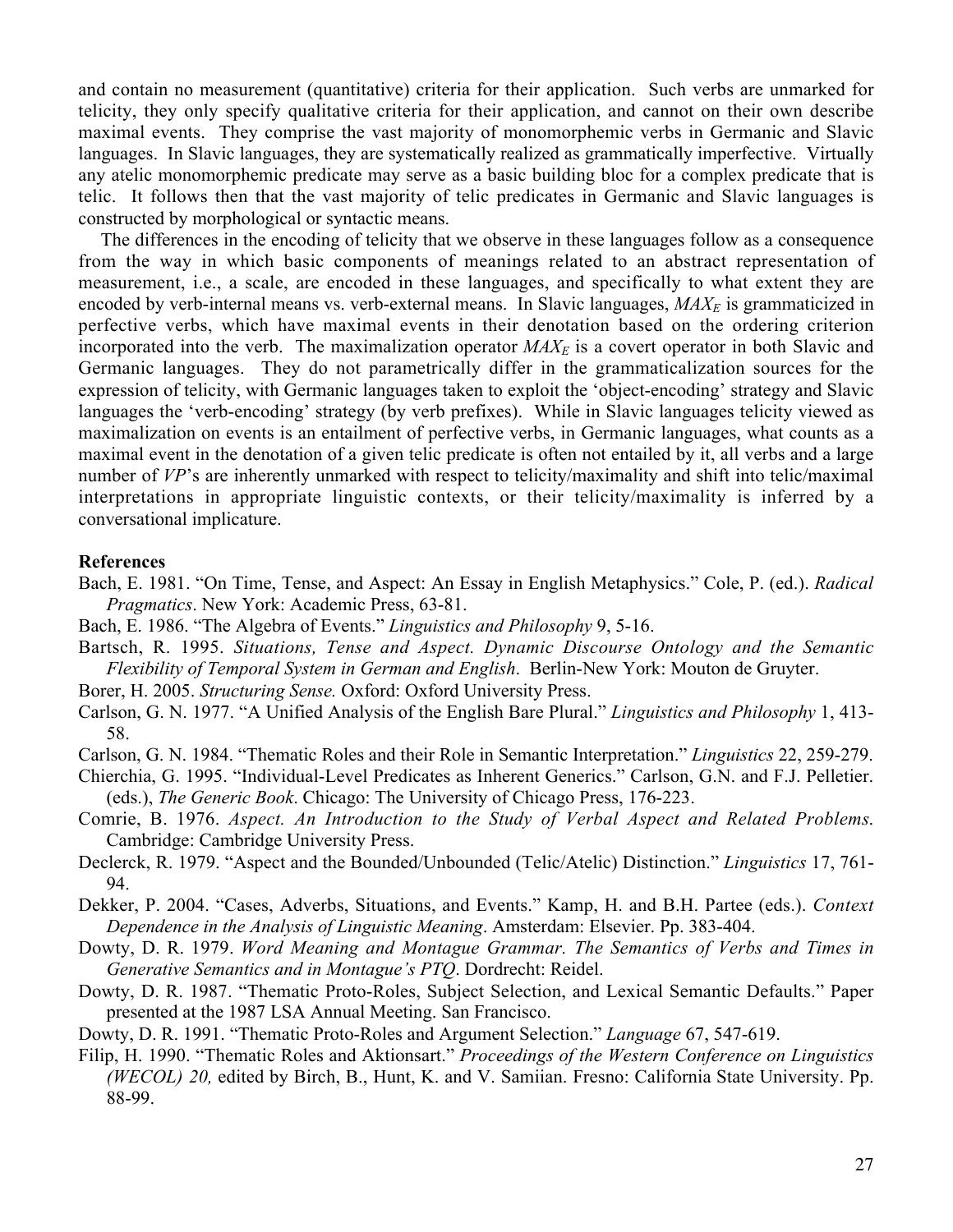- Filip, H. 1992. "Aspect and Interpretation of Nominal Arguments." *Proceedings of the Chicago Linguistic Society (CLS)* 28, edited by Canakis, C. P., Chan, G.P. and J. M. Denton. Chicago: The University of Chicago. Pp. 139-158.
- Filip, H. 1993. *Aspect, Situation Types and Noun Phrase Semantics*. Ph.D. Thesis, University of California at Berkeley.
- Filip, H. 1999. *Aspect, Eventuality Types, and Noun Phrase Semantics.* New York: Routledge, Taylor & Francis Group.
- Filip, H. 2000. "The Quantization Puzzle." Pustejovsky, J. and C. Tenny (eds.) *Events as grammatical objects, from the combined perspectives of lexical semantics, logical semantics and syntax.* Stanford: CSLI Press, 3-60.
- Filip, H. 2004. "Prefixes and the Delimitation of Events." *Journal of Slavic Linguistics* 12, 55-101.
- Filip, H. 2005a. "Measures and Indefinites." Carlson, G. N. and F. J. Pelletier (eds.). *Reference and Quantification: The Partee Effect*. Festschrift for Barbara Hall Partee. CSLI: Stanford, CA. Pp.229- 288.
- Filip, H. 2005b. "The Telicity Parameter Revisited." *Semantics and Linguistic Theory (SALT) XIV*, Ithaca/N.Y.: CLC Publications. Pp. 92-109.
- Filip, H. and G. Carlson. 2001. "Distributivity Strengthens Reciprocity and Cumulativity Weakens It." *Linguistics and Philosophy* 24, 417-466.
- Filip, H. and S. Rothstein. 2005. "Telicity as a Semantic Parameter." *Formal Approaches to Slavic Linguistics (FASL) XIV*. The Princeton University Meeting, edited by James Lavine, Steven Franks, Hana Filip and Mila Tasseva-Kurktchieva. Ann Arbor, MI: University of Michigan Slavic Publications. Pp.139-156
- Fillmore, Ch. 1986. "Pragmatically Controlled Zero Anaphora." *Proceedings of the 12th Annual Meeting of the Berkeley Linguistics Society*, Nikiforidou, V. et al. (eds.), 95-107.
- Forsyth, J. 1970. *A Grammar of Aspect. Usage and Meaning in the Russian Verb*. Cambridge: Cambridge University Press.
- Gazdar, G. 1979. *Pragmatics: Implicature, Presupposition, and Logical Form*. New York: Academic Press.
- Goldberg, A. E. 1992/1995*. Argument Structure Constructions*. Ph.D. Thesis. University of California at Berkeley. Published by the University of Chicago Press, 1995.
- Grice, H. P. 1967. "Logic and Conversation." The William James Lectures given at Harvard in the spring, then as a seminar at Berkeley in the fall.
- Grice, H.P. 1975. "Logic and conversation." Cole, P. and J.L. Morgan (eds.) 1975. *Syntax and Semantics Vol. 3. Speech Acts*. NY: AP. Pp. 41-58. Also in Davis, S., ed. *Pragmatics: A reader*. 1991. NY: Oxford University Press. Pp. 305-15.
- Hale, K. and S. J. Keyser 1993. "On Argument Structure and the Lexical Expression of Syntactic Relations." Hale, K. and S. J. Keyser (eds.) *The View from Building 20*. Cambridge, MA: MIT Press. Pp. 53-109.
- Hay, J., Kennedy, Ch. and B. Levin. 1999. "Scale Structure underlies telicity in'degree achievements' ". *Semantics and Linguistic Theory (SALT)* IX, Ithaca/N.Y.: CLC Publications, 127-144.
- Horn, Laurence. 1972. *On the semantic properties of the logical operators in English*. Bloomington, IN: Indiana University Linguistics Club.
- Isaãenko, A. V. 1962. *Die russische Sprache der Gegenwart, Part I, Formenlehre*. Halle (Saale): Niemeyer.
- Jackendoff, R. 1996. "The Proper Treatment of Measuring Out, Telicity, and Perhaps Even Quantification in English." *Natural Language and Linguistic Theory* 14, 305-354.
- Kearns, K. 2007. "Telic senses of deadjectival verbs." *Lingua* 117, 26-66.
- Kennedy, Ch. (*to appear*). "Vagueness and Grammar: The Semantics of Relative and Absolute Gradable Predicates." *Linguistics and Philosophy*.
- Kennedy, Ch. 2005. "Comparatives, Semantics of." Allen, K. (ed.) *Lexical and Logical Semantics*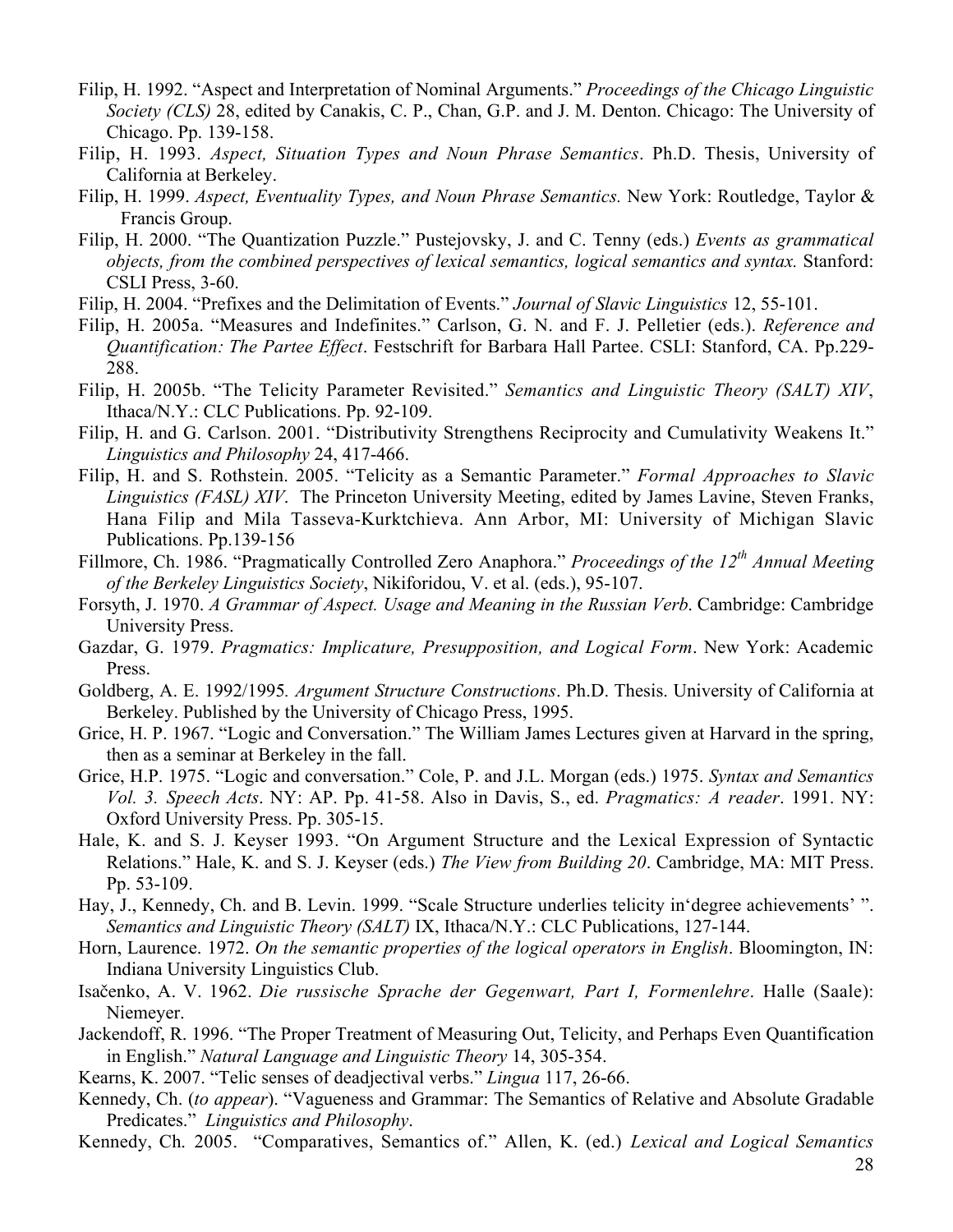section of the *Encyclopedia of Language and Linguistics*, Second Edition. Oxford: Elsevier.

- Kratzer, A. 1990. "How Specific is a Fact?" *Proceedings of the 1990 Conference on Theories of Partial Information*. Center for Cognitive Science and College of Liberal Arts at the University of Texas at Austin.
- Kratzer, A. 2003. *The Event Argument and the Semantics of Verbs*. Ms, University of Massachusetts at Amherst.
- Kratzer, A. 2004. "Telicity and the Meaning of Objective Case." Guéron, J. and J. Lecarme (eds.). *The Syntax of Time.* Cambridge/Mass.: The MIT Press, 389-424.
- Krifka, M. 1986. *Nominalreferenz und Zeitkonstitution. Zur Semantik von Massentermen, Individualtermen, Aspektklassen*. Doctoral Thesis, The University of Munich, Germany.
- Krifka, M. 1992. "Thematic Relations as Links between Nominal Reference and Temporal Constitution." Sag, I. A. and A. Szabolcsi (eds.), *Lexical Matters*. Stanford: CSLI Publications, 29-53.
- Krifka, M. 1998. "The Origins of Telicity." Rothstein, S. (ed.) *Events and Grammar*. Dordrecht/Boston/London: Kluwer Academic Publishers, 197-235.
- Landman, F. 1992. "The Progressive." *Natural Language Semantics* 1, 1-32.
- Landman, F. 1998. "Plurals and Maximalization." Rothstein, S. (ed.) *Events and Grammar*. Dordrecht/Boston/London: Kluwer Academic Publishers, 237-271.
- Landman, F. 2004. "1066: On the differences between the tense-perspective-aspect systems of English and Dutch." Ms, Tel Aviv University.
- Larson, R.K. 1988. "Implicit arguments in Situation Semantics." *Linguistics and Philosophy* 11, 169-201.
- Levin, B. and M. Rappaport Hovav. 1995. *Unaccusativity: At the Syntax-Lexical Semantics Interface.* Cambridge, Mass.: The MIT Press.
- Levin, B. and M. Rappaport Hovav. 2005. *Argument Realization*. Cambridge: Cambridge University Press.
- Levinson, S. C. 1984. *Pragmatics*. Cambridge: Cambridge University Press.
- Link, G. 1987. "Algebraic Semantics of Event Structures." Groenendijk, J., Stokhof, M. and F. Veltman (eds.). *Proceedings of the Sixth Amsterdam Colloquium*, 243-272. Amsterdam:ITLI, University of Amsterdam.
- Marantz, A. 1994. "Reader's Guide to the Minimalist Program." Webelhuth, G. (ed.). *Government and Binding and the Minimalist Program.* Malden: Blackwell, 349-382.
- Moens, M. and M. Steedman. 1988. "Temporal ontology and temporal reference." *Computational Linguistics* 14, 15 – 28.
- Mourelatos, A. P. D. 1978. "Events, Processes and States." *Linguistics and Philosophy* 2, 415-434. Reprinted in Tedeschi, P. L. and A. Zaenen (eds.) 1981. *Syntax and Semantics 14. Tense and Aspect*. New York: Academic Press, 191-212.
- Partee, B. H. 1987. "Noun Phrase Interpretation and Type-Shifting Principles." Groenendijk, J., de Jongh, D. and M. Stokhof (eds.) *Studies in Discourse Representation Theory and the Theory of Generalized Quantifiers*, Foris, Dordrecht, 115-143.
- Partee, B. H. 1999. "Nominal and temporal semantic structure: Aspect and quantification." Hajičová, E., Hoskovec, T., Leska, O. & P. Sgall (eds.), *Prague Linguistic Circle Papers,* Vol.3, 91-108.
- Parsons, T. 1990. *Events in the Semantics of English: A Study in Subatomic Semantics*. Cambridge, Mass.: The MIT Press.
- Pylkkänen, L. 2002. *Introducing Arguments*. MIT Ph.D. Thesis.
- Ramchand, G. C. 1997. *Aspect and Predication. The Semantics of Argument Structure*. Oxford: Clarendon Press.
- Rappaport Hovav, M. (*to appear*). "Lexicalized Meaning and the Internal Temporal Structure of Events." Presented at the Workshop on *Theoretical and Crosslinguistic Approaches to the Semantics of Aspect*, organized by Susan Rothstein, Bar-Ilan University, Ramat Gan, Israel.
- Ritter, E. and S.T. Rosen. 1993. "Deriving Causation." *Natural Language and Linguistic Theory* 11, 519- 555.